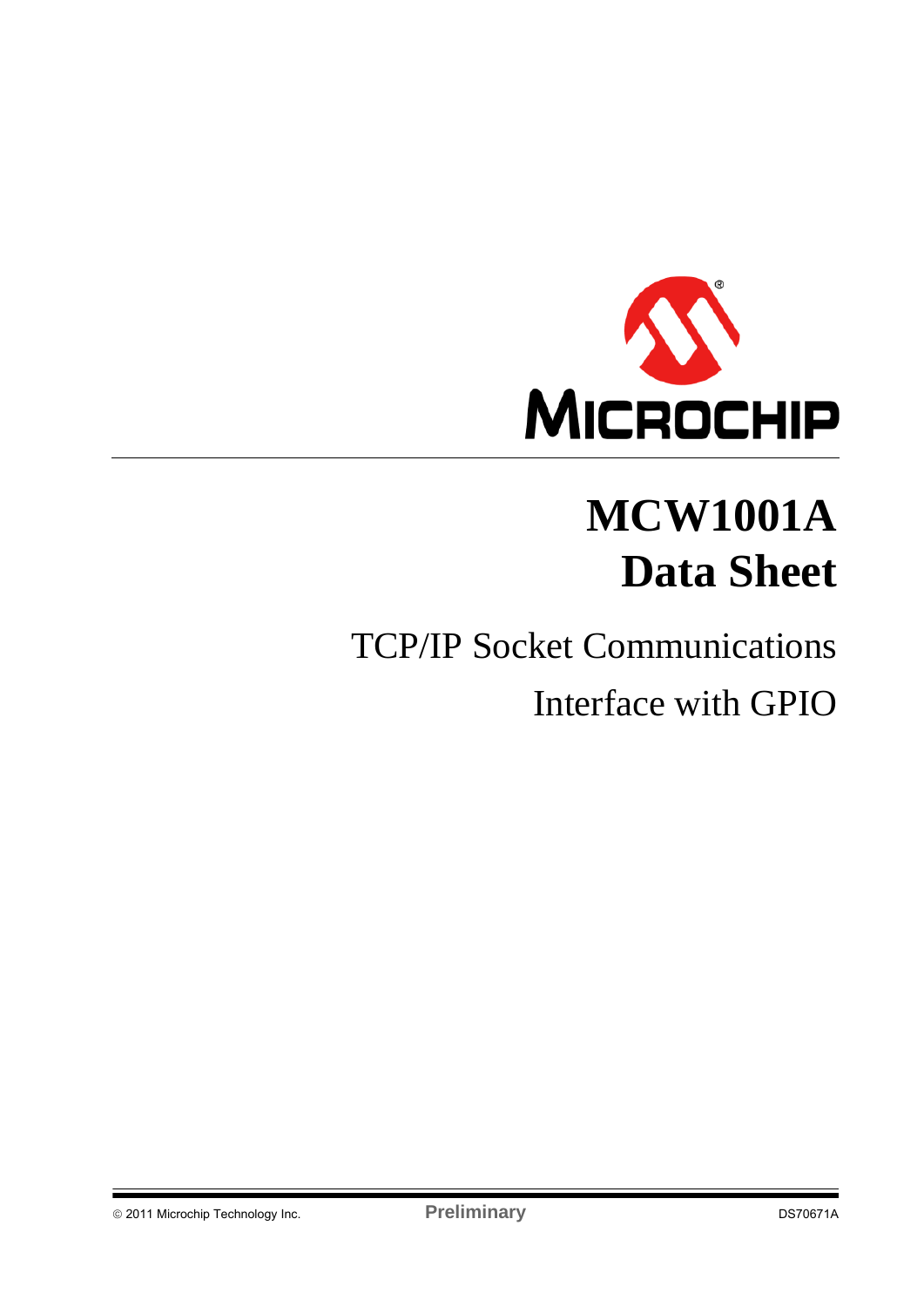#### **Note the following details of the code protection feature on Microchip devices:**

- Microchip products meet the specification contained in their particular Microchip Data Sheet.
- Microchip believes that its family of products is one of the most secure families of its kind on the market today, when used in the intended manner and under normal conditions.
- There are dishonest and possibly illegal methods used to breach the code protection feature. All of these methods, to our knowledge, require using the Microchip products in a manner outside the operating specifications contained in Microchip's Data Sheets. Most likely, the person doing so is engaged in theft of intellectual property.
- Microchip is willing to work with the customer who is concerned about the integrity of their code.
- Neither Microchip nor any other semiconductor manufacturer can guarantee the security of their code. Code protection does not mean that we are guaranteeing the product as "unbreakable."

Code protection is constantly evolving. We at Microchip are committed to continuously improving the code protection features of our products. Attempts to break Microchip's code protection feature may be a violation of the Digital Millennium Copyright Act. If such acts allow unauthorized access to your software or other copyrighted work, you may have a right to sue for relief under that Act.

Information contained in this publication regarding device applications and the like is provided only for your convenience and may be superseded by updates. It is your responsibility to ensure that your application meets with your specifications. MICROCHIP MAKES NO REPRESENTATIONS OR WARRANTIES OF ANY KIND WHETHER EXPRESS OR IMPLIED, WRITTEN OR ORAL, STATUTORY OR OTHERWISE, RELATED TO THE INFORMATION, INCLUDING BUT NOT LIMITED TO ITS CONDITION, QUALITY, PERFORMANCE, MERCHANTABILITY OR FITNESS FOR PURPOSE**.** Microchip disclaims all liability arising from this information and its use. Use of Microchip devices in life support and/or safety applications is entirely at the buyer's risk, and the buyer agrees to defend, indemnify and hold harmless Microchip from any and all damages, claims, suits, or expenses resulting from such use. No licenses are conveyed, implicitly or otherwise, under any Microchip intellectual property rights.

### **OUALITY MANAGEMENT SYSTEM CERTIFIED BY DNV**  $=$  ISO/TS 16949:2009 $=$

#### **Trademarks**

The Microchip name and logo, the Microchip logo, dsPIC, KEELOQ, KEELOQ logo, MPLAB, PIC, PICmicro, PICSTART, PIC<sup>32</sup> logo, rfPIC and UNI/O are registered trademarks of Microchip Technology Incorporated in the U.S.A. and other countries.

FilterLab, Hampshire, HI-TECH C, Linear Active Thermistor, MXDEV, MXLAB, SEEVAL and The Embedded Control Solutions Company are registered trademarks of Microchip Technology Incorporated in the U.S.A.

Analog-for-the-Digital Age, Application Maestro, chipKIT, chipKIT logo, CodeGuard, dsPICDEM, dsPICDEM.net, dsPICworks, dsSPEAK, ECAN, ECONOMONITOR, FanSense, HI-TIDE, In-Circuit Serial Programming, ICSP, Mindi, MiWi, MPASM, MPLAB Certified logo, MPLIB, MPLINK, mTouch, Omniscient Code Generation, PICC, PICC-18, PICDEM, PICDEM.net, PICkit, PICtail, REAL ICE, rfLAB, Select Mode, Total Endurance, TSHARC, UniWinDriver, WiperLock and ZENA are trademarks of Microchip Technology Incorporated in the U.S.A. and other countries.

SQTP is a service mark of Microchip Technology Incorporated in the U.S.A.

All other trademarks mentioned herein are property of their respective companies.

© 2011, Microchip Technology Incorporated, Printed in the U.S.A., All Rights Reserved.

Printed on recycled paper.

ISBN: 978-1-61341-681-5

*Microchip received ISO/TS-16949:2009 certification for its worldwide headquarters, design and wafer fabrication facilities in Chandler and Tempe, Arizona; Gresham, Oregon and design centers in California and India. The Company's quality system processes and procedures are for its PIC® MCUs and dsPIC® DSCs, KEELOQ® code hopping devices, Serial EEPROMs, microperipherals, nonvolatile memory and analog products. In addition, Microchip's quality system for the design and manufacture of development systems is ISO 9001:2000 certified.*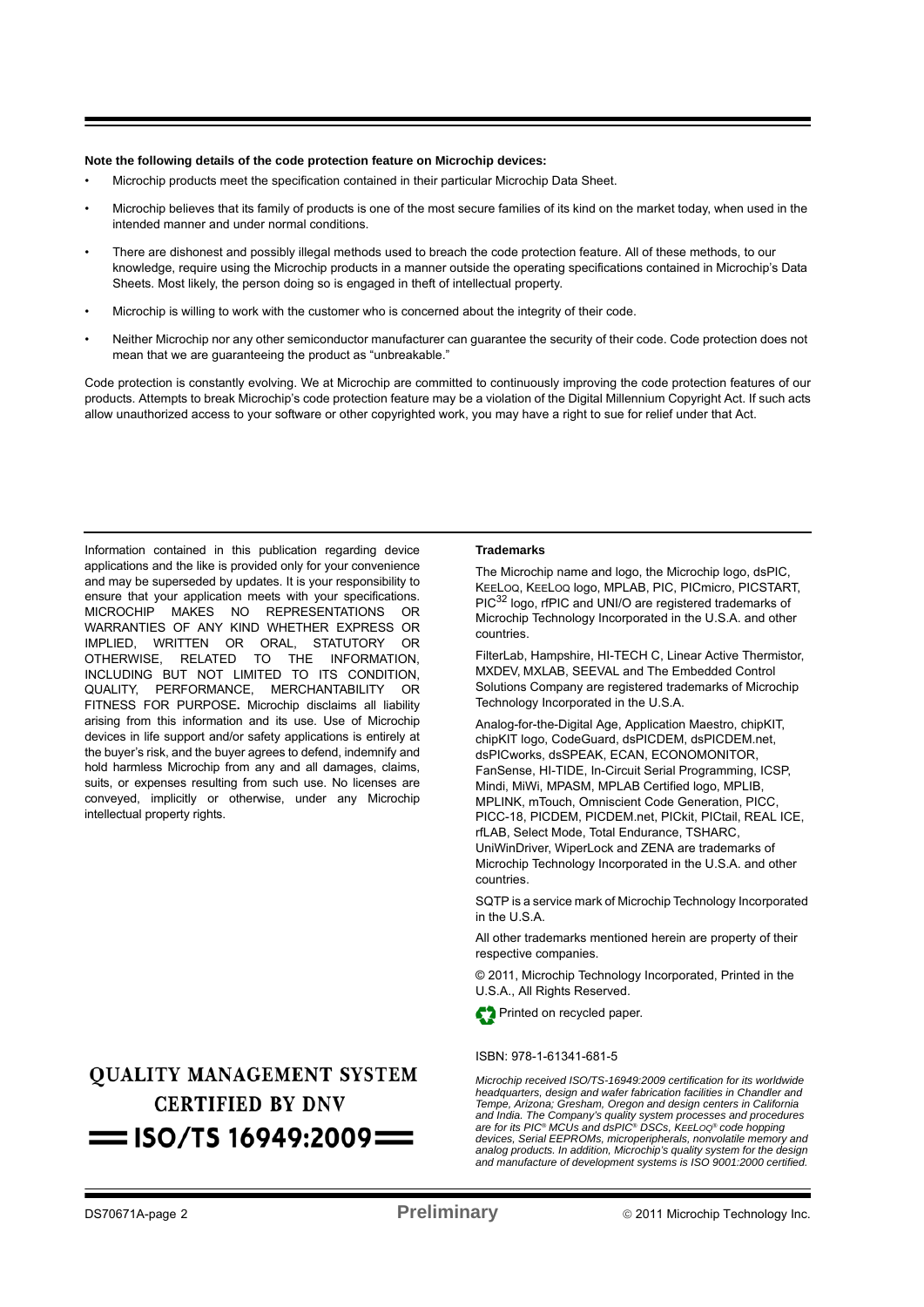

# **MCW1001A**

### **TCP/IP Socket Communications Interface with GPIO**

#### **Key Features:**

- Supports BSD like socket based connections
- Built-in Wi-Fi<sup>®</sup> connection management messages
	- Simplifies finding, connecting and maintaining a Wi-Fi connection
- Easy-to-use messaging interface
- No external memory required
- Connects through Universal Asynchronous Receiver/Transmitter (UART)
- Operates seamlessly with the MRF24WB0MA/MB 802.11 modules
- Easy integration into a final product
- Accelerates product development, provides quicker time to market
- Designed for use with any microprocessor hosting a UART port
- 8 general-purpose digital I/O
- Small size: 28 SSOP

#### **Operational:**

- Single operating voltage: 2.7V–3.6V(3.3V typical)
- Temperature range: -40°C to +85°C industrial
- UART interface, up to 230 Kbaud
- Low-current consumption:
	- 10 mA operational current

#### **Applications:**

- Using MRF24WB0M module with standard UART interface
- Using custom stacks with Microchip microcontrollers

#### **Markets:**

- Utility and Smart Energy
	- Thermostats
	- Smart Meters
	- White Goods
	- HVAC
- Consumer Electronics
	- Home security
- Industrial Controls
	- Chemical sensors
	- HVAC
	- Security systems
	- M2M communication
- Remote Device Management
	- Automotive
	- Code update
- Retail
	- POS Terminals
- Medical, Fitness, and Health care
	- Glucose meters
	- Fitness equipment
	- Patient asset tracking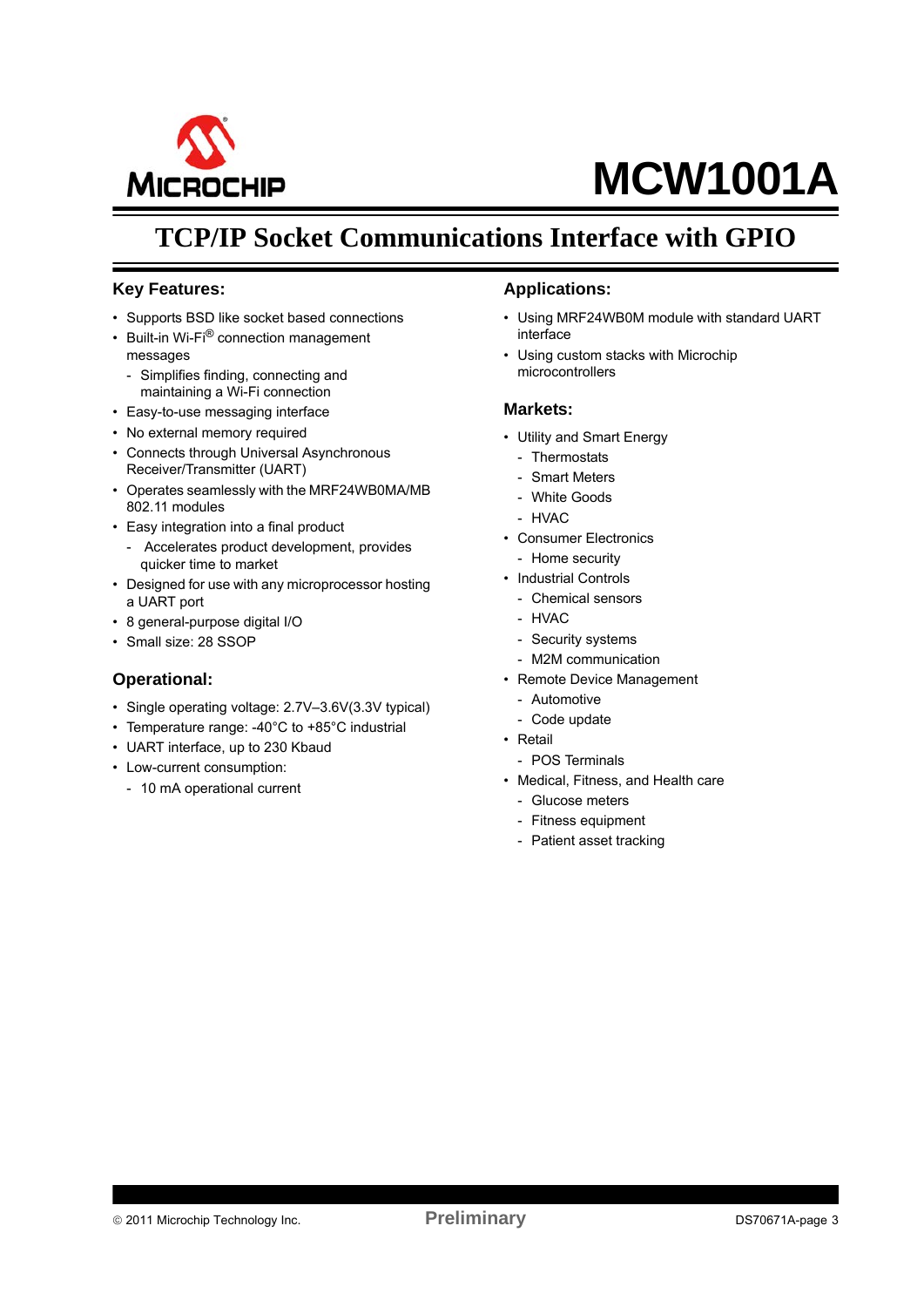#### **Pin Diagram**

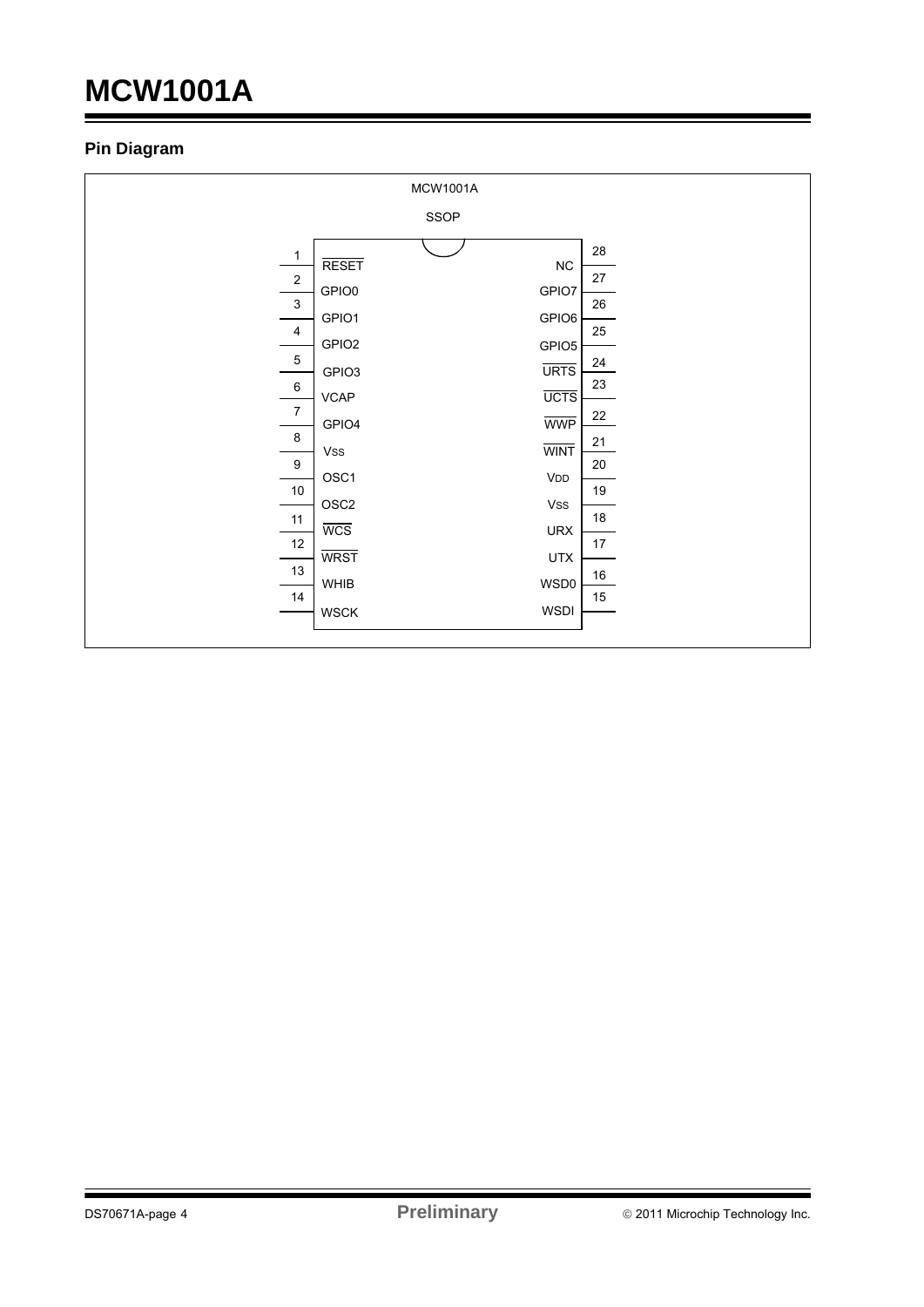#### **Table of Contents**

| 1.0 |  |
|-----|--|
| 2 O |  |
| 3.0 |  |
| 4.0 |  |
| 5.0 |  |
| 6.0 |  |
| 7.0 |  |
| 8.0 |  |
|     |  |
|     |  |
|     |  |
|     |  |
|     |  |
|     |  |

#### **TO OUR VALUED CUSTOMERS**

It is our intention to provide our valued customers with the best documentation possible to ensure successful use of your Microchip products. To this end, we will continue to improve our publications to better suit your needs. Our publications will be refined and enhanced as new volumes and updates are introduced.

If you have any questions or comments regarding this publication, please contact the Marketing Communications Department via E-mail at **[docerrors@microchip.com](mailto:docerrors@microchip.com)** or fax the **Reader Response Form** in the back of this data sheet to (480) 792-4150. We welcome your feedback.

#### **Most Current Data Sheet**

To obtain the most up-to-date version of this data sheet, please register at our Worldwide Web site at:

#### **http://www.microchip.com**

You can determine the version of a data sheet by examining its literature number found on the bottom outside corner of any page. The last character of the literature number is the version number, (e.g., DS30000A is version A of document DS30000).

#### **Errata**

An errata sheet, describing minor operational differences from the data sheet and recommended workarounds, may exist for current devices. As device/documentation issues become known to us, we will publish an errata sheet. The errata will specify the revision of silicon and revision of document to which it applies.

To determine if an errata sheet exists for a particular device, please check with one of the following:

• Microchip's Worldwide Web site; **[h](http://www.microchip.com)ttp://www.microchip.com**

• Your local Microchip sales office (see last page)

When contacting a sales office, please specify which device, revision of silicon and data sheet (include literature number) you are using.

#### **Customer Notification System**

Register on our web site at **[www.microchip.com](http://www.microchip.com)** to receive the most current information on all of our products.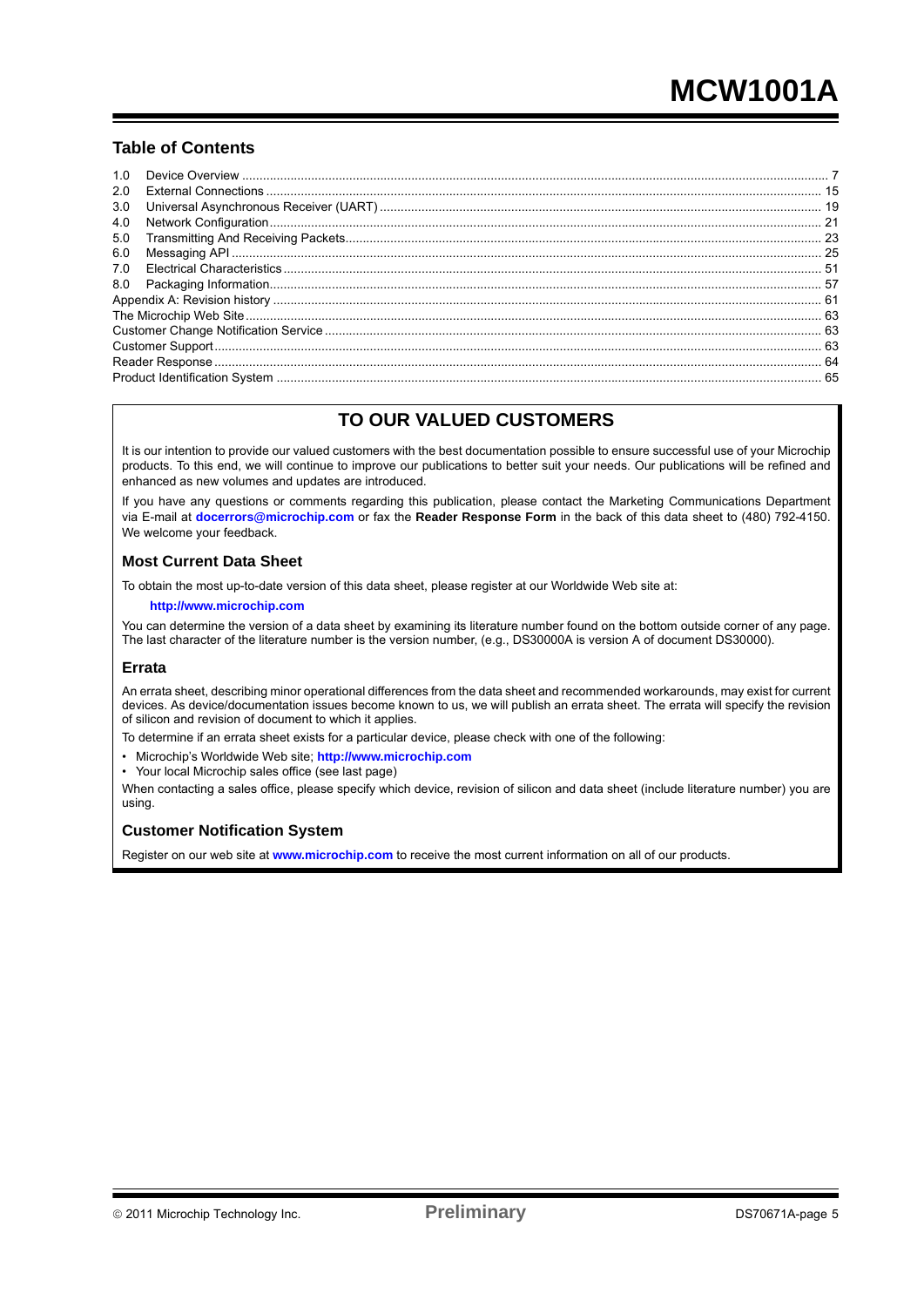**NOTES:**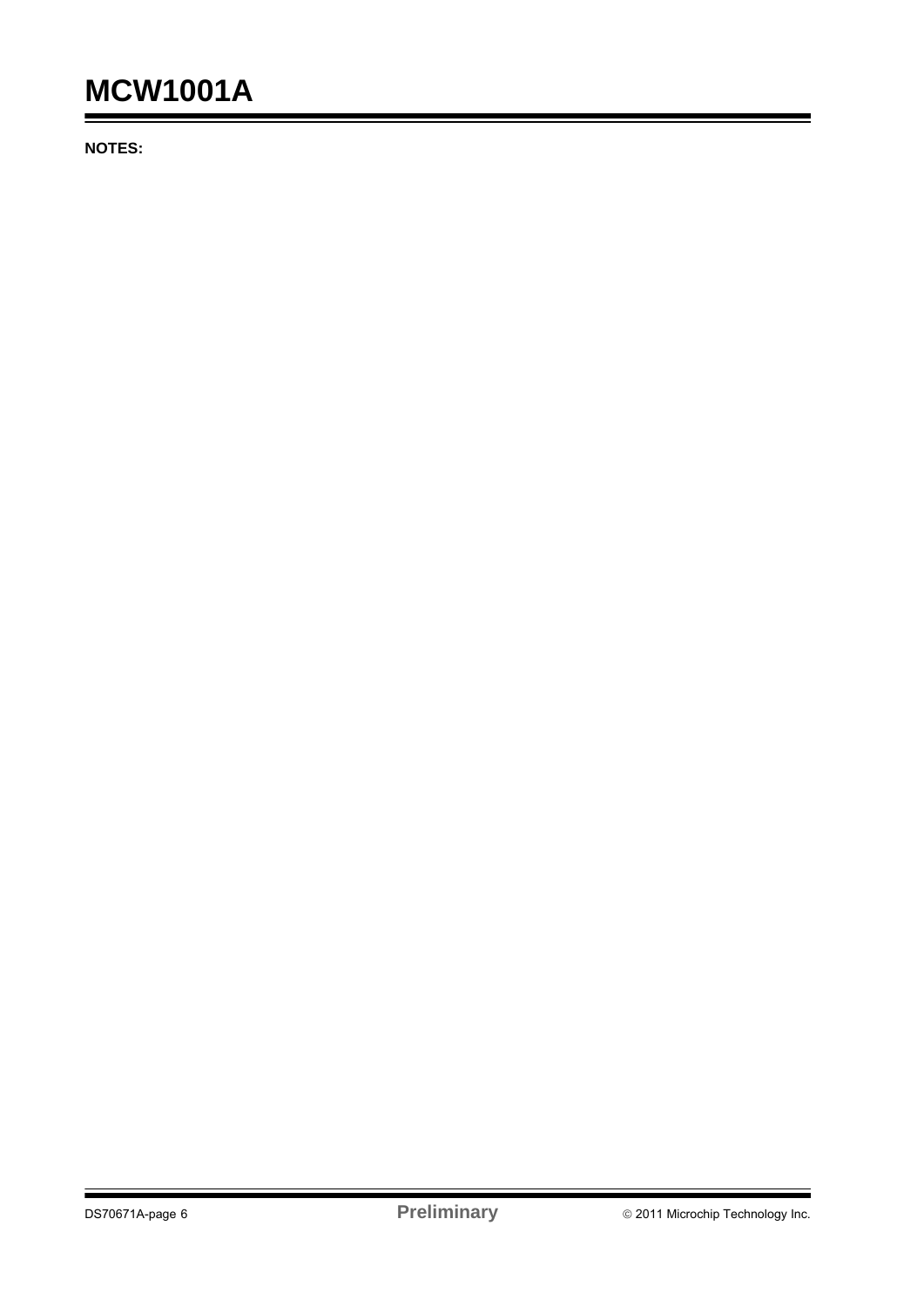#### **1.0 DEVICE OVERVIEW**

The MCW1001A is a companion chip to the MRF24WB0 802.11 module. It provides simple socket based method of sending and receiving data from the MRF24WB0 802.11 module. The MCW1001A has an on-board TCP/IP stack and 802.11 connection manager to simplify the connection between a wireless network and the TCP/IP stack management. After the initial configuration is set, the MCW1001A can access the MRF24WB0 802.11 module to connect to a network and send/receive serial data over a simple UART interface.

[Figure](#page-6-0) 1-1 illustrates a general block diagram of the MCW1001A device.

[Figure](#page-8-0) 1-2 illustrates application schematic.

[Figure](#page-9-0) 1-3 illustrates application block diagram.

[Table](#page-7-0) 1-1 lists the functions of the various pins shown in the pin diagram.

[Table](#page-10-0) 1-2 lists the UART API summary

<span id="page-6-0"></span>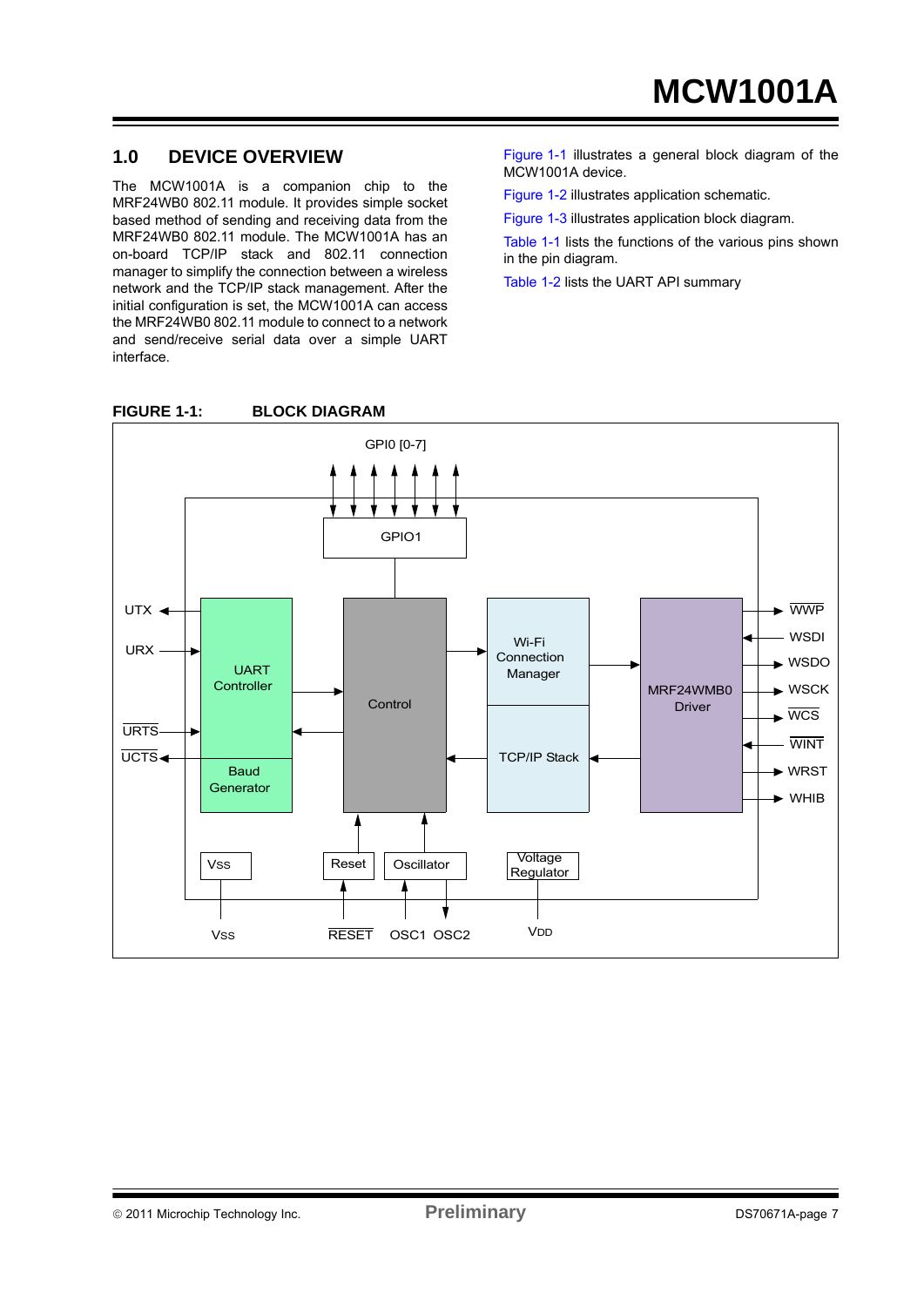| Pin<br><b>Number</b> | <b>Pin Name</b>                          | <b>Type</b>  | <b>Description</b>                                          |  |
|----------------------|------------------------------------------|--------------|-------------------------------------------------------------|--|
| 1                    | <b>RESET</b>                             | T            | Active-low Reset to the device.                             |  |
| $\overline{2}$       | GPIO0                                    | I/O          | General-purpose I/O                                         |  |
| 3                    | GPIO1                                    | I/O          | General-purpose I/O                                         |  |
| $\overline{4}$       | GPIO <sub>2</sub>                        | I/O          | General-purpose I/O                                         |  |
| 5                    | GPIO <sub>3</sub>                        | I/O          | General-purpose I/O                                         |  |
| $6\phantom{1}6$      | <b>VCAP</b>                              | T            | External filter capacitor connection for internal regulator |  |
| $\overline{7}$       | GPIO4                                    | 1/O          | General-purpose I/O                                         |  |
| 8                    | <b>Vss</b>                               | P            | Ground                                                      |  |
| 9                    | OSC <sub>1</sub>                         | L            | Oscillator input                                            |  |
| 10                   | OSC <sub>2</sub>                         | O            | Oscillator output                                           |  |
| 11                   | $\overline{WCS}$                         | O            | SPI Slave select output to MRF24WB0M                        |  |
| 12                   | <b>WRST</b>                              | O            | External Reset output control to MRF24WB0M                  |  |
| 13                   | <b>WHIB</b>                              | O            | HIBERNATE mode enable output to MRF24WB0M                   |  |
| 14                   | <b>WSCK</b>                              | O            | SPI clock output to MRF24WB0M                               |  |
| 15                   | <b>WSDI</b>                              | T            | SPI data input from MRF24WB0M                               |  |
| 16                   | <b>WSDO</b>                              | O            | SPI data output to MRF24WB0M                                |  |
| 17                   | <b>UTX</b>                               | O            | USART asynchronous transmit                                 |  |
| 18                   | <b>URX</b>                               | T            | USART asynchronous receive                                  |  |
| 19                   | <b>Vss</b>                               | P            | Ground                                                      |  |
| 20                   | <b>V<sub>DD</sub></b>                    | P            | Power                                                       |  |
| 21                   | <b>WINT</b>                              | T            | External interrupt from MRF24WMB0                           |  |
| 22                   | <b>WWP</b>                               | O            | External write protect control to MRF24WB0M                 |  |
| 23                   | $\overline{UCTS}$                        | T            | USART asynchronous clear to send (optional)                 |  |
| 24                   | <b>URTS</b>                              | O            | USART asynchronous request to send (optional)               |  |
| 25                   | GPIO <sub>5</sub>                        | I/O          | General-purpose I/O                                         |  |
| 26                   | GPIO6                                    | I/O          | General-purpose I/O                                         |  |
| 27                   | GPIO7                                    | $II$         | General-purpose I/O                                         |  |
| 28                   | <b>NC</b>                                | <b>NC</b>    | No Connect                                                  |  |
| Legend:              | Pin type abbreviation: $P = Power input$ | $O = Output$ | $l =$ Input<br>NC = No Connect                              |  |

#### <span id="page-7-0"></span>**TABLE 1-1: PINOUT DESCRIPTION**

**Note:** Signals of Type "I: Constant" must either be constantly driven by the host or have a pull-up or pull-down (in case the host is likely to tri-state the signal during power down modes). The constant drive is used to ensure defined operation of the part and to minimize leakage current during low-power operation.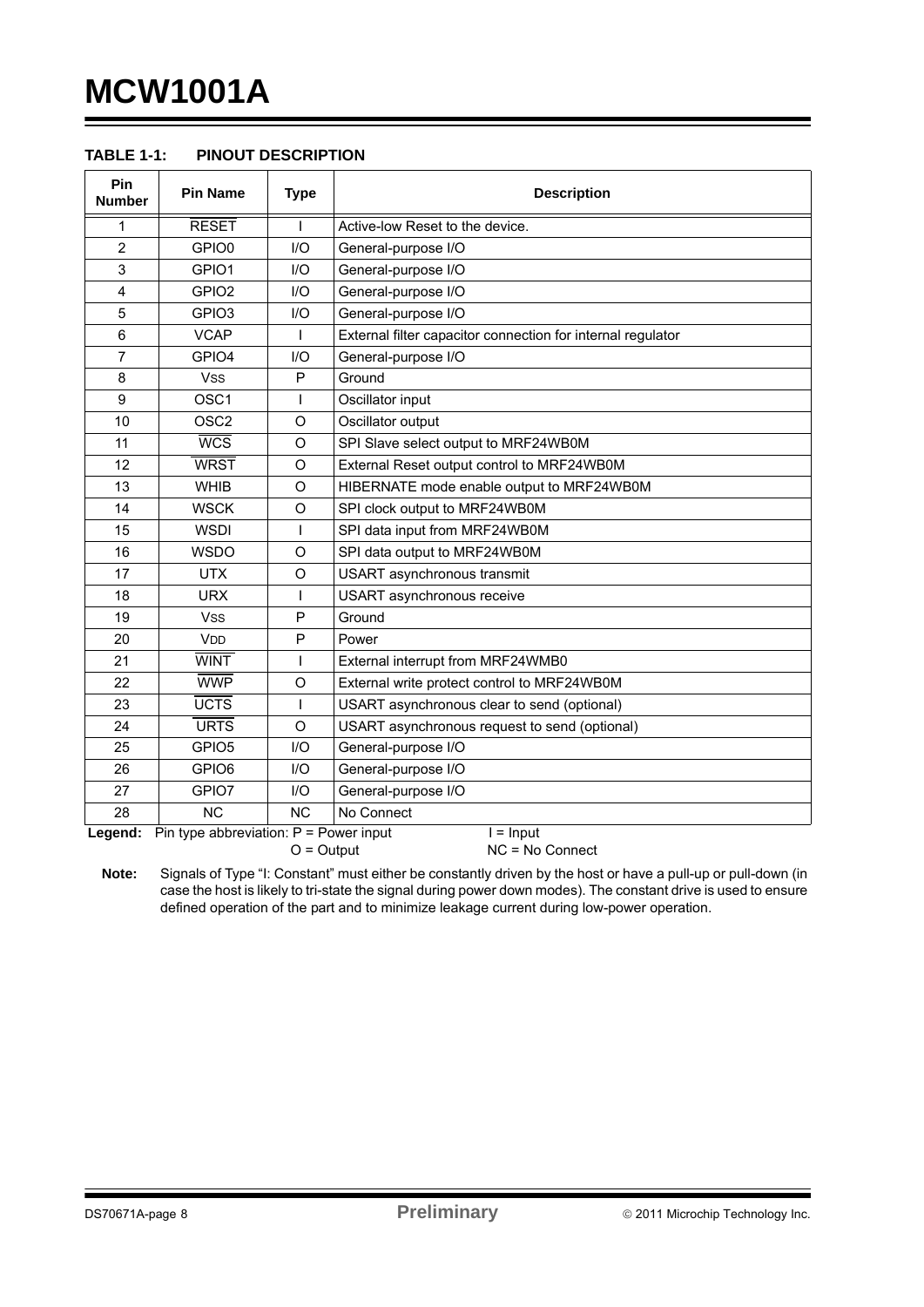

2011 Microchip Technology Inc. © 2011 Microchip Technology Inc.

<span id="page-8-0"></span>Preliminary **Preliminary**

**MCW1001A MCW1001A** I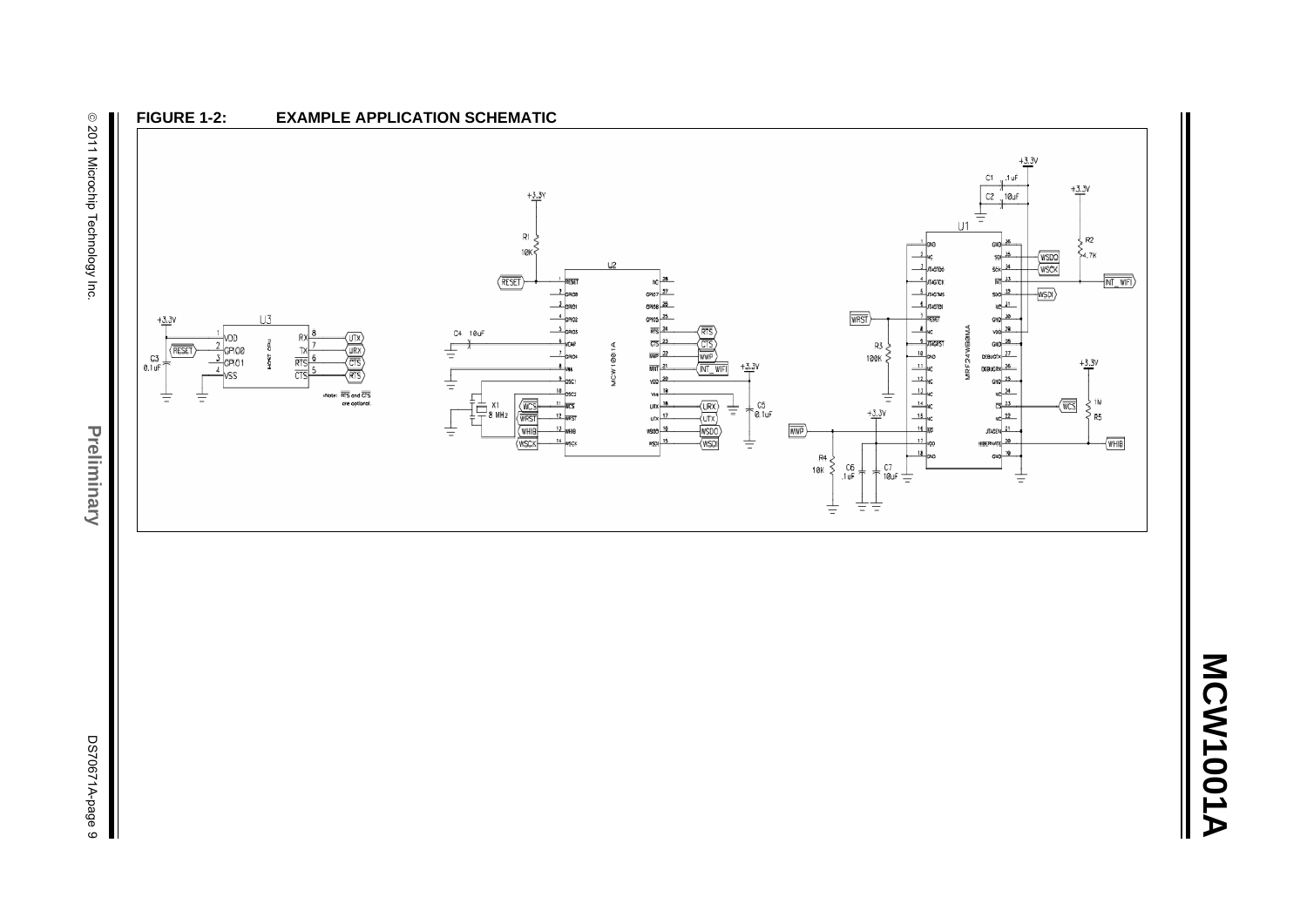<span id="page-9-0"></span>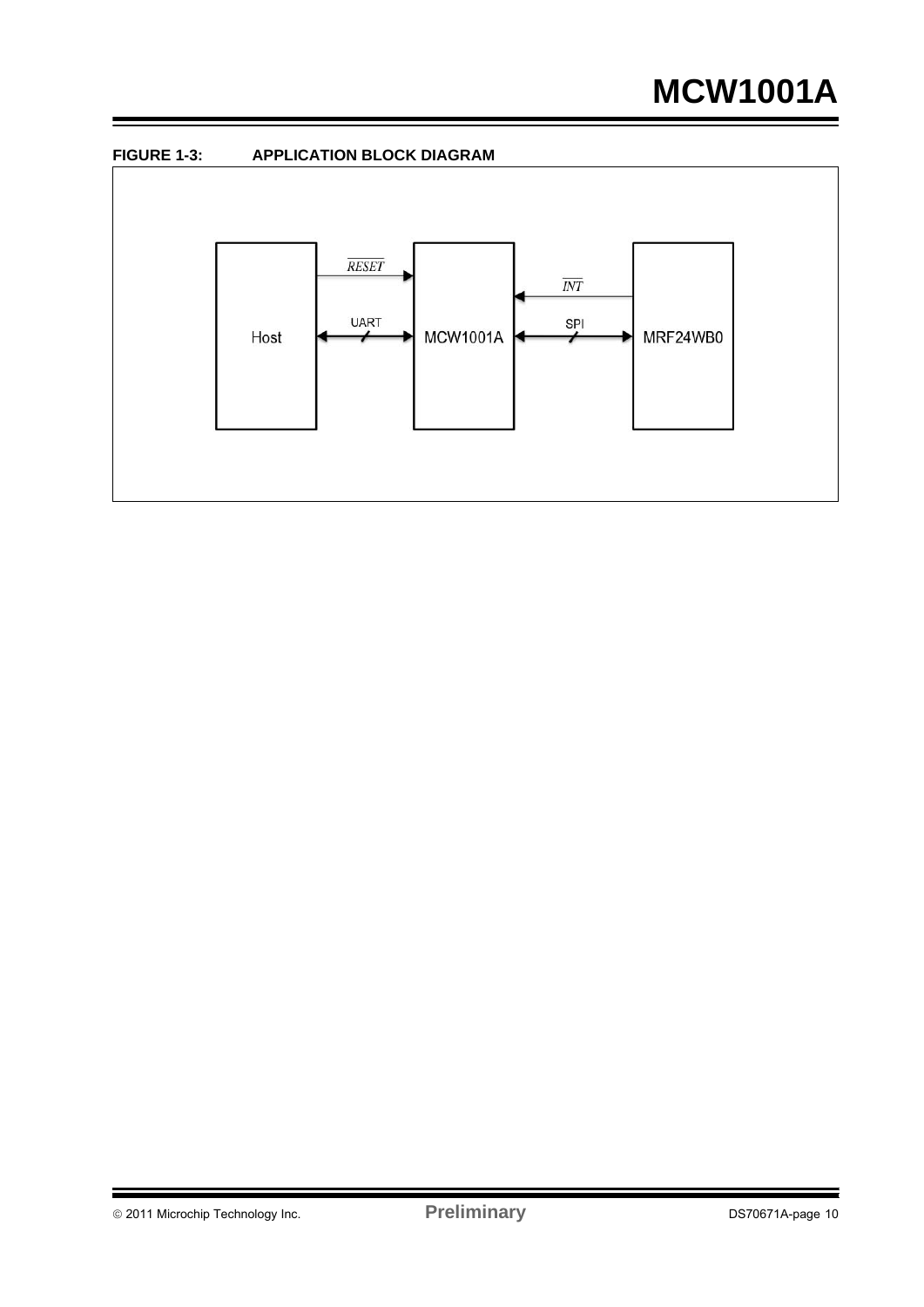| <b>Message</b><br>ID (Dec) | <b>Message</b><br>ID (Hex)     | <b>Message</b><br><b>Type</b>                | <b>Destination</b> | <b>API Message Name</b>              | <b>Description</b>                                   |
|----------------------------|--------------------------------|----------------------------------------------|--------------------|--------------------------------------|------------------------------------------------------|
| <b>Control Messages</b>    |                                |                                              |                    |                                      |                                                      |
| 170                        | 0xAA                           | Command                                      | <b>MCW1001A</b>    | <b>RESET MSG</b>                     | Power-on reset                                       |
| 23                         | 0x17                           | Command                                      | <b>MCW1001A</b>    | GET_VERSION_MSG                      | Retrieve Version Info                                |
| 172                        | 0xAC                           | Command                                      | <b>MCW1001A</b>    | <b>GPIO MSG</b>                      | GPIO Set/Read                                        |
| 50                         | 0x32                           | Response                                     | Host CPU           | GPIO RESPONSE MSG                    | <b>GPIO Set or Read Result</b>                       |
|                            |                                | <b>Network Configuration Messages</b>        |                    |                                      |                                                      |
| 41                         | 0x29                           | Command                                      | <b>MCW1001A</b>    | SET IP ADDRESS MSG                   | Set IP address and DHCP<br>state                     |
| 42                         | 0x2A                           | Command                                      | <b>MCW1001A</b>    | SET_NETWORK_MASK_MSG                 | <b>Set Network Mask</b>                              |
| 44                         | 0x2C                           | Command                                      | <b>MCW1001A</b>    | SET GATEWAY IP ADDRESS<br>MSG        | Set Gateway Address                                  |
| 48                         | 0x30                           | Command                                      | <b>MCW1001A</b>    | GET_NETWORK_STATUS                   | Retrieve Network Status Info                         |
| 48                         | 0x30                           | Response                                     | Host CPU           | NETWORK_STATUS_RESPON<br>SE MSG      | <b>Network Status Information</b>                    |
| 49                         | 0x31                           | Command                                      | <b>MCW1001A</b>    | SET MACADDRESS MSG                   | Set MAC Address                                      |
| 173                        | 0xAD                           | Command                                      | <b>MCW1001A</b>    | SET_ARP_TIME_MSG                     | Set ARP Repeat Time                                  |
|                            |                                | <b>Wi-Fi General Configuration Messages</b>  |                    |                                      |                                                      |
| 55                         | 0x37                           | Command                                      | <b>MCW1001A</b>    | SET_CP_NETWORK_MODE_<br><b>MSG</b>   | Set mode for Connection<br>Profile                   |
| 57                         | 0x39                           | Command                                      | <b>MCW1001A</b>    | SET_CP_SSID_MSG                      | Set SSID for Connection<br>Profile                   |
| 56                         | 0x38                           | Command                                      | <b>MCW1001A</b>    | SET_REGIONAL_DOMAIN_MSG              | Set Geographical Region for<br><b>Channel List</b>   |
| 58                         | 0x3A                           | Command                                      | <b>MCW1001A</b>    | SET_CHANNEL_LIST_MSG                 | Set 802.11 channel list                              |
| 59                         | 0x3B                           | Command                                      | <b>MCW1001A</b>    | SET LIST RETRY COUNT M<br>SG         | Set connection retry count                           |
|                            |                                | <b>Wi-Fi Power Management Messages</b>       |                    |                                      |                                                      |
| 102                        | 0x66                           | Command                                      | <b>MCW1001A</b>    | SET_POWER_MODE_MSG                   | Set mode for MRF24 Power<br>Consumption              |
|                            |                                | <b>Wi-Fi Security Configuration Messages</b> |                    |                                      |                                                      |
| 65                         | 0x41                           | Command                                      | <b>MCW1001A</b>    | SET_CP_SECURITY_OPEN_<br><b>MSG</b>  | Set Open Security for<br><b>Connection Profile</b>   |
| 66                         | 0x42                           | Command                                      | <b>MCW1001A</b>    | SET_CP_SECURITY_WEP40<br><b>MSG</b>  | Set WEP40 Security for<br><b>Connection Profile</b>  |
| 67                         | 0x43                           | Command                                      | <b>MCW1001A</b>    | SET_CP_SECURITY_WEP104<br><b>MSG</b> | Set WEP104 Security for<br><b>Connection Profile</b> |
| 68                         | 0x44                           | Command                                      | <b>MCW1001A</b>    | SET_CP_SECURITY_WPA_<br><b>MSG</b>   | Set WPA Security for<br><b>Connection Profile</b>    |
| 71                         | 0x47                           | Command                                      | <b>MCW1001A</b>    | GET_CP_WPAKEY_MSG                    | Retrieve Calculated WPA Key                          |
| 49                         | 0x31                           | Response                                     | Host CPU           | WPAKEY RESPONSE MSG                  | Calculated WPA Key<br>Response                       |
|                            | <b>Wi-Fi Scanning Messages</b> |                                              |                    |                                      |                                                      |
| 80                         | 0x50                           | Command                                      | <b>MCW1001A</b>    | <b>SCAN START MSG</b>                | Initiate Scan for 802.11<br>networks                 |
| 81                         | 0x51                           | Command                                      | <b>MCW1001A</b>    | SCAN_GET_RESULTS_MSG                 | Retrieve Scan results                                |
| 22                         | 0x16                           | Response                                     | Host CPU           | SCAN_RESULT_MSG                      | Scan Result Information                              |

#### <span id="page-10-0"></span>**TABLE 1-2: UART API SUMMARY**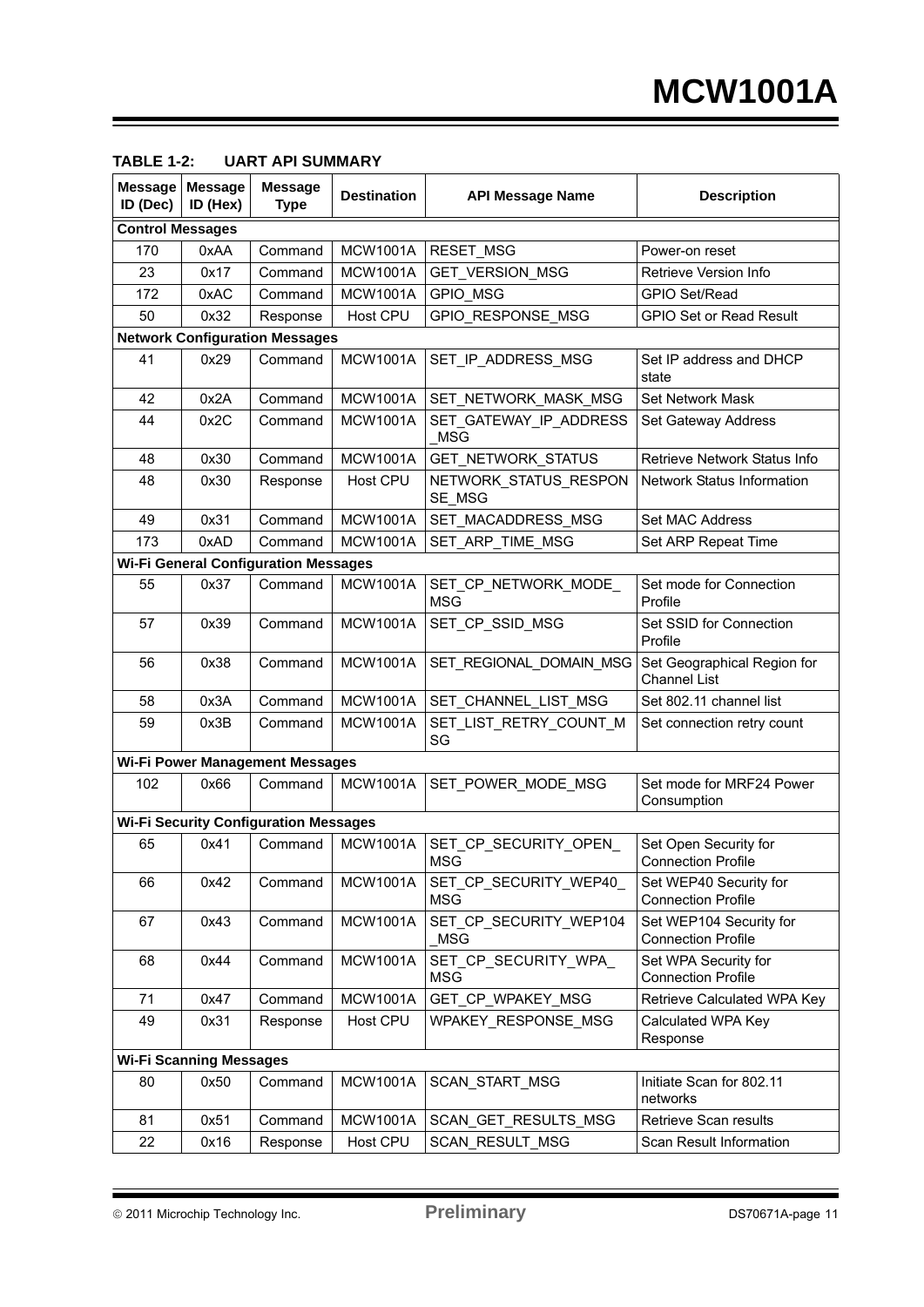| <b>TABLE 1-2:</b> | <b>UART API SUMMARY</b> |
|-------------------|-------------------------|
|-------------------|-------------------------|

| <b>Message</b><br>ID (Dec) | <b>Message</b><br>ID (Hex)       | <b>Message</b><br><b>Type</b> | <b>Destination</b> | <b>API Message Name</b>              | <b>Description</b>                                        |
|----------------------------|----------------------------------|-------------------------------|--------------------|--------------------------------------|-----------------------------------------------------------|
|                            | <b>Wi-Fi Connection Messages</b> |                               |                    |                                      |                                                           |
| 90                         | 0x5A                             | Command                       | <b>MCW1001A</b>    | WIFI CONNECT MSG                     | Connect to specified<br><b>Connection Profile network</b> |
| 91                         | 0x5B                             | Command                       | <b>MCW1001A</b>    | WIFI DISCONNECT MSG                  | Disconnect from 802.11<br>network                         |
|                            | <b>ICMP (Ping) Messages</b>      |                               |                    |                                      |                                                           |
| 121                        | 0x79                             | Command                       | <b>MCW1001A</b>    | PING_SEND_MSG                        | Send Ping to ICMP Host                                    |
| <b>Socket Messages</b>     |                                  |                               |                    |                                      |                                                           |
| 110                        | 0x6E                             | Command                       | <b>MCW1001A</b>    | SOCKET CREATE MSG                    | Create BSD Socket for TCP or<br><b>UDP</b>                |
| 23                         | 0x17                             | Response                      | Host CPU           | SOCKET CREATE RESPONSE<br><b>MSG</b> | Socket Creation result                                    |
| 111                        | 0x6F                             | Command                       | <b>MCW1001A</b>    | SOCKET_CLOSE_MSG                     | Close BSD Socket                                          |
| 112                        | 0x70                             | Command                       | <b>MCW1001A</b>    | SOCKET_BIND_MSG                      | <b>Bind Socket Handle to</b><br>specified port            |
| 24                         | 0x18                             | Response                      | Host CPU           | SOCKET BIND RESPONSE<br><b>MSG</b>   | <b>Bind result</b>                                        |
| 113                        | 0x71                             | Command                       | <b>MCW1001A</b>    | SOCKET_CONNECT_MSG                   | Connect to remote BSD socket                              |
| 25                         | 0x19                             | Response                      | <b>Host CPU</b>    | SOCKET CONNECT RESPON<br>SE MSG      | Connection result                                         |
| 114                        | 0x72                             | Command                       | <b>MCW1001A</b>    | SOCKET_LISTEN_MSG                    | Create child sockets to listen<br>for clients             |
| 26                         | 0x1A                             | Response                      | <b>Host CPU</b>    | SOCKET_LISTEN_RESPONSE<br><b>MSG</b> | Listen result                                             |
| 115                        | 0x73                             | Command                       | <b>MCW1001A</b>    | SOCKET_ACCEPT_MSG                    | Accept client request for socket<br>connection            |
| 27                         | 0x1B                             | Response                      | Host CPU           | SOCKET_ACCEPT_RESPONS<br>E MSG       | Accept result                                             |
| 116                        | 0x74                             | Command                       | <b>MCW1001A</b>    | SOCKET_SEND_MSG                      | Send Data using specified<br>socket                       |
| 28                         | 0x1C                             | Response                      | Host CPU           | SOCKET SEND RESPONSE<br><b>MSG</b>   | Send result                                               |
| 117                        | 0x75                             | Command                       | <b>MCW1001A</b>    | SOCKET RECV MSG                      | Receive Data from specified<br>socket                     |
| 29                         | 0x1D                             | Response                      | Host CPU           | SOCKET_RECV_RESPONSE_<br><b>MSG</b>  | Receive result                                            |
| 118                        | 0x76                             | Command                       | <b>MCW1001A</b>    | SOCKET_SEND_TO_MSG                   | Send Data using specified<br>socket and destination       |
| 30                         | 0x1E                             | Response                      | Host CPU           | SOCKET_SEND_TO_RESPON<br>SE_MSG      | Send To result                                            |
| 119                        | 0x77                             | Command                       | <b>MCW1001A</b>    | SOCKET RECV FROM MSG                 | Receive Data from specified<br>socket and origin          |
| 31                         | 0x1F                             | Response                      | Host CPU           | SOCKET RECV FROM RESP<br>ONSE_MSG    | Receive From result                                       |
| 122                        | 0x7A                             | Command                       | <b>MCW1001A</b>    | SOCKET_ALLOCATE_MSG                  | <b>Allocate Socket Buffers</b>                            |
| 32                         | 0x20                             | Response                      | Host CPU           | SOCKET_ALLOCATE_RESPO<br>NSE MSG     | Socket Allocation result                                  |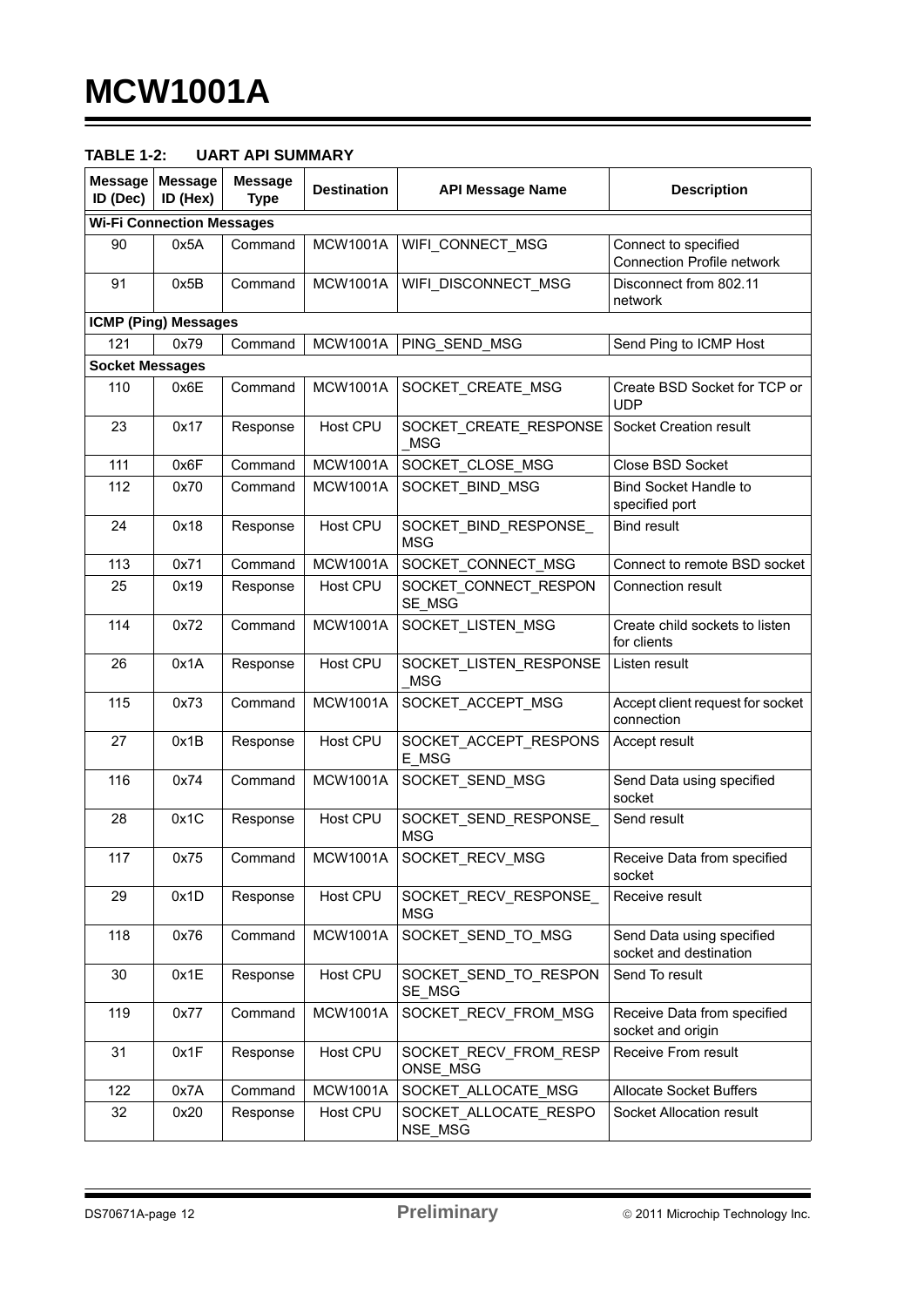| <b>Message</b><br>ID (Dec) | <b>Message</b><br>ID (Hex)                             | <b>Message</b><br>Type | <b>Destination</b> | <b>API Message Name</b>                               | <b>Description</b>                                  |
|----------------------------|--------------------------------------------------------|------------------------|--------------------|-------------------------------------------------------|-----------------------------------------------------|
|                            | Asynchronous Event Messages Sent From MCW1001A to Host |                        |                    |                                                       |                                                     |
| 1                          | 0x1                                                    | Event 16               | Host CPU           | EVENT MSG - IP Address<br>Assigned                    | New IP address assigned<br>indication               |
|                            | 0x1                                                    | Event 8                | Host CPU           | EVENT MSG - Wi-Fi<br><b>Connection Status Changed</b> | Connection Status changed<br>indication             |
|                            | 0x1                                                    | Event 9                | Host CPU           | EVENT MSG - Wi-Fi Scan<br>Results Ready               | Scan complete indication                            |
|                            | 0x1                                                    | Event 26               | Host CPU           | EVENT MSG - Ping Response<br>Event                    | Ping response from ICMP<br>server result indication |
|                            | 0x1                                                    | Event 255              | Host CPU           | EVENT MSG - Error Event                               | Error indication containing<br>error information    |
|                            | 0x1                                                    | Event 27               | Host CPU           | EVENT MSG - Startup Event                             | Version Information and Reset<br>Reason             |

#### **TABLE 1-2: UART API SUMMARY**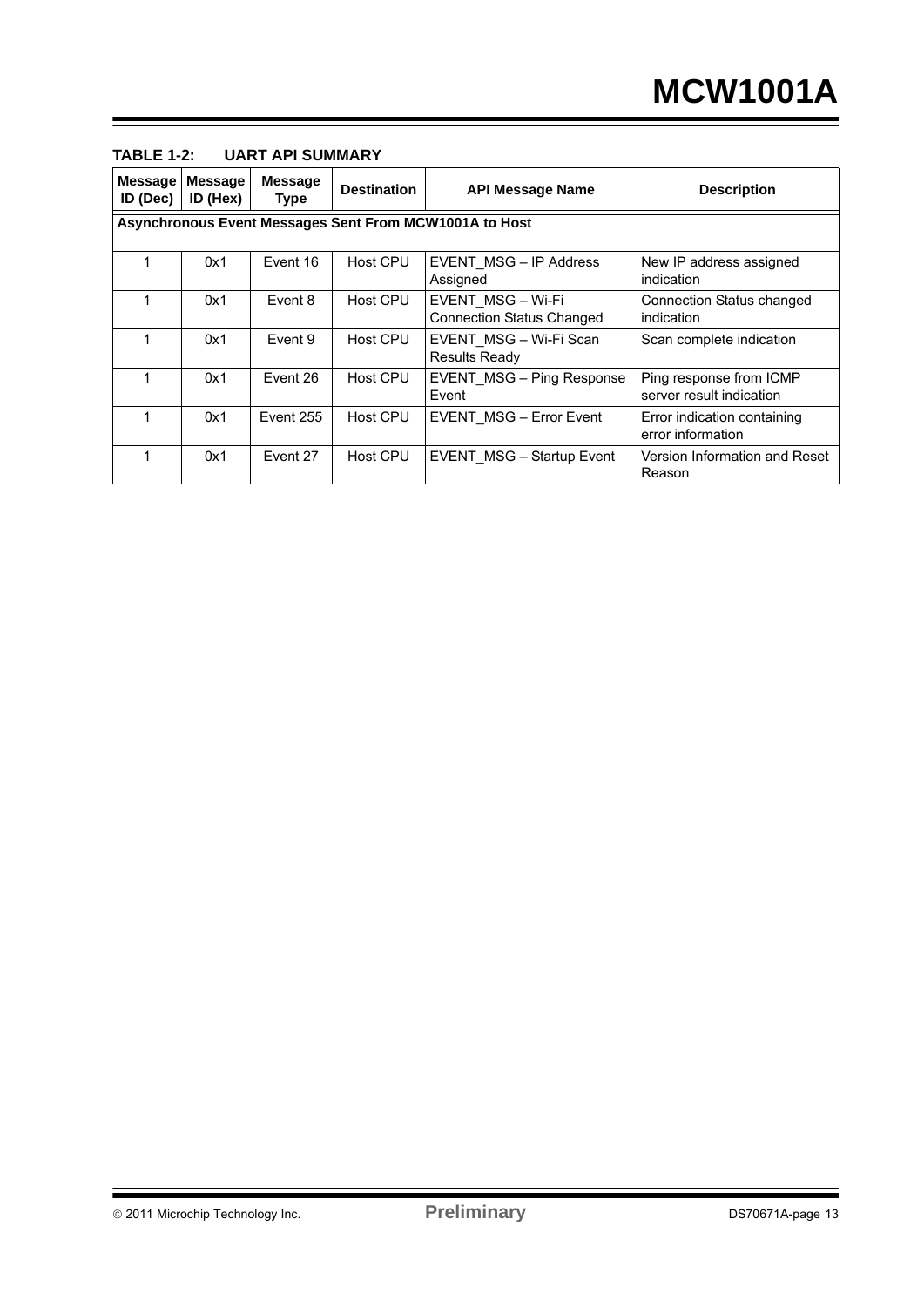## **MCW1001A**

**NOTES:**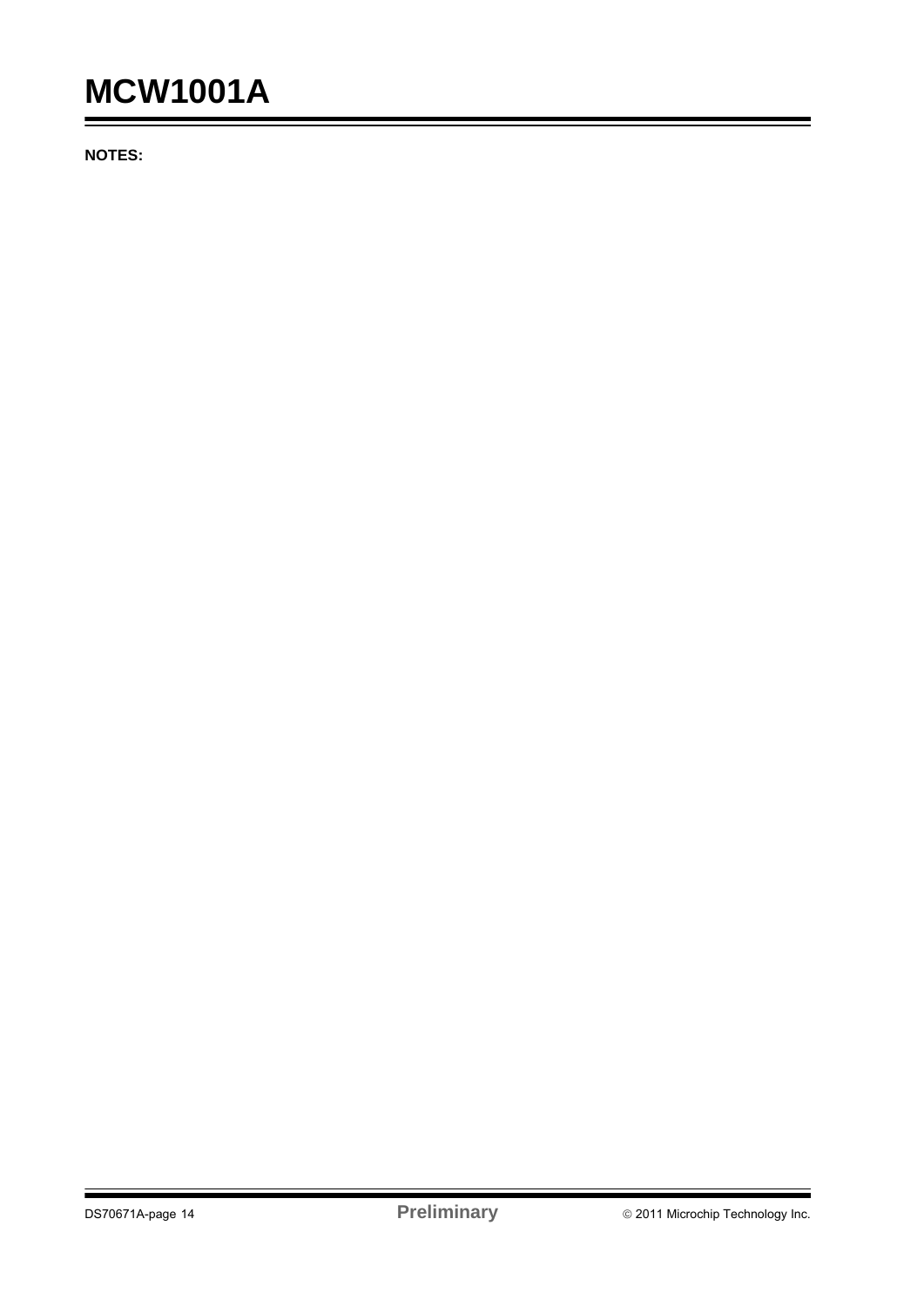#### <span id="page-14-0"></span>**2.0 EXTERNAL CONNECTIONS**

#### **2.1 Oscillator**

MCW1001A devices are designed to operate from a fixed 8 MHz crystal clock input, as shown in [Figure](#page-14-1) 2-1.

<span id="page-14-1"></span>**FIGURE 2-1: CRYSTAL OSCILLATOR OPERATION**



#### **2.2 VDD AND VSS PINS**

#### 2.2.1 DECOUPLING CAPACITORS

The use of decoupling capacitors on all power supply pins, such as VDD, VSS, are required.

Consider the following criteria when using decoupling capacitors:

- **Value and type of capacitor**: A 0.1 μF (100 nF) and 10–20V capacitor is recommended. The capacitor should be a low-ESR device with a resonance frequency in the range of 200 MHz and higher. Ceramic capacitors are also recommended.
- **Placement on the printed circuit board**: The decoupling capacitors should be placed as close to the pins as possible. It is recommended to place the capacitors on the same side of the board as the device. If space is constricted, the capacitor can be placed on another layer of the PCB using a via; however, ensure that the trace length from the pin to the capacitor is not greater than 0.25 inch (6 mm).
- **Handling high frequency noise**: If the board is experiencing high frequency noise (upward of tens of MHz), add a second ceramic type capacitor in parallel to the above described decoupling capacitor. The value of the second capacitor can be in the range of 0.01 μF to 0.001 μF. Place this

second capacitor next to each primary decoupling capacitor. In high-speed circuit designs, consider implementing a decade pair of capacitances as close to the power and ground pins as possible (e.g., 0.1  $\mu$ F in parallel with 0.001  $\mu$ F).

• **Maximizing performance**: On the board layout from the power supply circuit, run the power and return traces to the device pins. This ensures that the decoupling capacitors are first in the power chain. It is equally important to keep the trace length between the capacitor and the power pins to a minimum, thereby reducing PCB trace inductance.

#### 2.2.2 TANK CAPACITORS

On PCB boards with power traces running longer than six inches in length, it is suggested to use a tank capacitor for integrated circuits, including microcontrollers, to supply a local power source. The value of the tank capacitor should be determined based on the trace resistance that connects the power supply source to the device, and the maximum current drawn by the device in the application. In other words, select the tank capacitor so that it meets the acceptable voltage sag at the device. Typical values range from 4.7 μF to 47 μF.

#### 2.2.3 VOLTAGE REGULATOR PINS (VCAP)

A low-ESR ( $\leq$ 5 $\Omega$ ) capacitor is required on the VCAP pin to stabilize the voltage regulator output voltage. The VCAP pin must not be connected to VDD and must use a capacitor of 10 μF connected to ground. The type can be ceramic or tantalum. For example, Murata GRM21BF50J106ZE01 (10 μF, 6.3V) or equivalent.

#### **2.3 RESET/PoR**

#### 2.3.1 RESET PIN

The RESET pin provides a method for triggering an external Reset of the device. Holding the pin low generates a Reset. These devices have a noise filter in the Reset path that detects and ignores small pulses.

#### 2.3.2 PoR

A power-on Reset (PoR) pulse is generated on-chip whenever VDD rises above a certain threshold. This allows the device to start in the initialized state when VDD is adequate for operation.

To take advantage of the PoR circuitry, tie the RESET pin through a resistor (1 kΩ to 10 kΩ) to VDD. This will eliminate external RC components usually needed to create a PoR delay.

When the device starts normal operation (i.e., exits the Reset condition), device operating parameters (voltage, frequency, temperature, etc.) must be met to ensure the operation. If these conditions are not achieved, the device must be held in Reset until the operating conditions are met.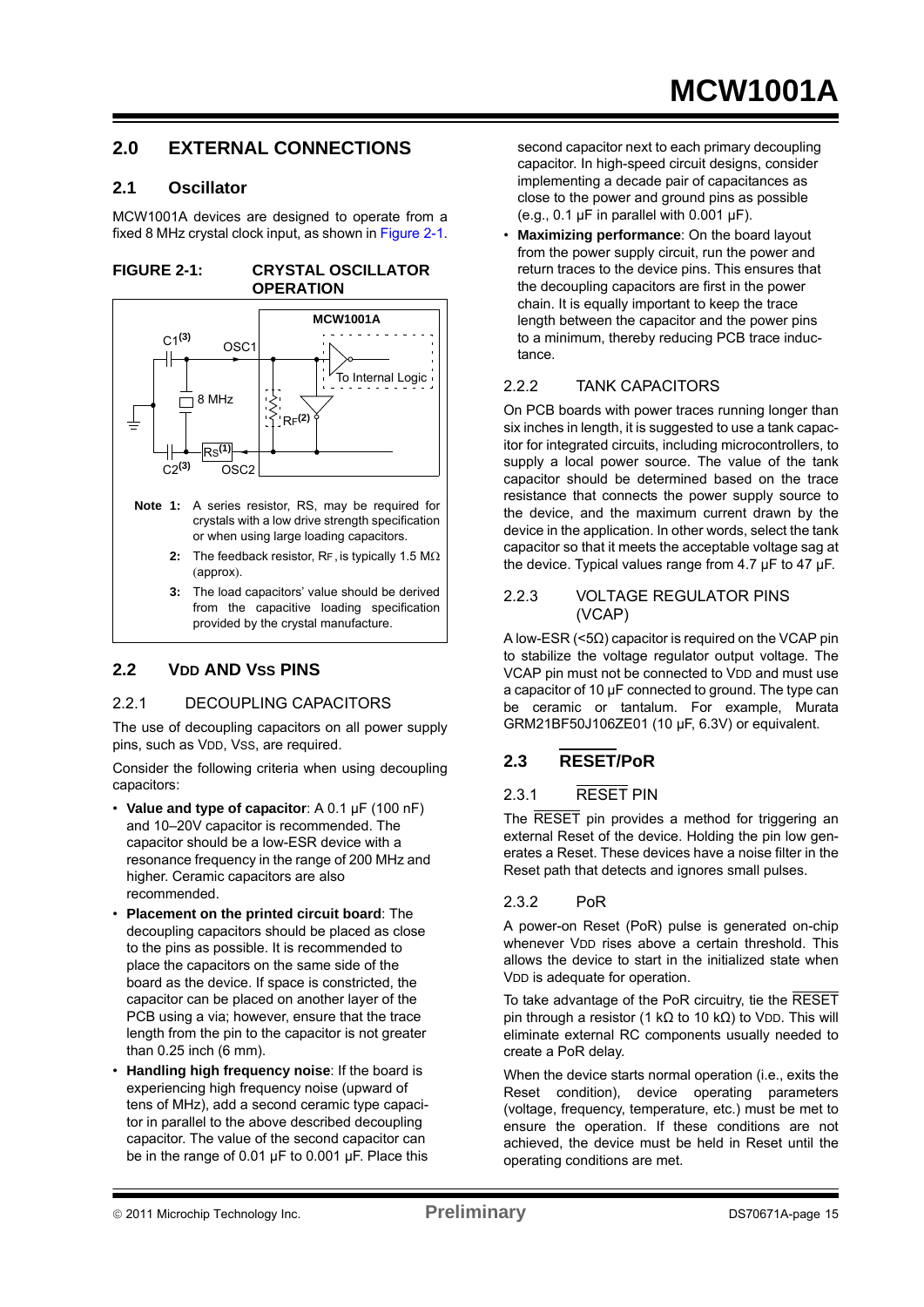#### **2.4 MCW1001A to MRF24WB0 802.11 Module Interface**

#### 2.4.1 WSPI PINS

The MCW1001A Serial Peripheral Interface (WSPI) is used to communicate with the MRF24WB0 transceiver module.

#### 2.4.2 WINT PIN

The WSPI interface works with the Interrupt line (WINT) and must be pulled "High" through 4.7 kΩ resistor to VDD. When data is available for the MCW1001A during operation, the WINT line will be asserted (logic low) by the MRF24WB0 module. After the data is transferred to the MCW1001A, the WINT line will then be de-asserted (logic high) by the MRF24WB0 module.

#### $2.4.3$  WCS PIN

The  $\overline{WCS}$  pin must be connected to the  $\overline{CS}$  pin of the MRF24WB0 and cannot be held low permanently. The falling edge of  $\overline{WCS}$  is used to indicate the start of a transfer. The rising edge of WCS is used to indicate the completion of a single transfer.

#### 2.4.4 WHIB PIN

The WHIB pin is used to control the HIBERNATE feature of the MRF24WB0 and must be pulled "High" via 1 MΩ resistor to VDD. When WHIB is driven high, it puts the MRF24WB0M into Hibernate mode. The module contains about 70 uF of internal bulk capacitance so the system power supply should be provisioned to supply sufficient charge on release of hibernate to ensure proper startup. For more information on controlling the low-power modes of the MCW1001A, refer to Section [6.0, Messaging API](#page-24-1).

#### 2.4.5 WRST PIN

The WRST pin is used to control RESET to the MRF24WB0.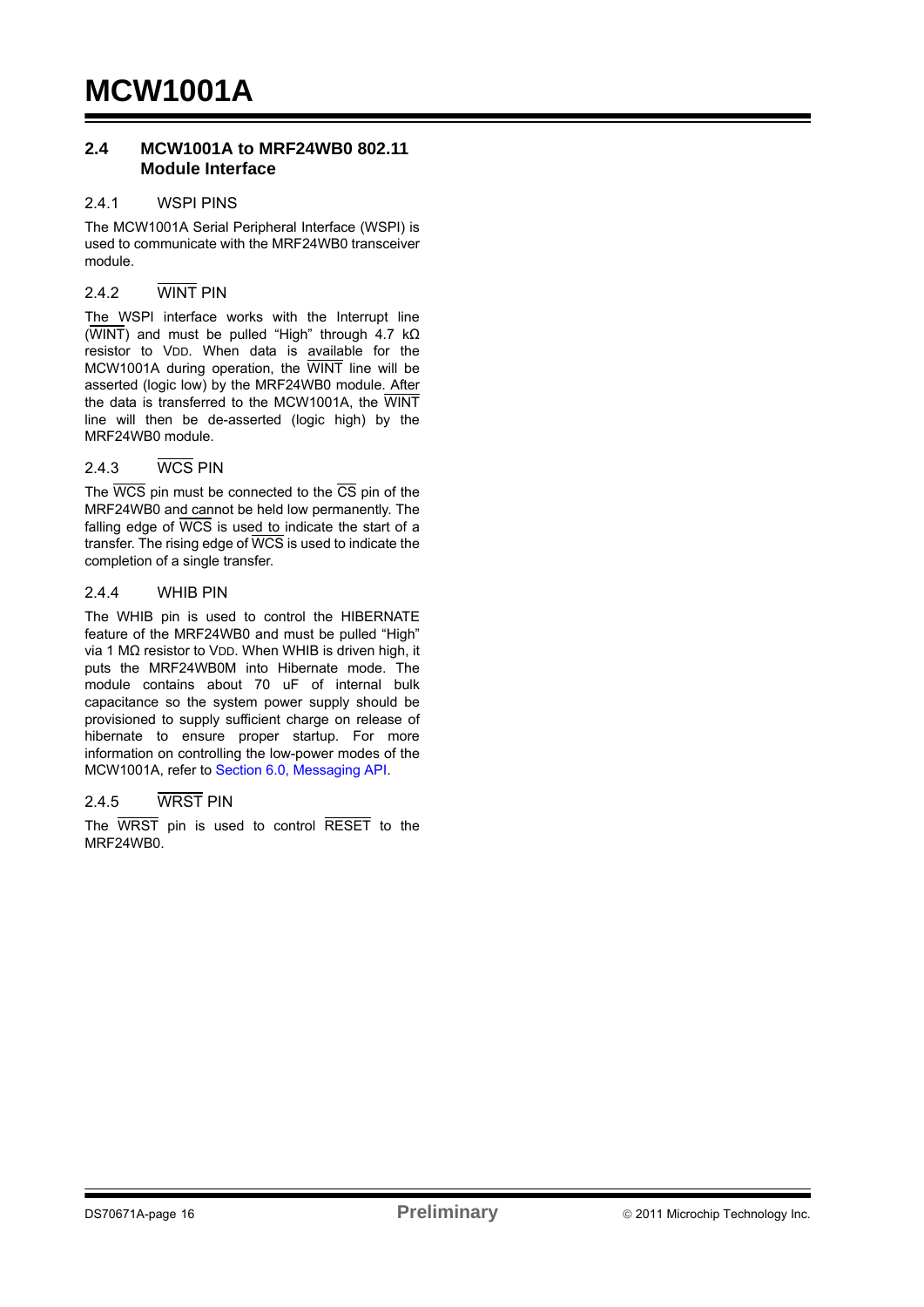#### **2.5 GPIO PINS**

When developing an application, the capabilities of the port pins must be considered. Outputs on some pins have higher output drive strength than others. Similarly, some pins can tolerate higher than VDD input levels.

#### 2.5.1 INPUT PINS AND VOLTAGE CONSIDERATIONS

The voltage tolerance of the GPIO pins varies across the bank of pins. Some of the pins when used as digital only inputs can handle DC voltages up to 5.5V, a level typical for digital logic circuits. [Table](#page-16-0) summarizes the input voltage capabilities of the I/O pins. For more information on electrical characteristic, refer to [Section](#page-50-1) 7.0, [Electrical Characteristics](#page-50-1). Voltage excursions beyond VDD on these pins should be avoided.

#### **TABLE 2-1: INPUT VOLTAGE LEVELS**

| Pin       | <b>Tolerated</b><br><b>Input</b> | <b>Description</b>                                                         |
|-----------|----------------------------------|----------------------------------------------------------------------------|
| GPIO<0:4> | Vnn                              | Only VDD input levels are<br>tolerated.                                    |
| GPIO<5:7> | 5.5V                             | Tolerates input levels above<br>VDD and useful for most<br>standard logic. |

#### 2.5.2 PIN OUTPUT DRIVE

The GPIO output pin drive strength varies across the GPIO bank of pins to meet the needs of a variety of applications. There are two classes of output pins in terms of drive capability.

- GPIO<5:7> Designed to drive higher current loads, such as LED's.
- GPIO<0:4> Designed for small loads, typically indication only. [Table](#page-16-2) 2-2 summarizes the output capabilities. For more information, refer to the Section [7.0, Electrical Characteristics.](#page-50-1)

#### <span id="page-16-2"></span>**TABLE 2-2: OUTPUT DRIVE LEVELS**

| Pin        | <b>Drive</b> | <b>Description</b>                            |
|------------|--------------|-----------------------------------------------|
|            |              | GPIO<0:4>   Medium   Intended for indication. |
| GPIO<5:7>1 | High         | Suitable for direct LED drive<br>levels.      |

#### 2.5.3 INTERFACING TO A +5V SYSTEM

Though the VDDMAX of the MCW1001A is 3.6V, this device is still capable of interfacing with 5V systems, even if the VIH of the target system is above 3.6V. This is accomplished by adding a pull-up resistor to the GPIO pin, see [Figure](#page-16-1) 2-2. To produce a high output, the GPIO pin must be configured as an input, and to produce a low output, the GPIO pin must be configured as an output and set low. Only GPIO pins that are tolerant of voltages up to 5.5V can be used for this type of interface.

#### <span id="page-16-1"></span>**FIGURE 2-2: +5V SYSTEM HARDWARE INTERFACE**



<span id="page-16-0"></span>: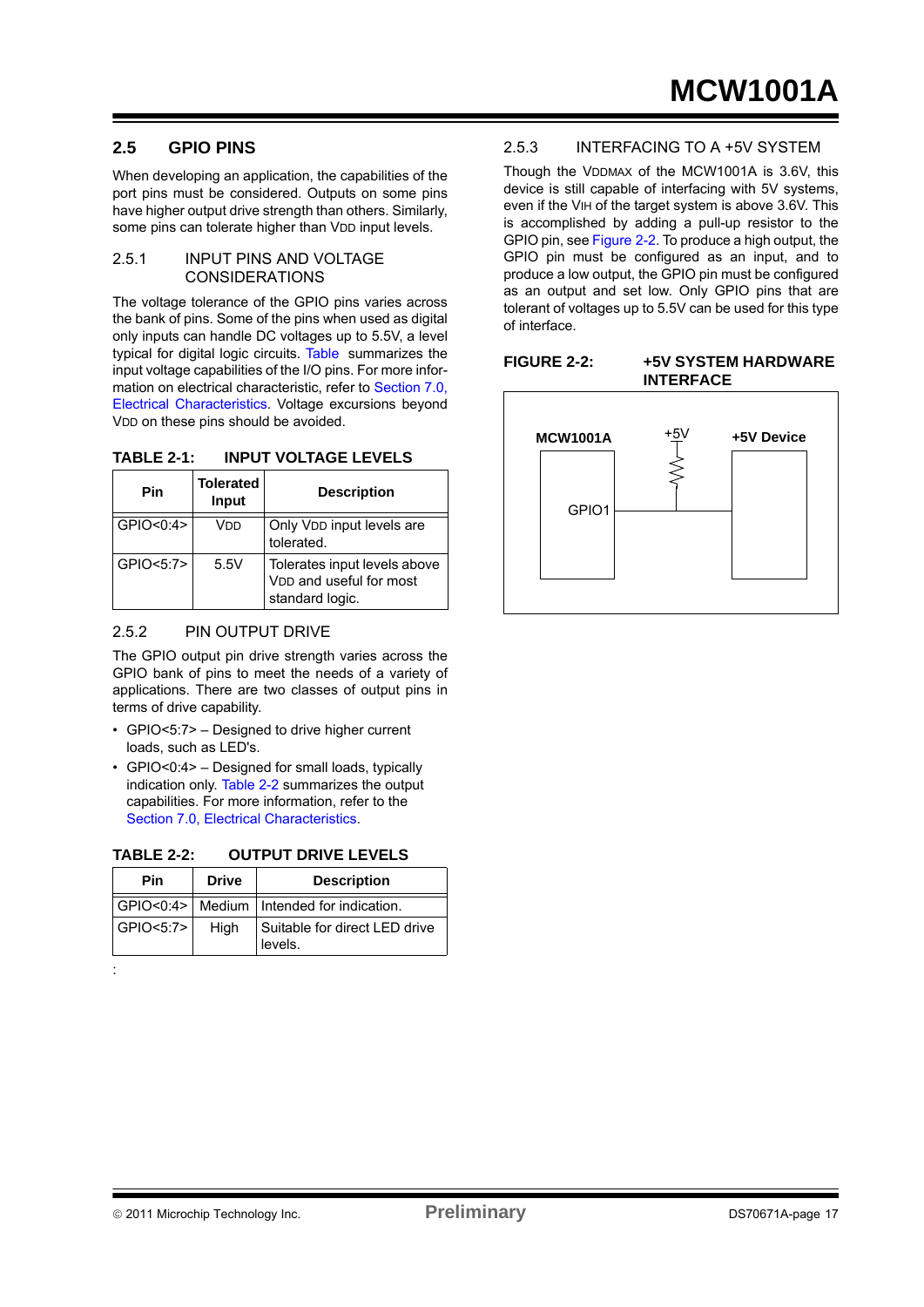**NOTES:**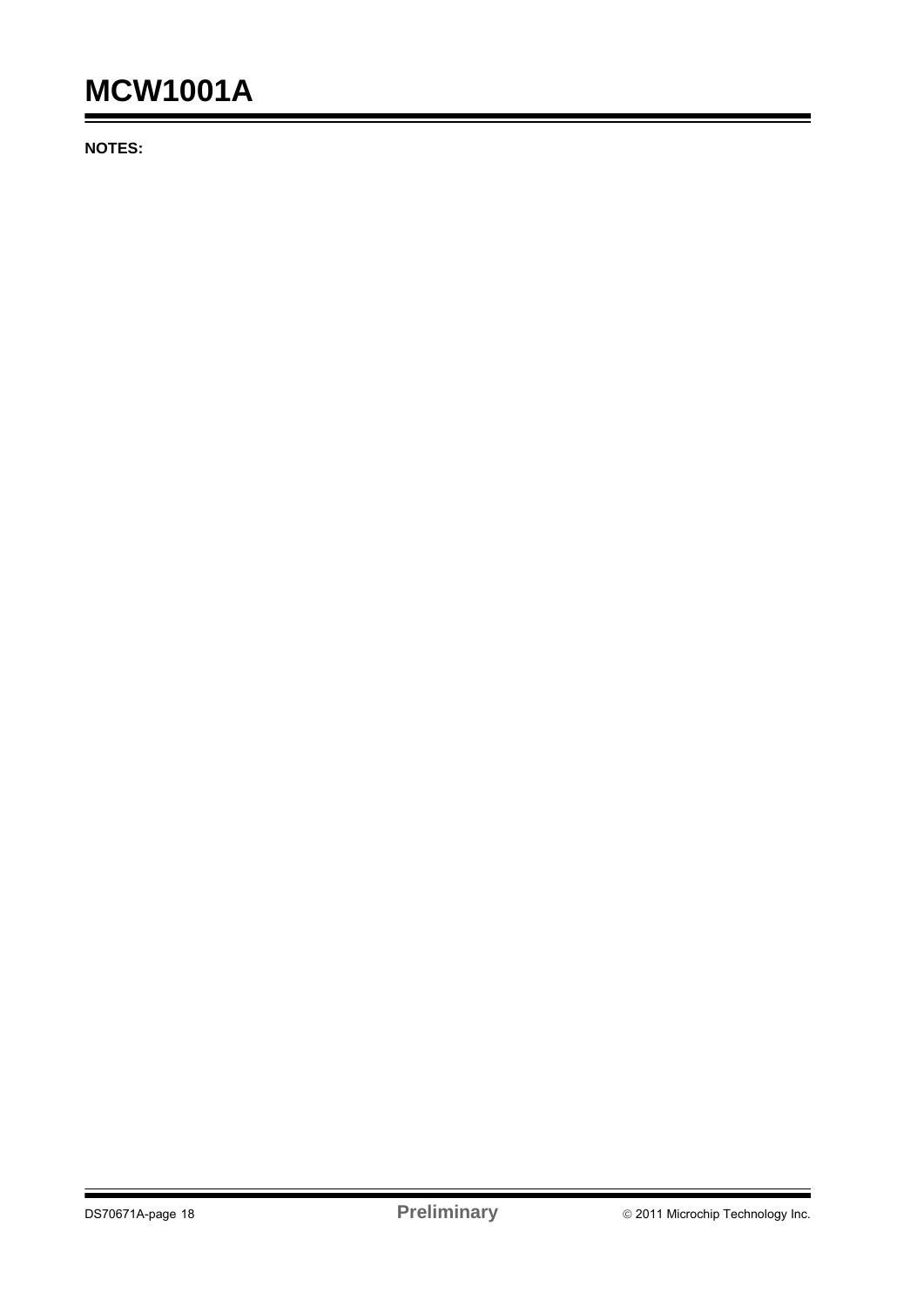#### <span id="page-18-0"></span>**3.0 UNIVERSAL ASYNCHRONOUS RECEIVER (UART)**

The MCW1001A UART interface consists of the UTX and URX data signals and the URTS/UCTS flow control pins. The UART is configurable for several baud rates. The available data formats and baud rates are listed in [Table](#page-19-0) 3-1.

#### **3.1 Initial Configuration**

From Reset, the UART is configured for 115200 baud, 8 bits, no parity, and 2 stop bits. The receiver does not require 2 stop bits, but the MCW1001A will always transmit serial data with 2 stop bits. It is recommended that the host use 2 stop bits to improve synchronization with long packets.

#### **3.2 Autobaud Rate**

The autobaud feature of the MCW1001A requires that the initial byte sent from the host be 0x55. From Reset, autobaud is enabled, and the first byte sent will set the rate. This typically requires no special consideration as the first character of every well-formed packet contains 0x55. Because the receipt of this character cannot be guaranteed, there are two means of resetting back to the initialization point. The first is an active Reset (pull URTS low and return high), and the second is an autoretry. If a valid fully-formed message is not received (indicating a synchronized baud rate) within 1s after the first byte that set the baud rate, WiComm-Socket will reinitialize the autobaud procedure and wait for the next 0x55 input to set the baud rate.

#### **3.3 Rounding Errors**

The primary baud rate setting (with the rounding errors) is shown in [Table](#page-19-0) 3-1. If baud rates other than the ones shown in the table are used, the error percentage can be calculated using [Equation](#page-18-1) 3-1 to find the actual baud rate.

#### **3.4 Hardware Flow Control**

Hardware flow control uses the URTS and UCTS pins as a handshake between two devices. The URTS pin of one device is typically connected to the UCTS of the other device.

URTS is an active-low output that notifies the other device when it is ready to receive data by driving the pin low. The MCW1001A trip point for de-asserting URTS (high) is 499 characters. This is one character short of "buffer full".

UCTS is an active-low input that notifies the MCW1001A when it is ready to send data. The MCW1001A will check UCTS just before loading and sending UART data. If the pin is asserted during a transfer, the transfer will continue as shown in [Figure](#page-18-2) 3-1.

#### **3.5 Flow Control Disabled**

Hardware handshaking may be circumvented by physically tying the UCTS input low (active) instead of allowing it to be driven by the URTS signal from the host. In this case, the URTS output should be left unconnected, and allowed to freely change state.

<span id="page-18-2"></span>

<span id="page-18-1"></span>
$$
ActualRate = \frac{l2MHz}{int(x)}
$$
  
Where:  

$$
x = \frac{l2MHz}{DesiredBaud}
$$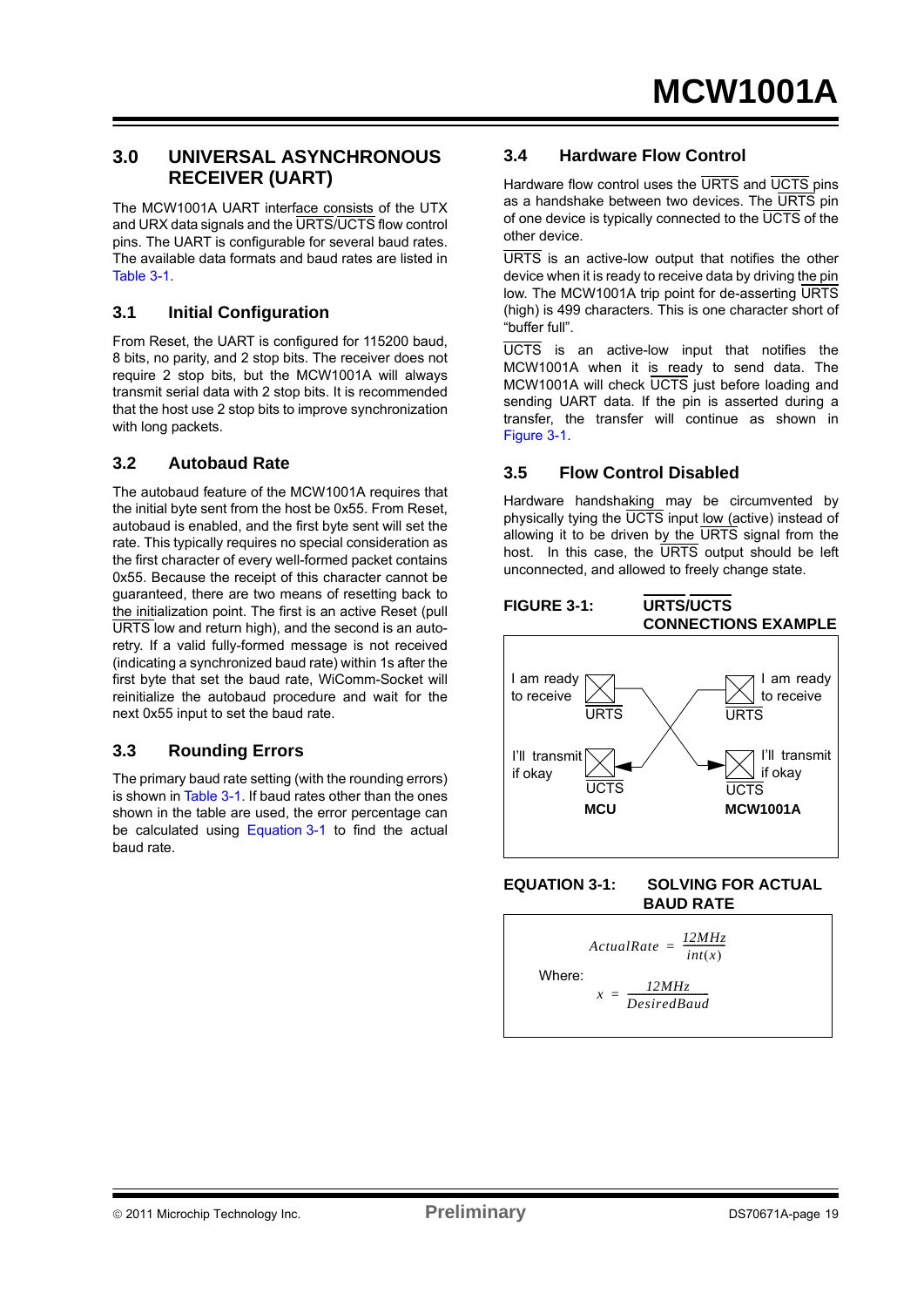#### <span id="page-19-0"></span>**TABLE 3-1: UART PRIMARY BAUD RATES**

| <b>Desired Rate</b> | <b>Actual Rate</b> | <b>AutoBaud Calculated</b><br>Divisor(x) | % Error  |
|---------------------|--------------------|------------------------------------------|----------|
| 300                 | 300                | 40000                                    | $0.00\%$ |
| 1200                | 1200               | 10000                                    | $0.00\%$ |
| 2400                | 2400               | 5000                                     | $0.00\%$ |
| 4800                | 4800               | 2500                                     | $0.00\%$ |
| 9600                | 9600               | 1250                                     | $0.00\%$ |
| 19200               | 19200              | 625                                      | $0.00\%$ |
| 38400               | 38339              | 313                                      | $-0.16%$ |
| 57600               | 57692              | 208                                      | 0.16%    |
| 115200              | 115385             | 104                                      | 0.16%    |
| 230400              | 230769             | 52                                       | 0.16%    |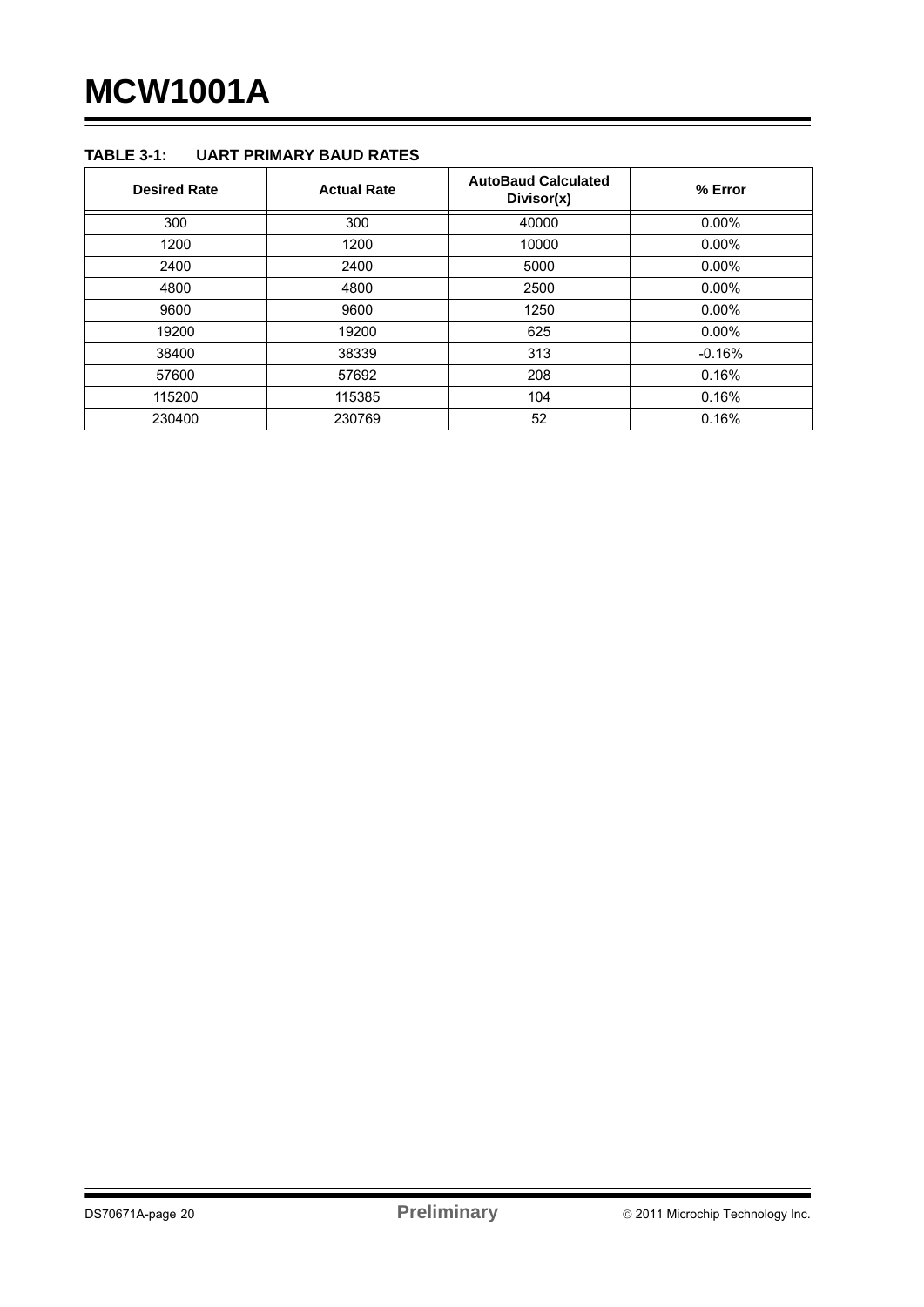#### <span id="page-20-0"></span>**4.0 NETWORK CONFIGURATION**

Configuring the MCW1001A to make a connection at a minimum requires setting the network type, choosing the network name and setting up the security parameters. It is possible to store connection information for two different Connection Profiles (CP) in the MCW1001A. After this information is provided, the network connection process can be initiated by referencing only the profile number (1 or 2).

#### **4.1 Configuring 802.11 Link**

There are two types of networks. The most common network is infrastructure in which an access point (AP) is the common point linking all 802.11 devices. The access point keeps track of who's on the local network and directs IP packets. In many cases, the AP is also a router and will forward packets from the local network to other networks and to the Internet. It is also common for the AP to be running a DHCP server which tracks and assigns IP addresses. The second type is ad hoc, which is considered a point-to-point network in that each 802.11 device is linked directly to every other 802.11 device on the ad hoc network. There is no access point. All 802.11 devices on the ad hoc network participate in keeping the network alive and each keeps track of the other active devices on the network by sending and receiving beacon and probe packets. In most cases, IP addresses are assigned through Auto IP, although one of the 802.11 devices can be configured as a DHCP server. By default, the MCW1001A will operate as a DHCP server for one ad hoc client that may join a network created by the MCW1001A, but the IP address of the MCW1001A can be set to a static value through the API. The MCW1001A handles connection management internally under the direction of the host. The following example illustrates a typical connection process:

#### **EXAMPLE 4-1: CREATING AN 802.11 LINK**

The following is the procedure to create an 802.11 link:

- 1. Power up system and de-assert the RESET signal to the MCW1001A.
- 2. Host will receive an asynchronous Reset message from MCW1001A using the default UART configuration.
- 3. Host sets desired network configuration through the API (may include scanning for the available network connections and choosing based on the scan results).
- 4. Host Issues Connect command.
- 5. The MCW1001A then handles connection to the network and sends asynchronous Event message when connection status changes.

#### **Note:** An asynchronous event will be sent to the host if the status of the connection maintained by MCW1001A changes.

#### **4.2 Verifying the Network Link**

To verify a network link is established, the MCW1001A can operate as an ICMP host and/or client. To test the operation as a host, issue a Ping from another device on the network to the IP address obtained or set for the MCW1001A. The MCW1001A will respond to the Ping if the network is functional. To test the operation as a client, use the MCW1001A API to issue a Ping to a device on the network that has been previously verified to operate as an ICMP server. In both cases, verify that the IP subnet mask and gateway are configured through the MCW1001A API.

#### **4.3 Network Stack Configuration**

The MCW1001A has limited resources in terms of RAM available to buffer socket data and maintain information about socket connections. Support exists for TCP and UDP sockets, but a maximum of 8 instances of each are allowed.

UDP data is not buffered by MCW1001A. When the host MCU initiates an API UDP Send, the data sent over the serial port is immediately sent to the network. Similarly, whenever the MCW1001A receives UDP socket data from the network, that data is passed asynchronously to the host if the host has issued a RecvFrom or RECV Socket command for the socket receiving the data. By limiting the UDP socket instances to 8, the RAM required to maintain information about the UDP sockets is limited.

TCP data must be buffered by MCW1001A in both the directions. A TCP socket may be either a Server (responds to remote client requests) or a Client (requests data from remote Servers). 8192 bytes of RAM have been allocated for TCP socket data buffers. As it is impractical to decide in advance what the allocation of this RAM in terms of how many sockets are available or how large the buffers for the sockets are. The MCW1001A uses a socket allocation technique that allows the available RAM to be configured by the host prior to the creating of sockets. By default, 8 TCP sockets exist, each with a 512 byte transmit and receive buffer. Two sockets are client sockets, and remaining six are server sockets. The number of TCP sockets can be reduced to less than or equal to 8, and the amount of RAM for the send and receive buffers can be adjusted for the client and server socket types allowing the 8192 bytes to be allocated to TCP sockets in as large as 1500 byte blocks. All server sockets must be the same size, and all client sockets must be the same size.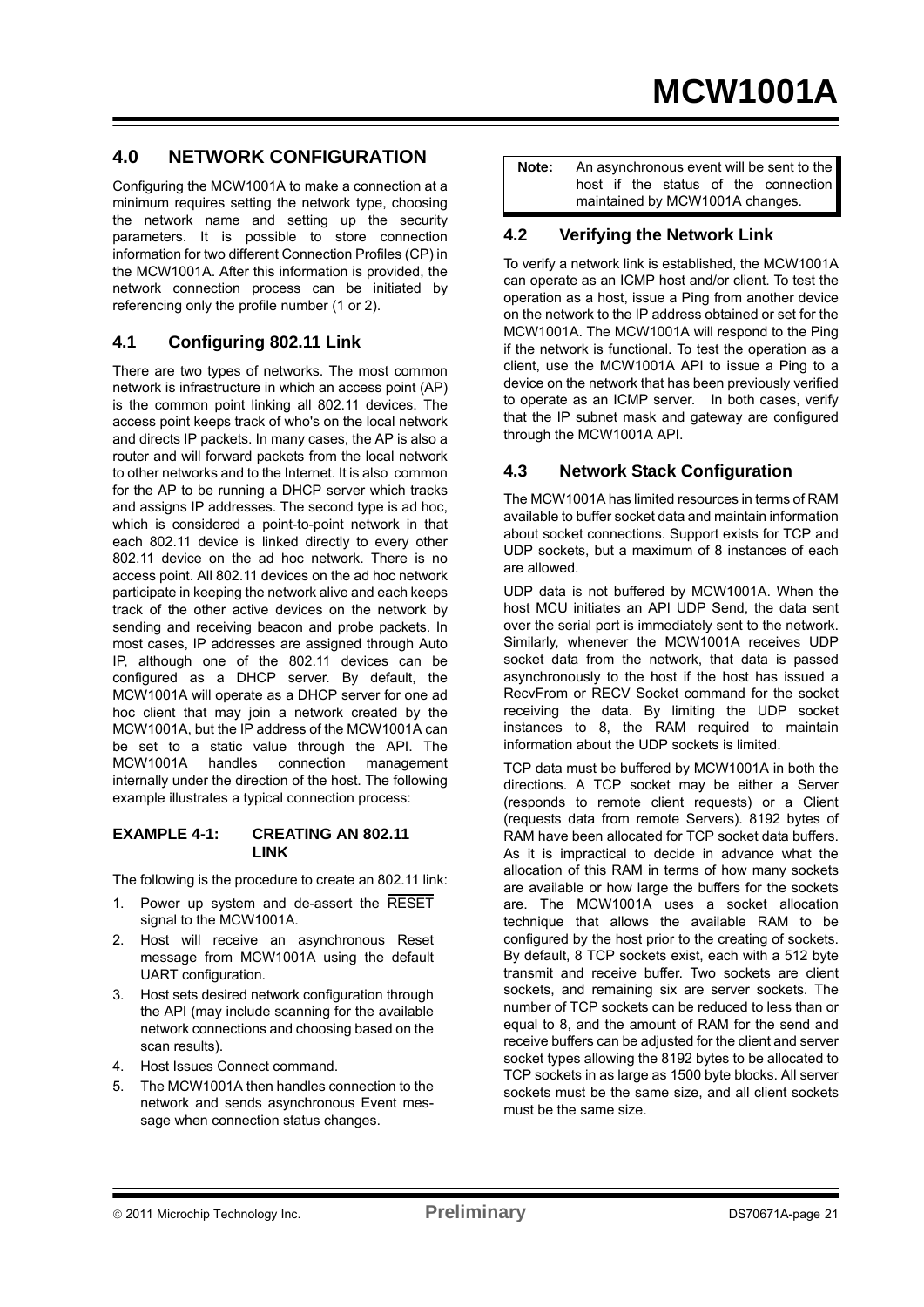## **MCW1001A**

**NOTES:**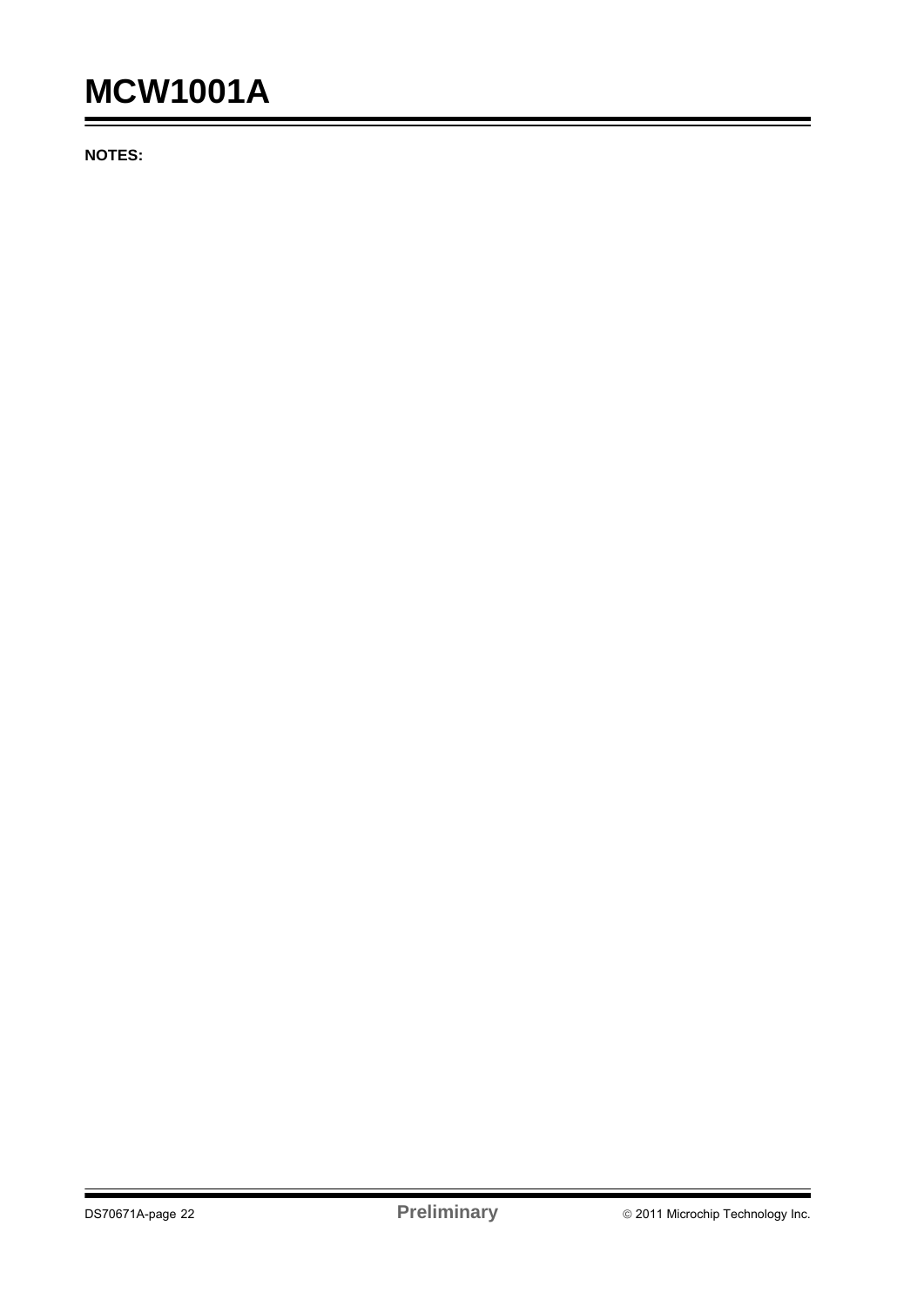#### <span id="page-22-0"></span>**5.0 TRANSMITTING AND RECEIVING PACKETS**

#### **5.1 TCP**

TCP is a standard transport layer protocol described in Request for Comments (RFC) 793. It provides reliable stream-based connections over unreliable networks, and forms the foundation for HTTP, SMTP, and many other protocol standards. Connections made over TCP guarantee data transfer at the expense of throughput. Connections are made through a three-way handshake process, ensuring a one-to-one connection. Remote nodes advertise how much data they are ready to receive, and all data transmitted must be acknowledged. If a remote node fails to acknowledge the receipt of data, it is automatically retransmitted. This ensures that network errors such as lost, corrupted, or out-of-order packets are automatically corrected. To accomplish this, TCP must operate in a buffer. Once the transmit buffer is full, no more data can be sent until the remote node has acknowledged receipt. Likewise, the remote node cannot transmit more data until the local device has acknowledged receipt and that space is available in the buffer. The following example illustrates how to use TCP packets:

#### **EXAMPLE 5-1: USING TCP PACKETS**

The MCW1001A TCP sockets can be configured as servers or clients. The procedure for transferring TCP packet data in each configuration differs slightly.

#### 5.1.1 **MCW1001A TCP SERVER EXAMPLE**:

- 1. Create a TCP socket with call to socket(). This will return an 8-bit socket handle to be used when later referencing this socket.
- 2. Bind the socket to the listen port with call to bind(). The bind API specifies the 16-bit local port number that the client will attempt a connection on.
- 3. Prepare the socket to listen for a connection with call to listen(). The listen process opens the specified number of listening sockets that become the children sockets of the bound parent. They will all listen to the port specified in the bind process, but they may accept connections from different clients (different IP addresses, different remote port numbers). If the number of sockets specified is not available, the listen process will return the number of sockets it was not able to allocate.
- 4. Accept incoming connection through a call to accept(). Accept is non-blocking for the MCW1001A and accepting a connection from a client must be done through polling the socket with the Accept API.
- 5. Communicate with the remote host using send() and recv().
- 6. Close the socket with call to close().

#### 5.1.2 **MCW1001A TCP CLIENT EXAMPLE**:

- 1. Create a TCP socket with call to socket().
- 2. Optionally apply a local port number with a call to bind(). Otherwise, a pseudo-random local port number will be assigned.
- 3. Connect to the server with call to connect(), passing sockaddr, IP address.
- 4. Communicate with the remote host using send() and recv().
- 5. Close the socket with call to close().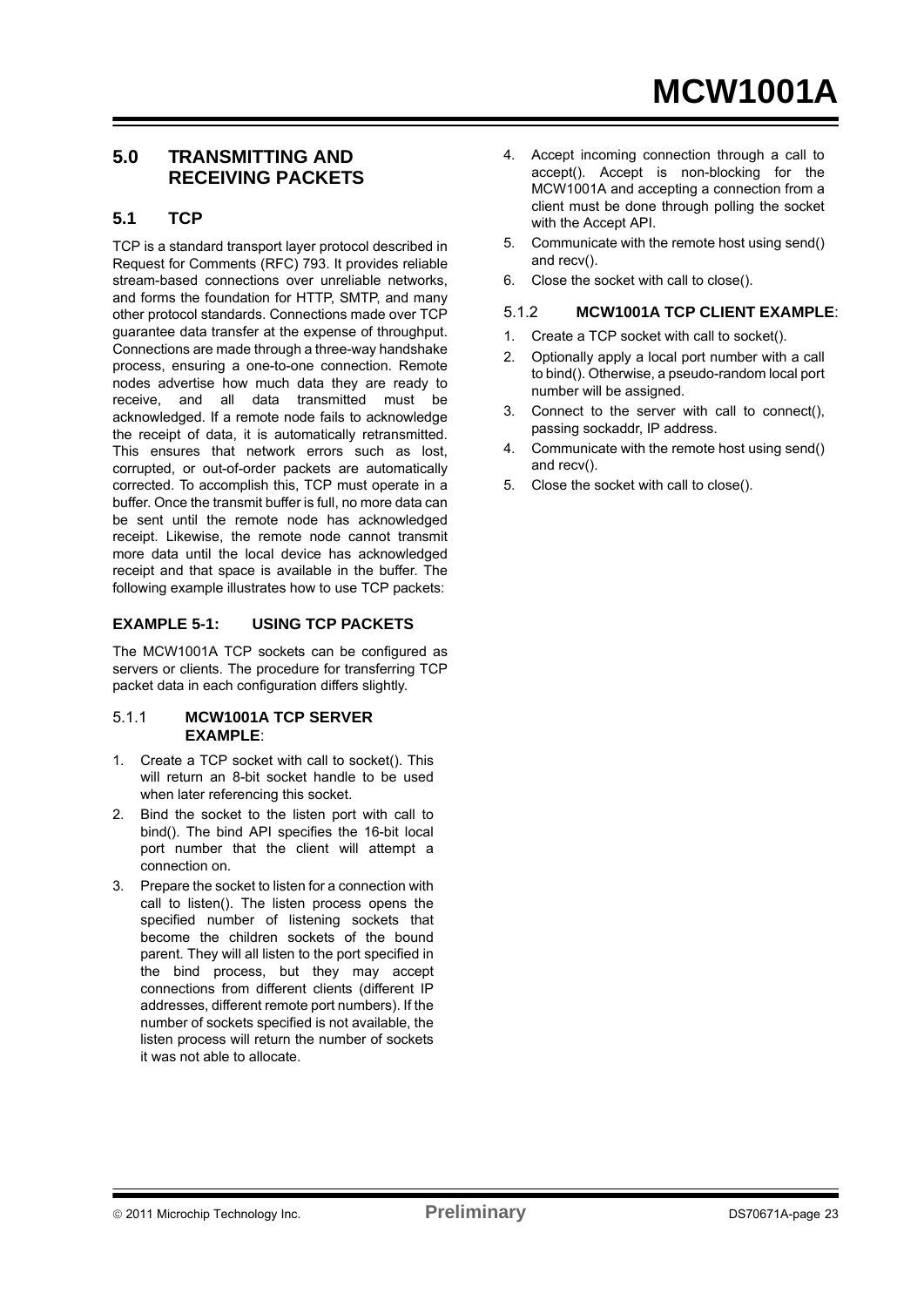#### **5.2 UDP**

UDP is a standard transport layer protocol described in Request for Comments (RFC) 768. It provides fast but unreliable data-gram based transfers over networks, and forms the foundation SNTP, SNMP, DNS, and many other protocol standards. Connections over UDP should be thought of as data-gram based transfers. Each packet is a separate entity, the application should expect some packets to arrive out-of-order or even fail to reach the destination node. This is in contrast to TCP, in which the connection is thought of as a stream and network errors are automatically corrected. These tradeoffs in reliability are made for an increase in throughput. In general, UDP transfers operate two to three times faster than those made over TCP. As UDP is packet-oriented, each packet must be dealt with in its entirety by your application before returning to the main stack loop. When a packet is received, your application will be called to handle it. This packet will no longer be available the next time your application is called. Therefor, you must either perform all necessary processing or copy the data elsewhere before returning. When transmitting a packet, your application must build and transmit the complete packet in one cycle. The following example illustrates how to use the TCP packets.

#### **EXAMPLE 5-2: USING UDP PACKETS**

The MCW1001A UDP sockets require less configuration than the TCP counterparts. Sending packets using UDP sockets can be accomplished by creating the socket and issuing a Sendto() command specifying the destination address and port number. Receiving packets on a UDP socket requires an extra bind step to set the local port number.

#### 5.2.1 **MCW1001A UDP SERVER EXAMPLE**:

- 1. Create a UDP socket with a call to socket specifying the UDP socket type. If successful, an 8-bit socket handle will be returned.
- 2. Bind the socket to a local port number with a call to bind()
- 3. Receive data using this socket with a call to recvfrom()
- 4. Optionally reply to the client with a call to Sendto() specifying the returned address and port number returned in the recvfrom() call.

#### 5.2.2 **MCW1001A UDP CLIENT EXAMPLE**:

- 1. Create the UDP socket with a call to socket specifying the UDP socket type. If successful, an 8 bit socket handle will be returned.
- 2. Transmit data to a remote UDP server with a call to Sendto() specifying the remote IP address and port number.

3. Optionally receive data from the server using this socket with a call to recvfrom().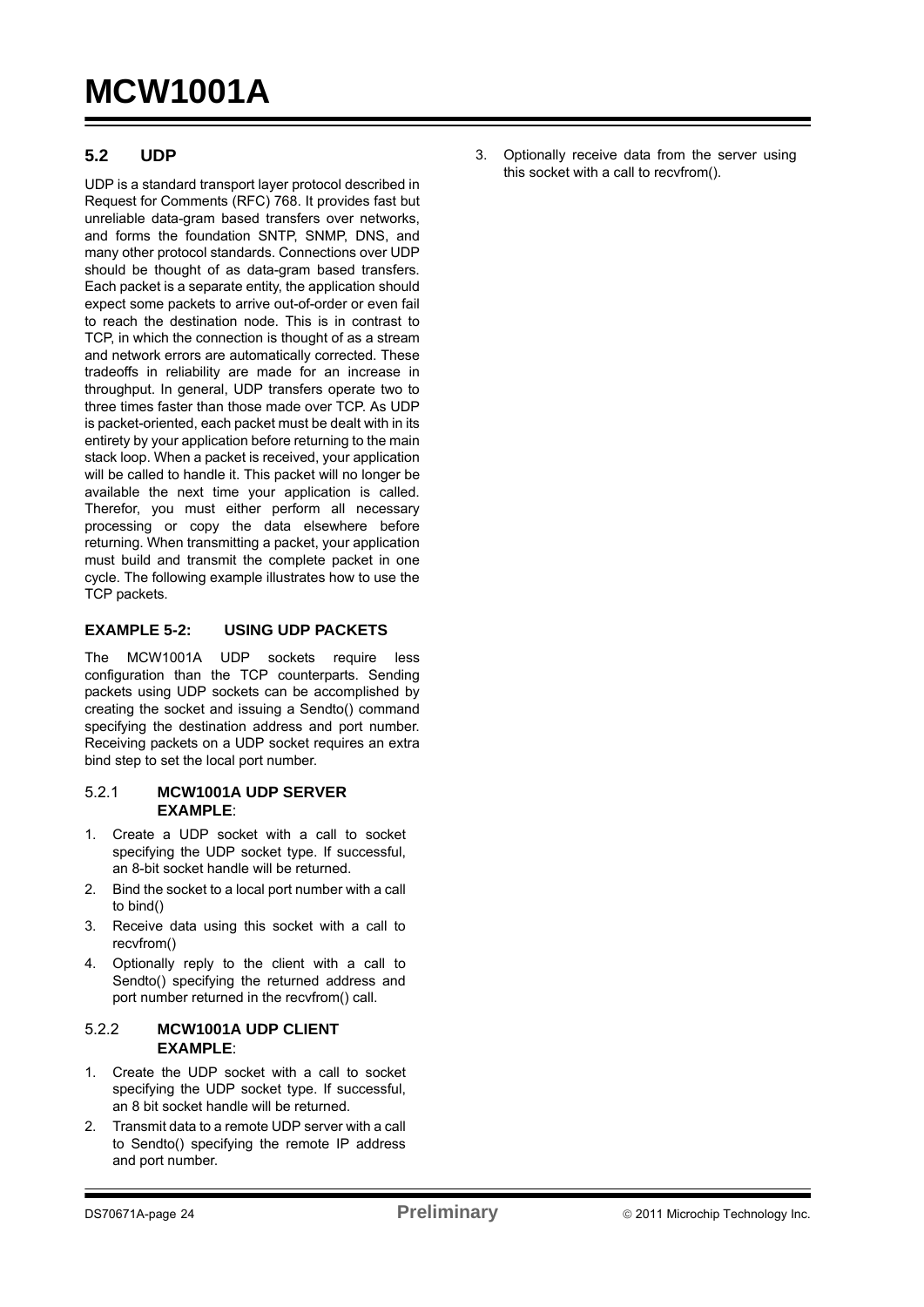#### <span id="page-24-1"></span><span id="page-24-0"></span>**6.0 MESSAGING API**

The API between the host processor and the MCW1001A can be divided into two logical groups of commands. The first set of commands deal with 802.11 connection management, while the second set deals with the BSD Socket Interface. In addition to commands sent from the host to the MCW1001A, several asynchronous messages can be transmitted directly from the MCW1001A to the host like:

- IP address assigned
- 802.11 connection status changed
- 802.11 scan results ready
- Ping response event
- Error Event (including Reset condition)

The size of the transmit and receive buffers for the serial API are limited for MCW1001A. While, it is possible for the host to receive a message from the MCW1001A as large as 1536 bytes, it is possible only to transmit messages to the MCW1001A in 500 byte packets.

#### **6.1 Overview**

The WiComm-Socket Serial interface supports UART communication with a host system using no parity, 8 data bits, and 2 stop bits (N,8,2). By default, the baud rate is 115200 BPS, but autobaud may be used to adjust this rate. The rate at which the host sends the first character to WiComm-Socket (0x55) determines the data rate. The allowed values are between 300 baud and 230400 baud.

#### **6.2 WiComm-Socket Packet Format**

[Figure](#page-24-2) 6-1 shows the packet format for all serial messages exchanged between the host and WiComm-Socket.

#### <span id="page-24-2"></span>**FIGURE 6-1: HOST CPU PACKET FORMAT**

| HeaderC        | Header <sup>*</sup> | Msa<br>l vpe                           | Msa<br>Data<br>Lenath | Msq<br>Data | Trailer |
|----------------|---------------------|----------------------------------------|-----------------------|-------------|---------|
| $\overline{A}$ | И                   | $\overline{\phantom{a}}$<br>. <u>.</u> | $\sqrt{2}$<br>. .     | N<br>thru   | 'n.     |

- Header0 Always 0x55
- Header1– Always 0xAA
- MsgType 16-bit field containing the message type
- Msg Data Length 16-bit field containing the number of data bytes that follow (can be 0)
- Msg Data Message data bytes
- Trailer Always one byte equal to 0x45

From the perspective of the host, WiComm-Socket has a little-endian interface. All 16 and 32-bit message fields are represented in an little-endian format.

Where an IP address is specified, 16 bytes are allocated for future compatibility with IPv6. However, for the current implementation of WiComm-Socket, IPv4 is used exclusively, and the first (left most) 4 bytes of the 16 byte field refer to the IPv4 address.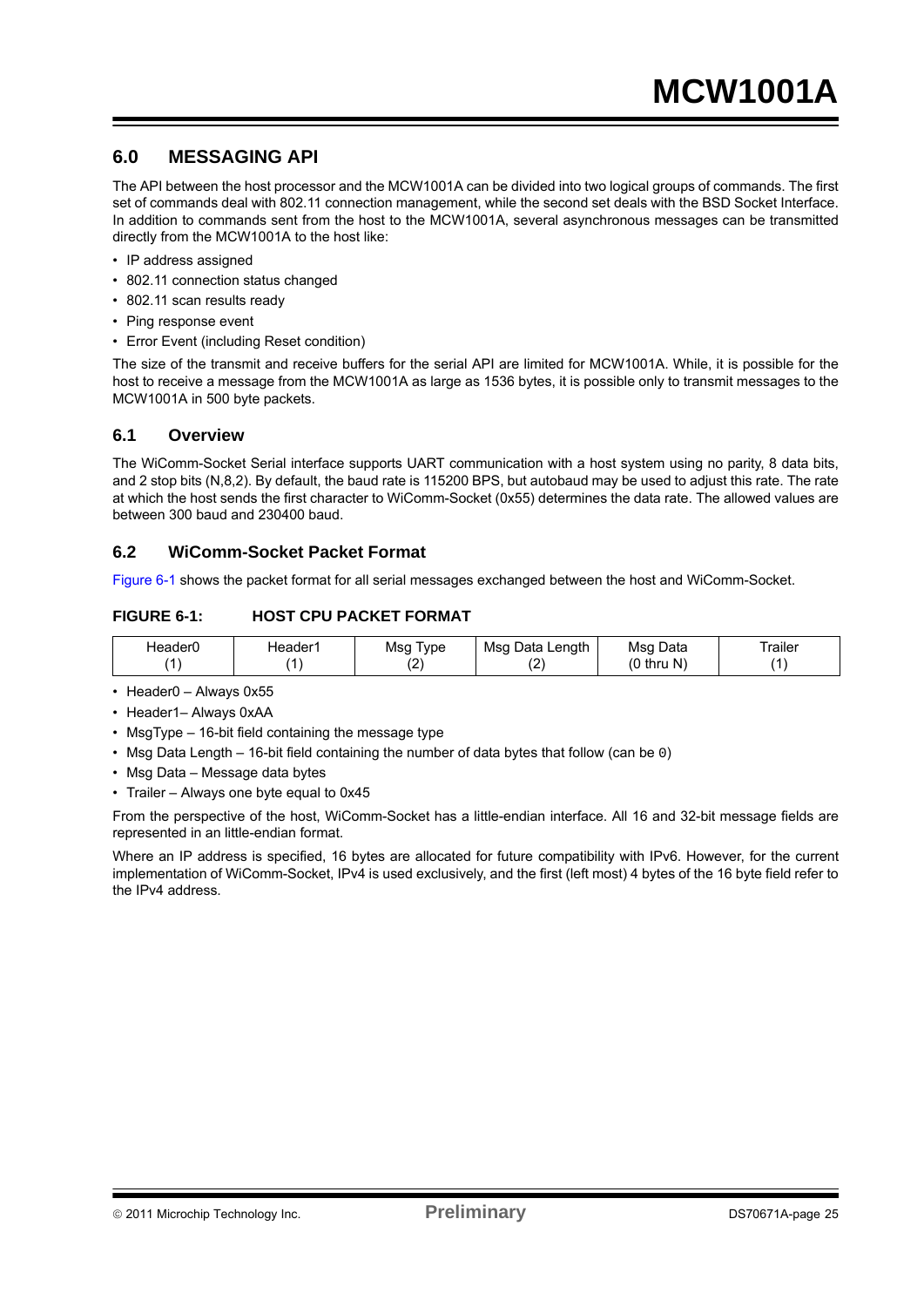#### **6.3 WiComm-Socket Control Messages**

Messages described in this section are used to manage Wicomm-Socket in areas unrelated to wireless networking.

#### 6.3.1 RESET\_MSG (170 COMMAND)

WiComm-Socket can be reset to the initialization vector by issuing the RESET\_MSG. Becasue there is no internal nonvolatile memory, all configuration parameters will be reset to default values. A single ACK\_MSG will confirm receipt of this command prior to the reset. Upon a successful reset, WiComm-Socket will issue an EVENT\_MSG - Startup Event.

| <b>Msg Byte Index</b> | <b>Description</b>                          |
|-----------------------|---------------------------------------------|
|                       | Header; Message Type = 170, Data Length = 0 |
|                       | 0x45 (Frame Trailer)                        |

Response Message: ACK\_MSG

#### 6.3.2 GET\_VERSION\_MSG (23 COMMAND)

In response to this command, Wicomm-Socket will issue the EVENT-MSG - Startup Event which contains version information.

| <b>Msg Byte Index</b> | <b>Description</b>                         |
|-----------------------|--------------------------------------------|
| 0:5                   | Header; Message Type = 23, Data Length = 0 |
|                       | Ox45 (Frame Trailer)                       |

Response Message: ACK\_MSG followed by asynchronous EVENT\_MSG – Startup Event

#### 6.3.3 GPIO\_MSG (172 COMMAND)

WiComm-Socket can be directed to write/read to/from GPIO pins by the host. Refer to the component diagram for GPIO index numbers that correspond to particular package pins. Using this index, the host may use this command to force the I/O pin to source current as an output in either a high or low logic state, or the host may read the pin state by using "Read Input" as the GPIO operation. A GPIO response will be issued to allow WiComm-Socket to report the current state of the selected pin.

| <b>Msg Byte Index</b> | <b>Description</b>                                                             |
|-----------------------|--------------------------------------------------------------------------------|
| 0:5                   | Header; Message Type = 172, Data Length = 2                                    |
| 6                     | GPIO Index                                                                     |
|                       | GPIO Operation - $0 = Set$ Output Low, $1 = Set$ Output High, $2 = Read$ Input |
|                       | 0x45 (Frame Trailer)                                                           |

Response Message: GPIO\_RESPONSE\_MSG

#### 6.3.4 GPIO\_RESPONSE\_MSG (50 RESPONSE)

In response to a GPIO\_MSG, WiComm-Socket will return the current state of the particular I/O pin. This message contains the index of the pin that has been operated on, and the result of the operation.

| <b>Msg Byte Index</b> | <b>Description</b>                           |
|-----------------------|----------------------------------------------|
| 0:5                   | Header; Message Type = 50, Data Length = $2$ |
| 6                     | <b>GPIO</b> Index                            |
|                       | GPIO Result $-0$ = Output Low                |
|                       | $1 =$ Output High                            |
|                       | $2 =$ Input Low                              |
|                       | $3 =$ Input High                             |
|                       | $255$ = Invalid Index                        |
| 8                     | 0x45 (Frame Trailer)                         |

Response Message: GPIO\_RESPONSE\_MSG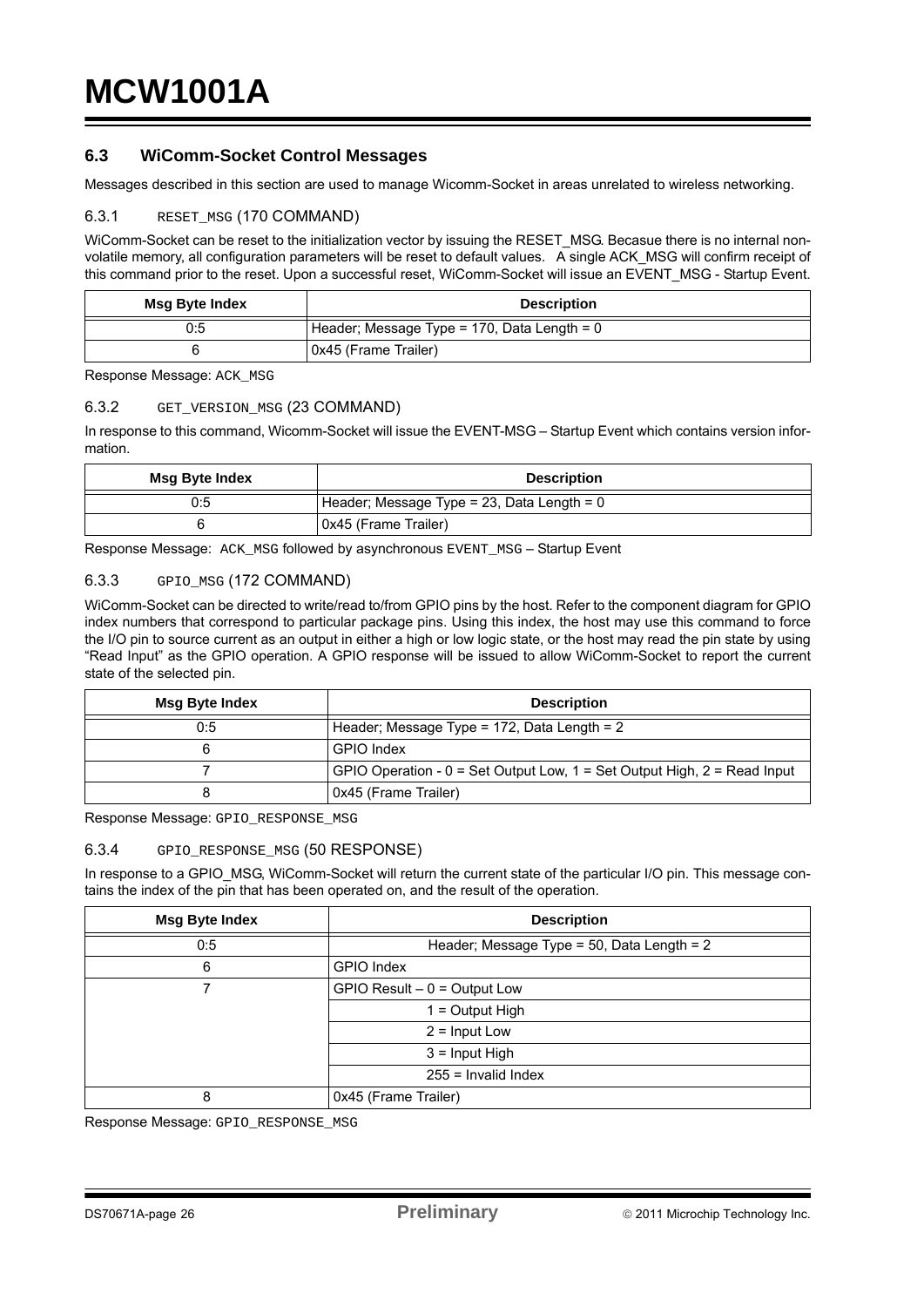#### **6.4 Network Configuration Messages**

The Network configuration messages are used to configure the basic network settings.

The default network configuration messages are:

- Use DHCP to assign IP address
- DHCP name 'W' + last 6 digits of MAC address
- No Gateway IP address needed
- No DNS IP address needed
- Netmask = 255.255.255.0

The messages described in this section are used to change the default network configuration.

#### 6.4.1 SET\_IP\_ADDRESS\_MSG (41 COMMAND)

By default WiComm-Socket uses DHCP to get an IP address. This message can configure WiComm-Socket to use a static IP address or switch back to using DHCP. WiComm-Socket always responds to this message with an ACK\_MSG. In addition, if using DHCP, an EVENT\_MSG containing the IP address will be sent to the host CPU asynchronously when WiComm- Socket is assigned an IP address by an AP.

| Msg Byte Index | <b>Description</b>                                                                               |
|----------------|--------------------------------------------------------------------------------------------------|
| 0:5            | Header; Message Type = 41, Data Length = 18                                                      |
| 6              | Reserved                                                                                         |
|                | Static IP address flag:                                                                          |
|                | • 0 – Use DHCP to assign IP address (default)                                                    |
|                | $\cdot$ 1 – Use static IP address                                                                |
|                | If using static IP address then set the next data field to the static IP address. Otherwise, set |
|                | the IP address bytes to 0.                                                                       |
| 8:23           | Static IP address                                                                                |
| 24             | 0x45 (Frame Trailer)                                                                             |

Response Message: ACK\_MSG

#### 6.4.2 SET\_NETWORK\_MASK\_MSG (42 COMMAND)

By default WiComm-Socket will use a network mask of 255.255.255.0 to set the network mask configuration.

| <b>Msg Byte Index</b> | <b>Description</b>                               |
|-----------------------|--------------------------------------------------|
| 0:5                   | Header; Message Type = $42$ , Data Length = $16$ |
| 6:21                  | Network Mask (e.g. 255.255.0.0)                  |
| 22                    | 0x45 (Frame Trailer)                             |

Response Message: ACK\_MSG

#### 6.4.3 SET\_GATEWAY\_IP\_ADDRESS\_MSG (44COMMAND)

By default WiComm-Socket has a Gateway IP address of 0.0.0.0 (signifying that there is no Gateway) to set the network mass configuration.

| <b>Msg Byte Index</b> | <b>Description</b>                                                                                            |
|-----------------------|---------------------------------------------------------------------------------------------------------------|
| 0:5                   | Header; Message Type = $44$ , Data Length = $16$                                                              |
| 6:21                  | Gateway IP address. If the Gateway IP address is set to 0,0,0,0 then WiComm-Socket will not<br>use a gateway. |
| 22                    | 0x45 (Frame Trailer)                                                                                          |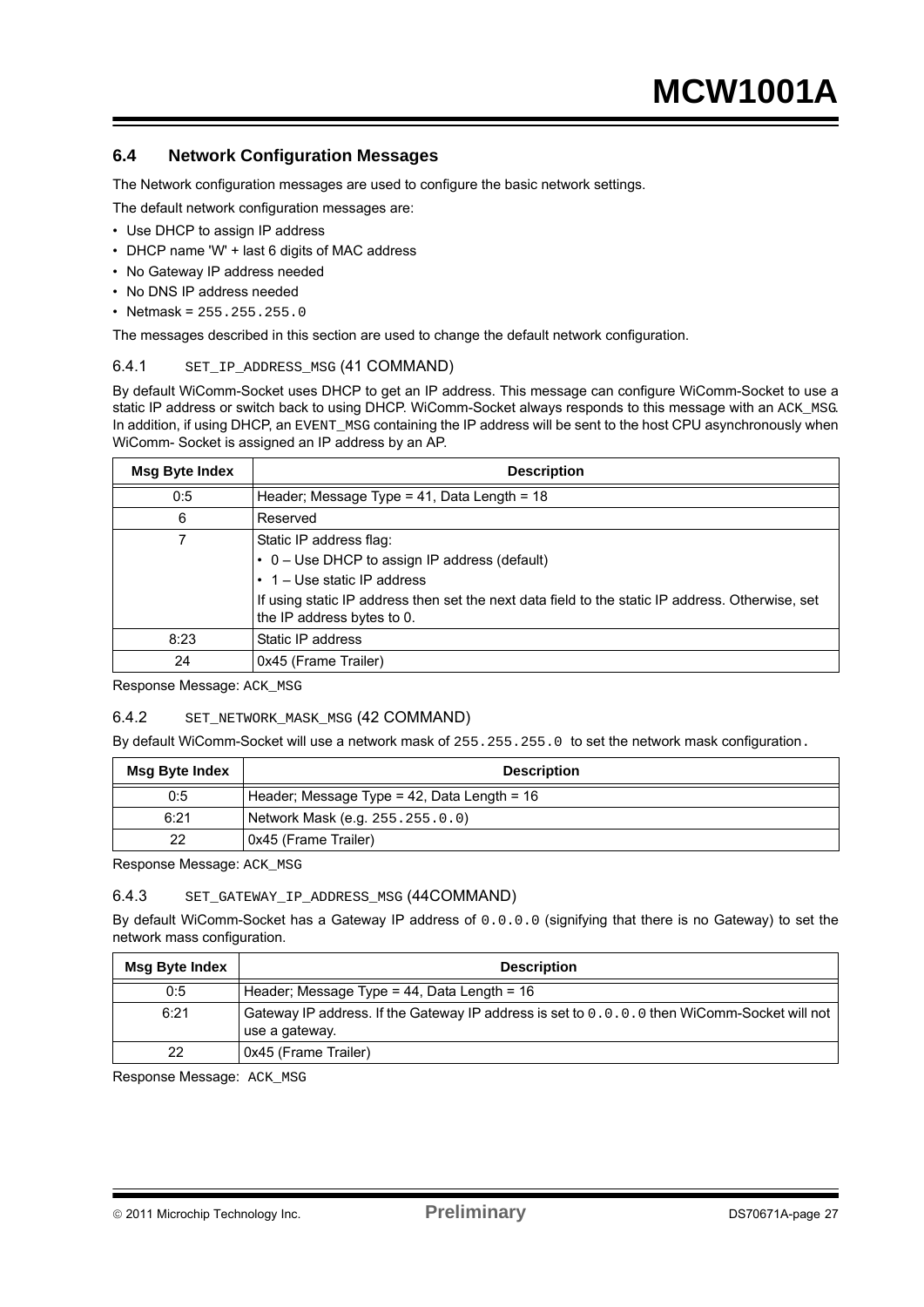#### 6.4.4 GET\_NETWORK\_STATUS (48 COMMAND)

This function queries WiComm-Socket for the current network status (see network status response msg).

| <b>Msg Byte Index</b> | <b>Description</b>                         |
|-----------------------|--------------------------------------------|
| 0:5                   | Header; Message Type = 48, Data Length = 0 |
|                       | 0x45 (Frame Trailer)                       |

Response Message: Network\_Status\_Response\_Msg

#### 6.4.5 NETWORK\_STATUS\_RESPONSE\_MSG (48 RESPONSE)

This message sent by WiComm-Socket describes the specified network interface configuration and whether it is currently connected.

| <b>Msg Byte Index</b> | <b>Description</b>                            |
|-----------------------|-----------------------------------------------|
| 0:5                   | Header; Message Type = 48, Data Length = 56   |
| 6                     | Reserved                                      |
| 7:12                  | MAC Address (6 bytes)                         |
| 13:28                 | IP Address (16 bytes)                         |
| 29:44                 | Network Mask (16 bytes)                       |
| 45:60                 | Gateway Address (16 bytes)                    |
| 61                    | Network Status $-0$ = Not Connected Static IP |
|                       | $1 =$ Connected Static IP                     |
|                       | 2 = Not Connected DHCP                        |
|                       | $3 =$ Connected DHCP                          |
| 62                    | 0x45 (Frame Trailer)                          |

#### 6.4.6 SET\_MACADDRESS\_MSG (49 COMMAND)

Specifies the MAC Address. This command should only be used at initialization.

| <b>Msg Byte Index</b> | <b>Description</b>                         |
|-----------------------|--------------------------------------------|
| 0:5                   | Header; Message Type = 48, Data Length = 6 |
| 6:11                  | MAC Address (6 bytes)                      |
| 12                    | 0x45 (Frame Trailer)                       |

Response Message: ACK\_MSG

#### 6.4.7 SET\_ARP\_TIME\_MSG (173 COMMAND)

This message allows the automatic or gratuitous ARP timing to be customized. By default, when connected, WiComm-Socket will issue an ARP at 5 second intervals. By using this API, the ARP period can be adjusted up to 65535 seconds. A special case of 0 turns off the automatic ARP function.

| <b>Msg Byte Index</b> | <b>Description</b>                          |
|-----------------------|---------------------------------------------|
| 0:5                   | Header; Message Type = 173, Data Length = 2 |
| 6:7                   | <b>ARP</b> period in seconds                |
|                       | 0x45 (frame trailer)                        |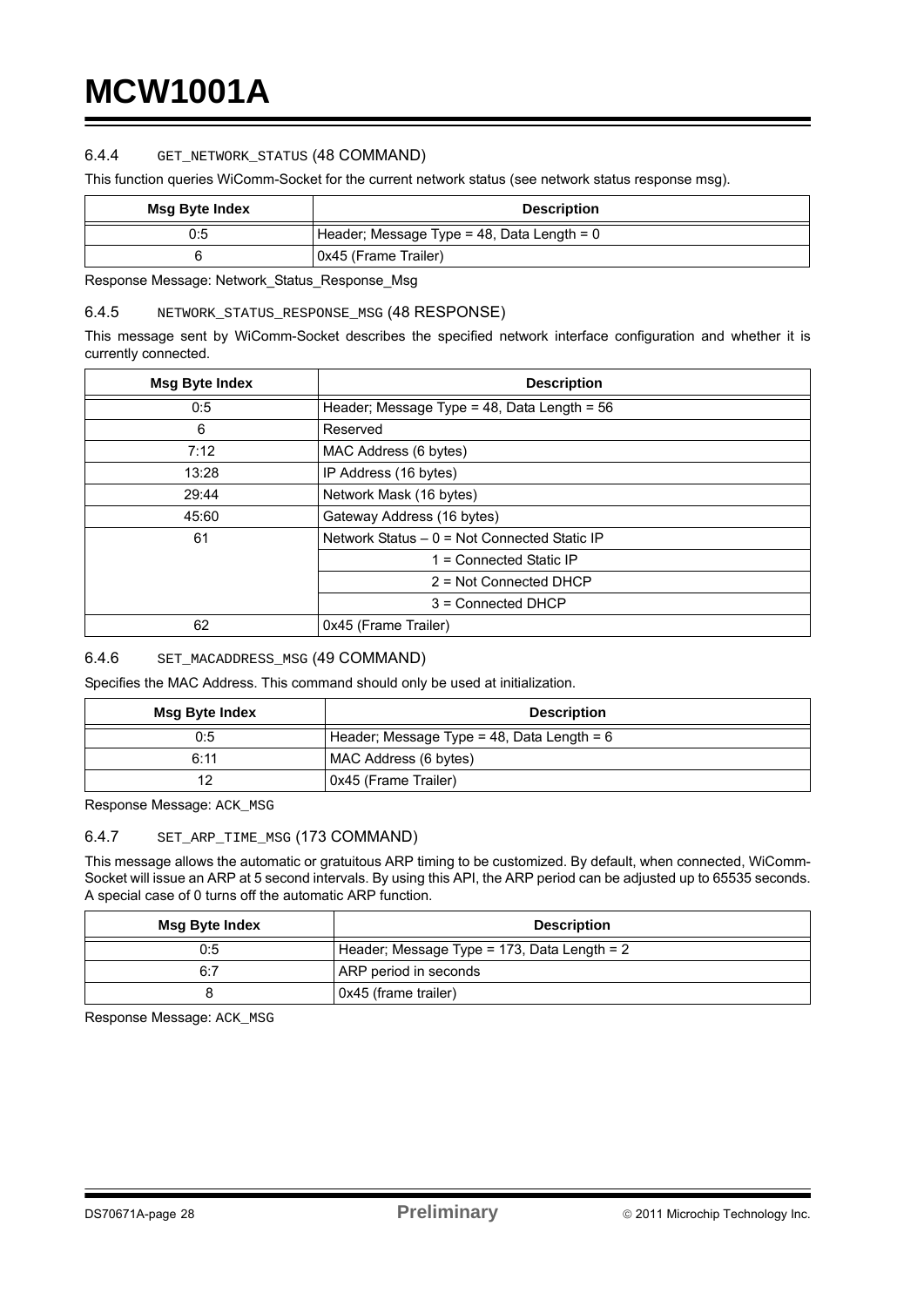#### **6.5 Wi-Fi General Configuration Messages**

Two CPs can be defined and stored on WiComm-Socket FLASH. A CP consists of the following elements:

- Network mode (default: Infrastructure)
- SSID (default: "WiCommSocketAP")
- Channel List (default for infrastructure: channels 1,6,11) and (default for ad hoc: channel 6)
- Security mode (default: Open)

The messages described in this section configure the first three elements of the CP. The Security mode configuration change is described in Section [6.6, Wi-Fi Security Configuration Messages.](#page-30-0)

#### 6.5.1 SET\_CP\_NETWORK\_MODE\_MSG (55 COMMAND)

This message is used to identify the profile either as an infrastructure or as ad hoc network.

| <b>Msg Byte Index</b> | <b>Description</b>                                            |
|-----------------------|---------------------------------------------------------------|
| 0:5                   | Header; Message Type = 55, Data Length = 2                    |
| 6                     | <b>Connection Profile ID</b><br>Range: 1 or 2                 |
|                       | Network mode:<br>1 - Infrastructure (default)<br>$2 - ad hoc$ |
| 8                     | 0x45 (Frame Trailer)                                          |

Response Message: ACK\_MSG

#### 6.5.2 SET\_CP\_SSID\_MSG (57 COMMAND)

The default SSID is 'WiCommSocketAP".

| <b>Msg Byte Index</b> | <b>Description</b>                                                  |
|-----------------------|---------------------------------------------------------------------|
| 0:5                   | Header; Message Type = 57, Data Length = equal to SSID Length $+ 2$ |
| 6                     | Connection Profile ID<br>Range: 1 or 2                              |
|                       | SSID Length (1 to 32 characters)                                    |
| 8                     | 1 <sup>st</sup> character of SSID                                   |
| 9                     | 2 <sup>nd</sup> character of SSID                                   |
| 10:N                  | Remaining characters of SSID                                        |
| $N + 1$               | 0x45 (Frame Trailer)                                                |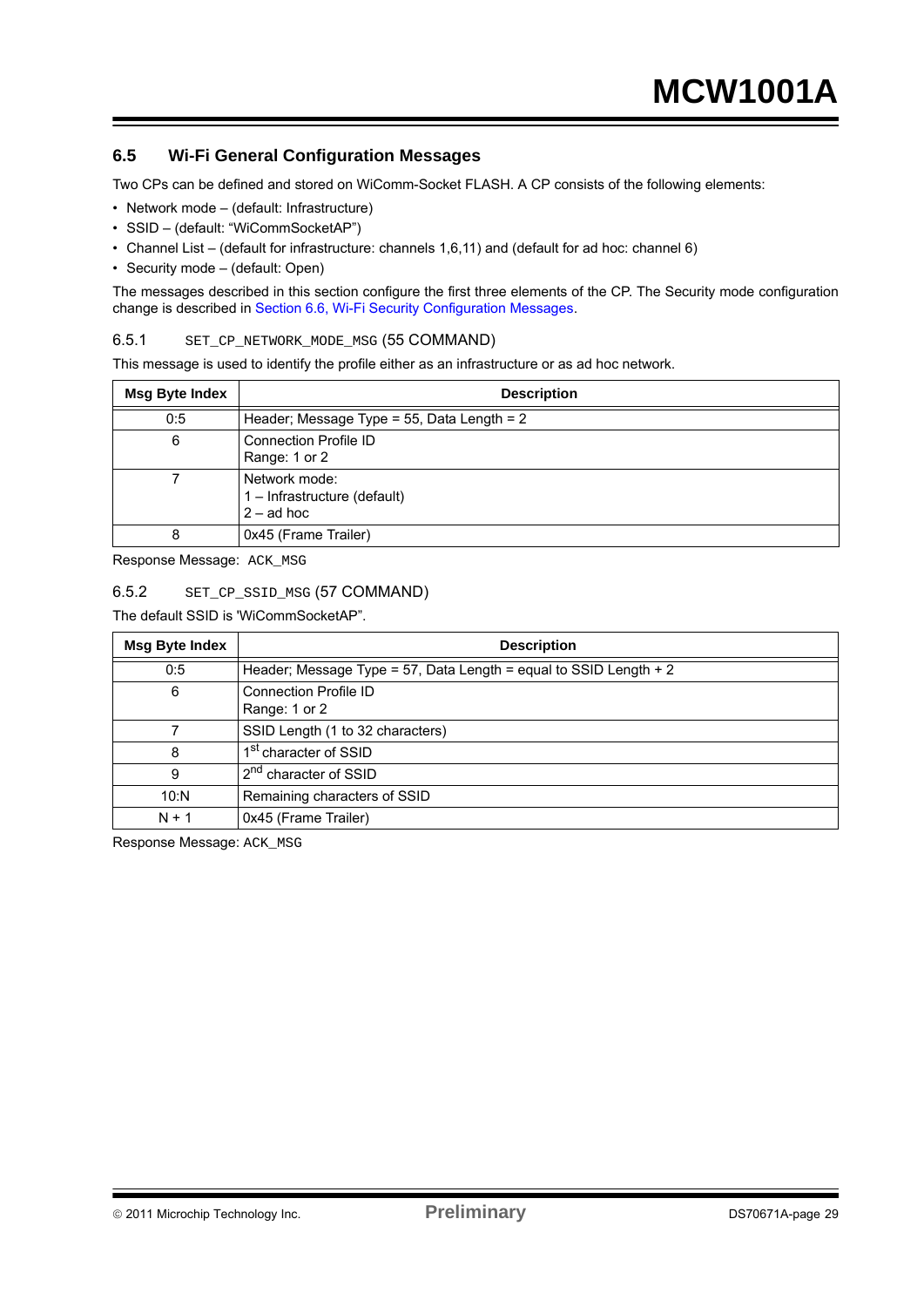#### 6.5.3 SET\_REGIONAL\_DOMAIN\_MSG (56 COMMAND)

This message sets the regional domain and are applicable to all CPs.

| <b>Msg Byte Index</b> | <b>Description</b>                                                                                            |
|-----------------------|---------------------------------------------------------------------------------------------------------------|
| 0:5                   | Header; Message Type = 56, Data Length = 1                                                                    |
| 6                     | <b>Country Code</b><br>0: FCC (default)<br>1:IC<br>2: ETSI<br>3: SPAIN<br>4: FRANCE<br>5: JAPANA<br>6: JAPANB |
|                       | Reserved                                                                                                      |
| 8                     | 0x45 (Frame Trailer)                                                                                          |

Response Message: ACK\_MSG

#### 6.5.4 SET\_CHANNEL\_LIST\_MSG (58 COMMAND)

This message sets the channel list that will be scanned if the specified CP is activated. The default channel list is 1, 6, and 11 for infrastructure and channel 6 for ad hoc and are applicable to all CPs.

| <b>Msq Byte Index</b> | <b>Description</b>                                                                                                       |
|-----------------------|--------------------------------------------------------------------------------------------------------------------------|
| 0:5                   | Header; Message Type = 58, Data Length = Number of channels in list $+ 2$                                                |
| 6                     | Number of channels in list<br>Number of channels to scan in the list that follows. Maximum of 11 channels are supported. |
|                       | Reserved                                                                                                                 |
| 8                     | 1 <sup>st</sup> channel number in list                                                                                   |
| 9                     | 2 <sup>nd</sup> channel number in list                                                                                   |
| 10:N                  | Remaining channel numbers in list                                                                                        |
| $N + 1$               | 0x45 (Frame Trailer)                                                                                                     |

Response Message: ACK\_MSG

#### 6.5.5 SET\_LIST\_RETRY\_COUNT\_MSG (59 COMMAND)

This message sets the connection manager retry count. There are separate values for Infrastructure and ad hoc because ad hoc behavior may require terminating the connection retries after a certain number in order to establish a new network. Using a value of 0 represents no retries for the connection if the first attempt fails, and using a value of 255 represents retrying the network connection forever.

| <b>Msg Byte Index</b> | <b>Description</b>                                                    |  |  |  |
|-----------------------|-----------------------------------------------------------------------|--|--|--|
| 0:5                   | Header; Message Type = 59, Data Length = 2                            |  |  |  |
|                       | Infrastructure Mode Retry Connection Count (default is 255 = forever) |  |  |  |
|                       | ad hoc Mode Retry Connection Count (default is 5)                     |  |  |  |
|                       | 0x45 (Frame Trailer)                                                  |  |  |  |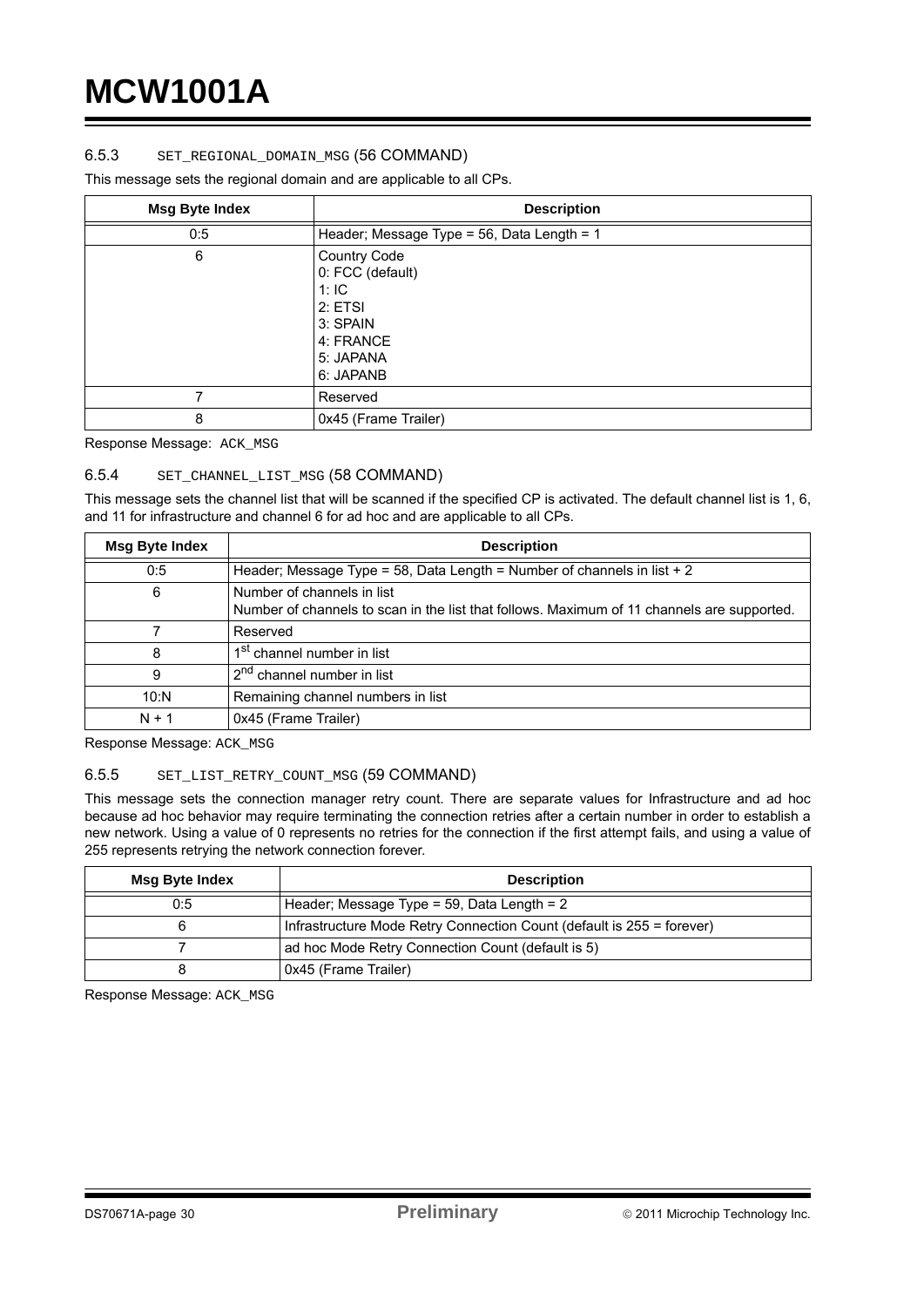#### <span id="page-30-0"></span>**6.6 Wi-Fi Security Configuration Messages**

This section includes messages required to set a CP to a specified security level. The default security level is open security. The messages in this section are mutually exclusive – every message in this group that is sent to WiComm-Socket overrides the previous security settings for that CP.

#### 6.6.1 SET\_CP\_SECURITY\_OPEN\_MSG (65 COMMAND)

This is the WiComm-Socket default for a CP.

| Msg Byte Index | <b>Description</b>                         |  |  |  |
|----------------|--------------------------------------------|--|--|--|
| 0:5            | Header; Message Type = 65, Data Length = 2 |  |  |  |
| 6              | Connection Profile ID:<br>Range: 1 or 2    |  |  |  |
|                | Reserved                                   |  |  |  |
| 8              | 0x45 (Frame Trailer)                       |  |  |  |

Response Message: ACK\_MSG

#### 6.6.2 SET\_CP\_SECURITY\_WEP40\_MSG (66 COMMAND)

This message is used to configure the WEP40 key.

| <b>Msg Byte Index</b> | <b>Description</b>                                                                                                                 |  |  |  |
|-----------------------|------------------------------------------------------------------------------------------------------------------------------------|--|--|--|
| 0:5                   | Header; Message Type = 66, Data Length = 24                                                                                        |  |  |  |
| 6                     | Connection Profile ID:                                                                                                             |  |  |  |
|                       | - Range: 1 or 2                                                                                                                    |  |  |  |
| 7                     | Key mode:                                                                                                                          |  |  |  |
|                       | - Open Key = $0$                                                                                                                   |  |  |  |
|                       | - Shared Key = $1$                                                                                                                 |  |  |  |
| 8                     | Default WEP Key Index<br>Specifies which of the 4 keys defined in security keys to use when connecting.<br>Range: 0-3 (normally 0) |  |  |  |
| 9                     |                                                                                                                                    |  |  |  |
| 10:29                 | Security keys                                                                                                                      |  |  |  |
|                       | Four 5 byte keys are written to this block                                                                                         |  |  |  |
| 30                    | 0x45 (Frame Trailer)                                                                                                               |  |  |  |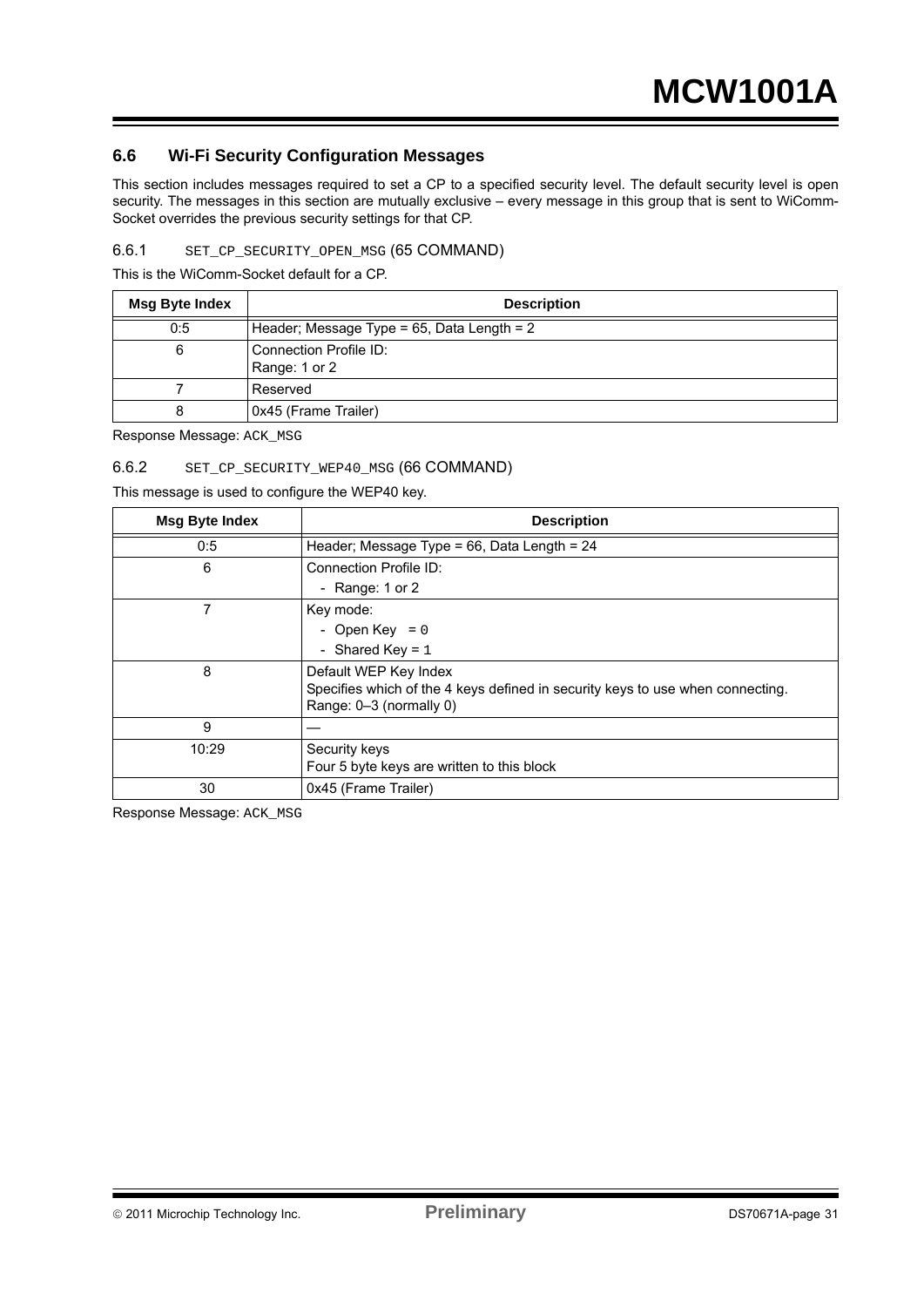#### 6.6.3 SET\_CP\_SECURITY\_WEP104\_MSG (67 COMMAND)

This message is used to configure the WEP104 key.

| <b>Msg Byte Index</b> | <b>Description</b>                                                                                                                 |  |  |  |
|-----------------------|------------------------------------------------------------------------------------------------------------------------------------|--|--|--|
| 0:5                   | Header; Message Type = 67, Data Length = 56                                                                                        |  |  |  |
| 6                     | Connection Profile ID:<br>Range: 1 or 2                                                                                            |  |  |  |
|                       | Key mode:<br>- Open Key = $0$<br>- Shared Key = $1$                                                                                |  |  |  |
| 8                     | Default WEP Key Index<br>Specifies which of the 4 keys defined in security keys to use when connecting.<br>Range: 0-3 (normally 0) |  |  |  |
| 9                     | Reserved                                                                                                                           |  |  |  |
| 10-61                 | Security keys<br>Four 13 byte keys are written to this block                                                                       |  |  |  |
| 62                    | 0x45 (Frame Trailer)                                                                                                               |  |  |  |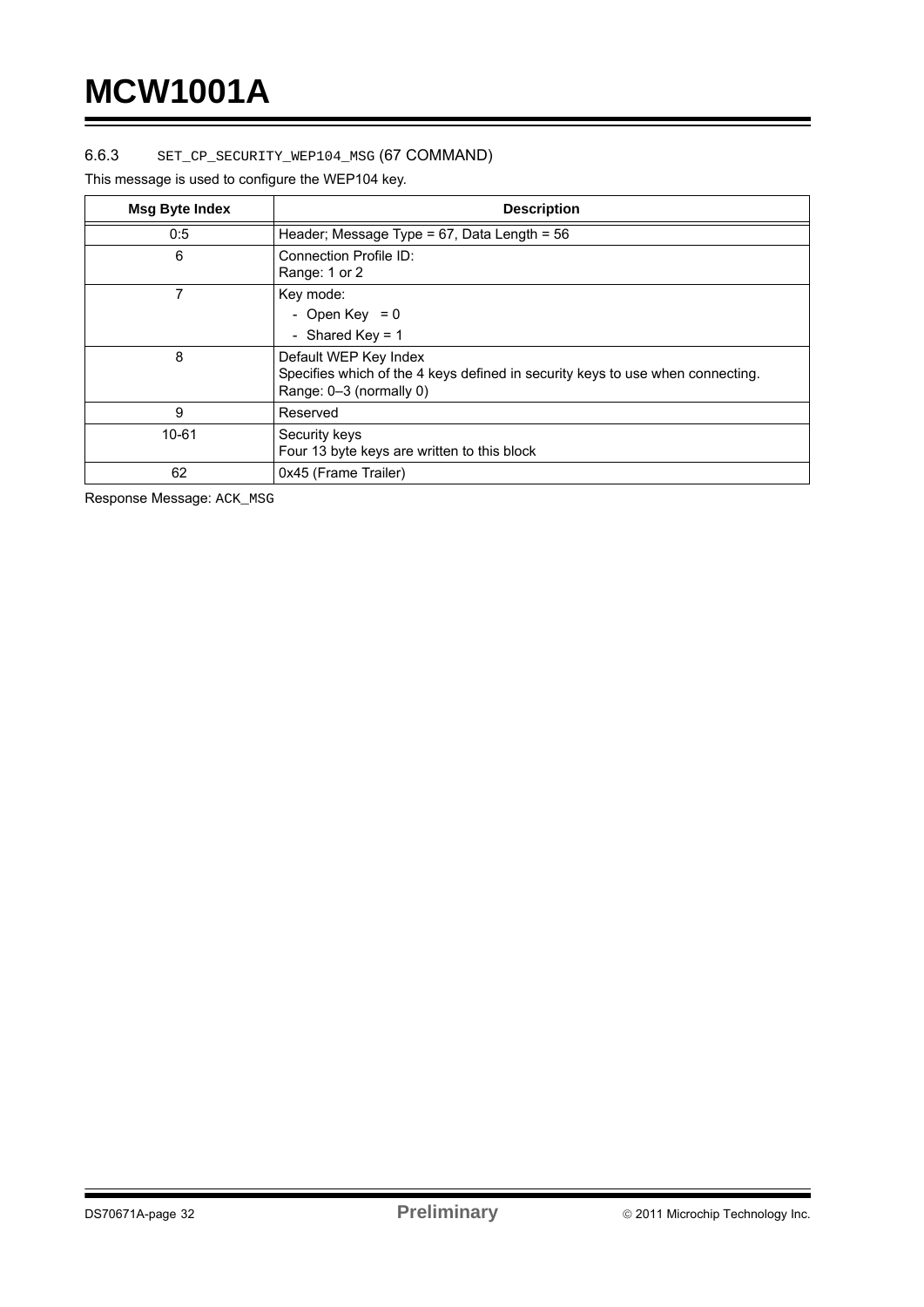#### 6.6.4 SET\_CP\_SECURITY\_WPA\_MSG (68 Command)

This message is used to configure WiComm-Socket to use either WPA or WPA2 wireless security.

| <b>Msg Byte Index</b> | <b>Description</b>                                                                                                                                                            |                                                                                                                                                                                          |  |  |
|-----------------------|-------------------------------------------------------------------------------------------------------------------------------------------------------------------------------|------------------------------------------------------------------------------------------------------------------------------------------------------------------------------------------|--|--|
| 0:5                   | Header; Message Type = 68, Data Length = Security key Length + 4                                                                                                              |                                                                                                                                                                                          |  |  |
| 6                     | <b>Connection Profile ID:</b><br>Range: 1 or 2                                                                                                                                |                                                                                                                                                                                          |  |  |
| $\overline{7}$        | <b>Security Type</b>                                                                                                                                                          |                                                                                                                                                                                          |  |  |
|                       | Value                                                                                                                                                                         | <b>Description</b>                                                                                                                                                                       |  |  |
|                       | 3                                                                                                                                                                             | Use WPA security.<br>Binary Pre-shared Key (PSK) key will be provided in security<br>key                                                                                                 |  |  |
|                       | $\overline{\mathbf{4}}$                                                                                                                                                       | Use WPA security.<br>ASCII WPA pass phrase will be provided in security key and<br>while connecting the MRF24WB0M will calculate the PSK key<br>(which can take up to 30 seconds)        |  |  |
|                       | 5                                                                                                                                                                             | Use WPA-2 security.<br>Binary WPA-2 key will be provided in security Key                                                                                                                 |  |  |
|                       | 6                                                                                                                                                                             | Use WPA-2 security.<br>ASCII WPA-2 pass phrase will be provided in security Key, and<br>while connecting, the MRF24WB0M will calculate the PSK<br>key (which can take up to 30 seconds). |  |  |
|                       | $\overline{7}$                                                                                                                                                                | Same as (3) and (5), except WiComm-Socket connects to the<br>AP using highest level security that the AP supports (WPA or<br><b>WPA2).</b>                                               |  |  |
|                       | 8                                                                                                                                                                             | Same as (4) and (6), except connection manager connects to<br>the AP using highest level security the AP supports (WPA or<br><b>WPA2).</b>                                               |  |  |
|                       | Note:<br>When using an ASCII pass phrase instead of a binary key,<br>WiComm-Socket, when connecting, will take approximately 30<br>(TBD) seconds to calculate the binary key. |                                                                                                                                                                                          |  |  |
| 8                     | Reserved                                                                                                                                                                      |                                                                                                                                                                                          |  |  |
| 9                     | Security key Length<br>Number of bytes in security key field (1-64)                                                                                                           |                                                                                                                                                                                          |  |  |
| $10:N + 9$            | Security key<br>Either the binary key bytes or the pass phrase bytes. The length of this field<br>must be equal to security key length                                        |                                                                                                                                                                                          |  |  |
| $N + 10$              | 0x45 (Frame Trailer)                                                                                                                                                          |                                                                                                                                                                                          |  |  |

Response Message: ACK\_MSG

#### 6.6.5 GET\_CP\_WPAKEY\_MSG (71 COMMAND)

Message sent from the Host to WiComm-Socket to determine the calculated PSK key. After a connection has been established with a WPA passphrase, this command can be used to read the 32 byte calculated key from WiComm-Socket. The Host can then store this key for use at a later time in security modes 3, 5 or 7 to avoid the 30 second key calculation step described above in future connections.

| Msg Byte Index | <b>Description</b>                         |
|----------------|--------------------------------------------|
| 0:5            | Header; Message Type = 71, Data Length = 2 |
| 6              | Connection Profile ID:                     |
|                | Range: 1 or 2                              |
|                | Reserved                                   |
|                | 0x45 (Frame Trailer)                       |

Response Message: WPAKEY\_RESPONSE\_MSG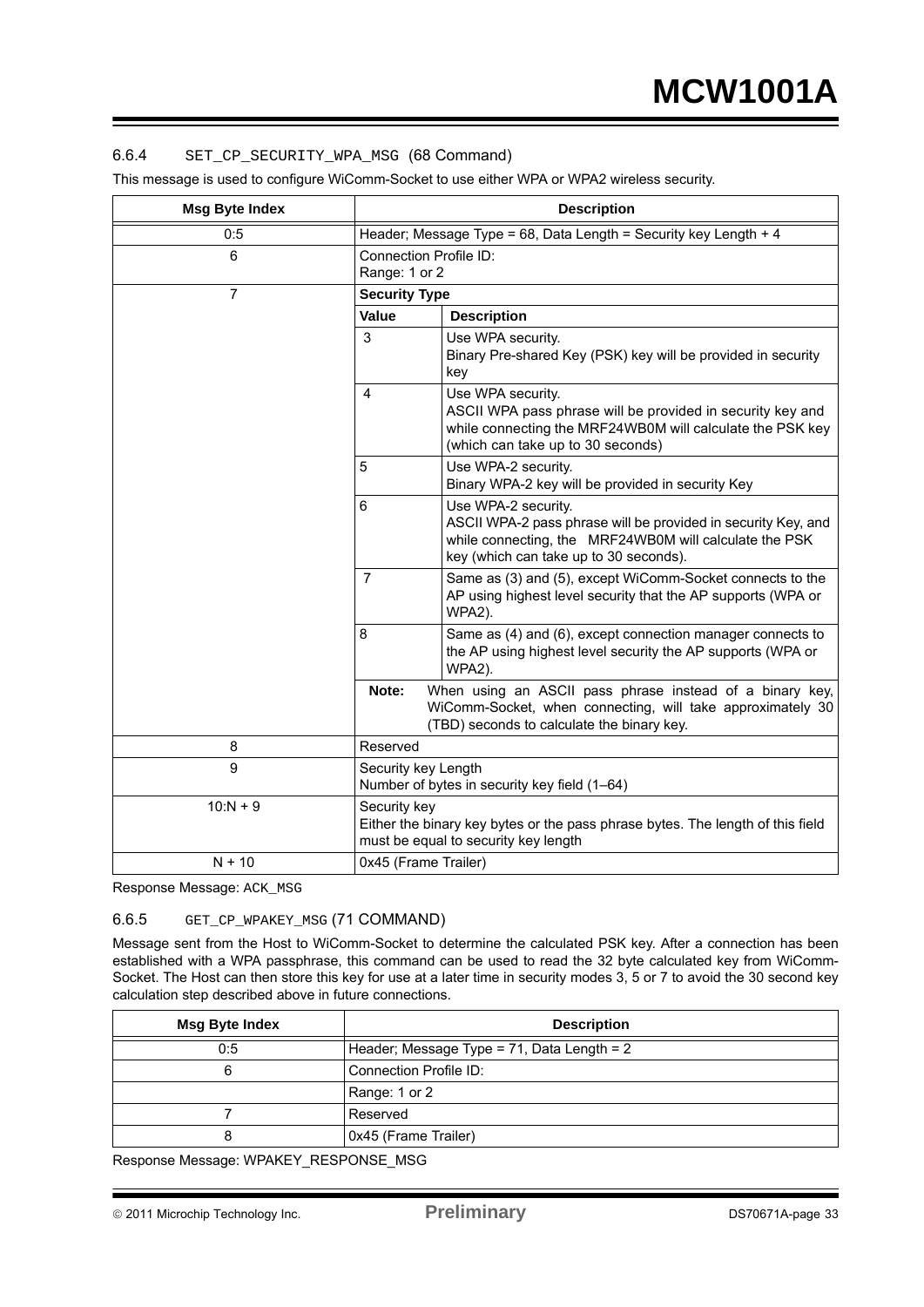#### 6.6.6 WPAKEY\_RESPONSE\_MSG (49 RESPONSE)

This response contains the 32 byte security key calculated from the SSID and passphrase by WiComm-Socket. This value is only valid if a connection based on the supplied passphrase has been made in one of the WPA security modes.

| <b>Msg Byte Index</b> | <b>Description</b>                               |
|-----------------------|--------------------------------------------------|
| 0:5                   | Header; Message Type = $49$ , Data Length = $32$ |
| 6:37                  | Security Key (32 bytes)                          |
| 38                    | 0x45 (Frame Trailer)                             |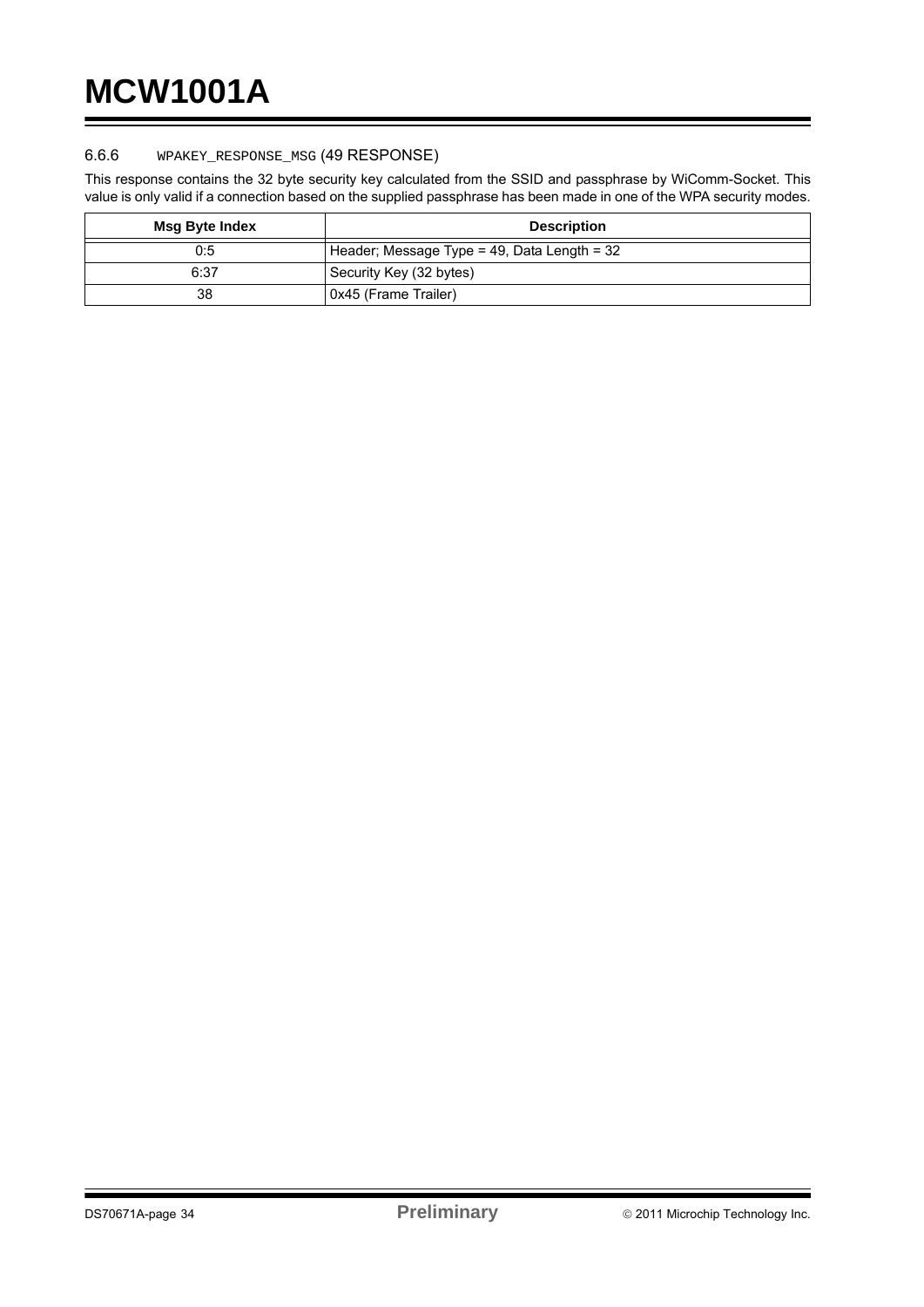#### **6.7 Wi-Fi Scanning Messages**

#### 6.7.1 SCAN\_START\_MSG (80 COMMAND)

This message directs WiComm-Socket to scan for access points (APs) using the settings from the specified CP. The immediate response to this message is the ACK\_MSG. After the FTP operation has completed the EVENT\_MSG – Wi-Fi Scan Results Ready will be sent to the host CPU. The scan results can then be retrieved through the SCAN\_GET\_RESULTS\_MSG. Note that Scan may only be performed in the disconnected state, and when a scan is in process, the only command WiComm-Socket will accept is the reboot command.

| <b>Msg Byte Index</b> | <b>Description</b>                                                                                                                                                                                                                                                                                                                         |  |  |  |  |
|-----------------------|--------------------------------------------------------------------------------------------------------------------------------------------------------------------------------------------------------------------------------------------------------------------------------------------------------------------------------------------|--|--|--|--|
| 0:5                   | Header; Message Type = 80, Data Length = $2$                                                                                                                                                                                                                                                                                               |  |  |  |  |
| 6                     | Connection Profile ID:                                                                                                                                                                                                                                                                                                                     |  |  |  |  |
|                       | - Range: 1 or 2 [select defined CP]                                                                                                                                                                                                                                                                                                        |  |  |  |  |
|                       | - 0xFF [scan everything]                                                                                                                                                                                                                                                                                                                   |  |  |  |  |
|                       | If using a defined CP, then the criteria within that CP will be used for the scan (for example: scan<br>for that CP's SSID using the CP's channel list). If the CP is infrastructure then only scan results<br>from infrastructure networks are reported. If the CP is ad hoc then only scan results from ad hoc<br>networks are reported. |  |  |  |  |
|                       | If the field is set to 0xFF then WiComm-Socket will scan all channels within its regional domain<br>and report all results in infrastructure and ad hoc networks.                                                                                                                                                                          |  |  |  |  |
|                       | Reserved                                                                                                                                                                                                                                                                                                                                   |  |  |  |  |
| 8                     | 0x45 (Frame Trailer)                                                                                                                                                                                                                                                                                                                       |  |  |  |  |

Response Message: ACK\_MSG

#### 6.7.2 SCAN\_GET\_RESULTS\_MSG (81 COMMAND)

This message is used to retrieve the scan results from the most recent scan. It can be called after the EVENT\_MSG – Wi-Fi Scan Results Ready is received.

| <b>Msg Byte Index</b> | <b>Description</b>                                                                                                                                                     |
|-----------------------|------------------------------------------------------------------------------------------------------------------------------------------------------------------------|
| 0:5                   | Header; Message Type = $81$ , Data Length = $2$                                                                                                                        |
| 6                     | List Index<br>The index within the WiComm-Socket scan list<br>The valid range is: 0<br>Number of Scan results - 1<br>(from the $EVENT_MSG - Wi-Fi$ Scan Results Ready) |
|                       | Reserved                                                                                                                                                               |
| 8                     | 0x45 (Frame Trailer)                                                                                                                                                   |

Response Message: SCAN\_RESULT\_MSG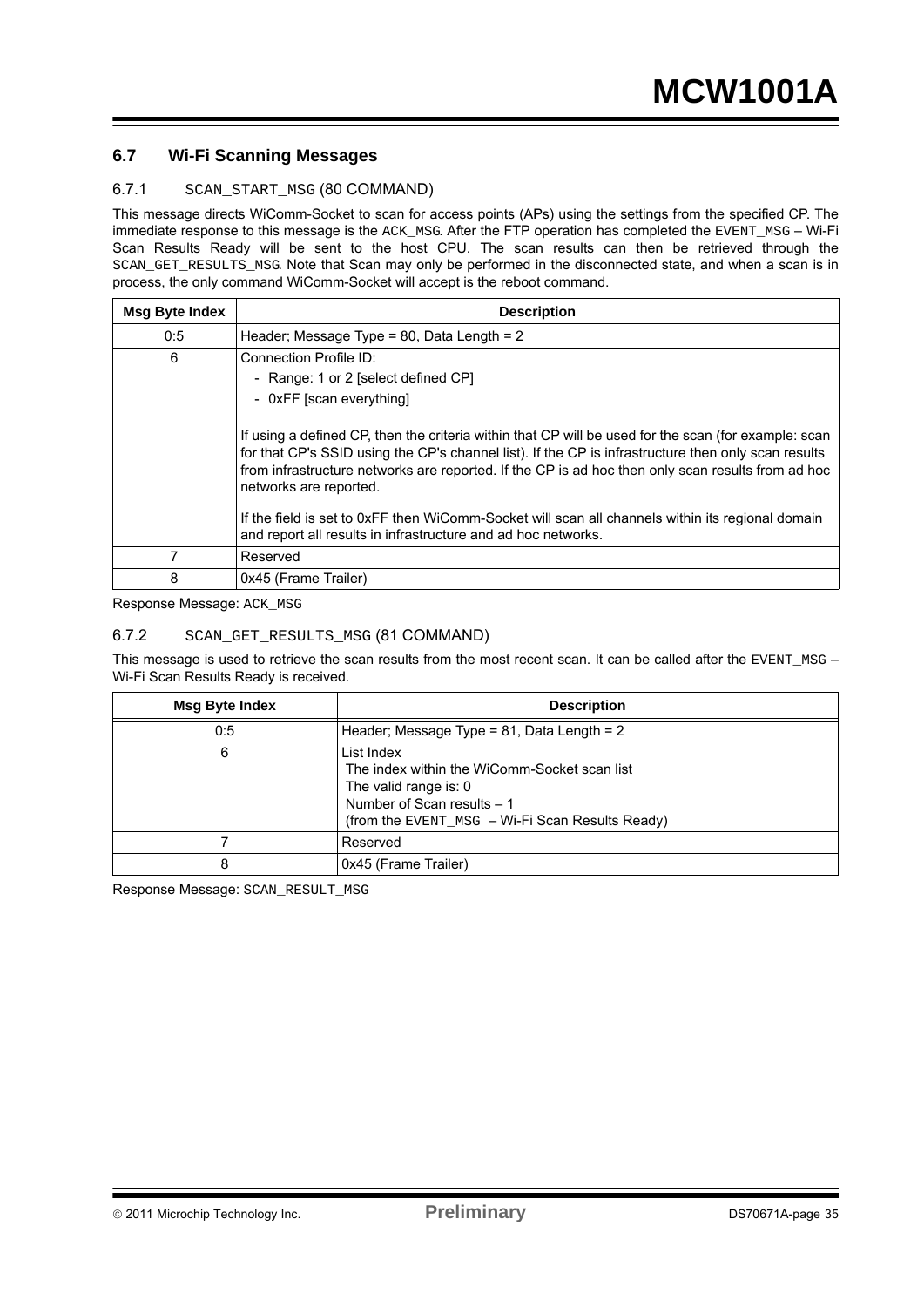#### 6.7.3 SCAN\_RESULT\_MSG (22 RESPONSE)

This message is sent in response to the SCAN\_GET\_RESULTS\_MSG.

| <b>Msg Byte</b><br><b>Index</b> | <b>Description</b>                                                                                                                                                                                                                                                                                                                                                         |                                                                                   |                                                                                                          |                |     |                |              |             |
|---------------------------------|----------------------------------------------------------------------------------------------------------------------------------------------------------------------------------------------------------------------------------------------------------------------------------------------------------------------------------------------------------------------------|-----------------------------------------------------------------------------------|----------------------------------------------------------------------------------------------------------|----------------|-----|----------------|--------------|-------------|
| 0:5                             | Header; Message Type = 22, Data Length = 57                                                                                                                                                                                                                                                                                                                                |                                                                                   |                                                                                                          |                |     |                |              |             |
| 6:11                            | <b>BSSID</b>                                                                                                                                                                                                                                                                                                                                                               |                                                                                   |                                                                                                          |                |     |                |              |             |
| 12                              |                                                                                                                                                                                                                                                                                                                                                                            | SSID Length<br>Number of valid SSID characters that follow                        |                                                                                                          |                |     |                |              |             |
| 13:44                           | SSID                                                                                                                                                                                                                                                                                                                                                                       |                                                                                   |                                                                                                          |                |     |                |              |             |
| 45                              |                                                                                                                                                                                                                                                                                                                                                                            | AP configuration (8 bits)<br>This byte is defined as follows:                     |                                                                                                          |                |     |                |              |             |
|                                 | 7                                                                                                                                                                                                                                                                                                                                                                          | 6                                                                                 | 5                                                                                                        | $\overline{4}$ | 3   | $\overline{2}$ | $\mathbf{1}$ | $\mathbf 0$ |
|                                 | WPA2                                                                                                                                                                                                                                                                                                                                                                       | <b>WPA</b>                                                                        | Preamble                                                                                                 | Privacy        | Res | Res            | Res          | IE          |
|                                 |                                                                                                                                                                                                                                                                                                                                                                            |                                                                                   |                                                                                                          |                |     |                |              |             |
|                                 | IE                                                                                                                                                                                                                                                                                                                                                                         |                                                                                   | 1 if AP broadcasting one or more information elements, otherwise 0                                       |                |     |                |              |             |
|                                 | <b>Res</b>                                                                                                                                                                                                                                                                                                                                                                 | Reserved                                                                          |                                                                                                          |                |     |                |              |             |
|                                 | Privacy                                                                                                                                                                                                                                                                                                                                                                    |                                                                                   | 0: AP is open (no security)<br>1: AP using security; if neither WPA or WPA2 is set then security is WEP. |                |     |                |              |             |
|                                 | Preamble                                                                                                                                                                                                                                                                                                                                                                   | 0: AP transmitting with short preamble<br>1: AP transmitting with long preamble   |                                                                                                          |                |     |                |              |             |
|                                 | <b>WPA</b>                                                                                                                                                                                                                                                                                                                                                                 | Only valid if Privacy is 1.<br>0: AP does not support WPA<br>1: AP supports WPA   |                                                                                                          |                |     |                |              |             |
|                                 | WPA2                                                                                                                                                                                                                                                                                                                                                                       | Only valid if Privacy is 1.<br>0: AP does not support WPA2<br>1: AP supports WPA2 |                                                                                                          |                |     |                |              |             |
| 46:47                           |                                                                                                                                                                                                                                                                                                                                                                            | <b>Beacon Period</b><br>Network beacon interval                                   |                                                                                                          |                |     |                |              |             |
| 48:49                           |                                                                                                                                                                                                                                                                                                                                                                            | <b>ATIM Window</b><br>Only valid if BSS Type is ad hoc                            |                                                                                                          |                |     |                |              |             |
| 50:57                           | Basic Rates, each 1 byte, in the following format:<br>Bit 7:0: Rate is not part of the "basic rates set"<br>1: Rate is part of the "basic rates set"<br>Bits 6:0: Multiple of 500 kbps giving the supported rate. For example, a value of 2 (2x500<br>kbps) indicates that 1 Mbps is a supported rate.<br>A value of 4 in this field indicates a 2 Mbps rate (4x500 kbps). |                                                                                   |                                                                                                          |                |     |                |              |             |
| 58                              | RSSI of received beacon or probe response                                                                                                                                                                                                                                                                                                                                  |                                                                                   |                                                                                                          |                |     |                |              |             |
| 59                              | Basic Rate List Length<br>Number of basic rates that are valid in above basic rate list                                                                                                                                                                                                                                                                                    |                                                                                   |                                                                                                          |                |     |                |              |             |
| 60                              | DTIM period (1 byte)<br>Part of TIM element                                                                                                                                                                                                                                                                                                                                |                                                                                   |                                                                                                          |                |     |                |              |             |
| 61                              | BSS Type (1 byte)<br>1: Infrastructure<br>2:ad hoc                                                                                                                                                                                                                                                                                                                         |                                                                                   |                                                                                                          |                |     |                |              |             |
| 62                              | Channel number (1 byte)                                                                                                                                                                                                                                                                                                                                                    |                                                                                   |                                                                                                          |                |     |                |              |             |
| 63                              | 0x45 (Frame Trailer)                                                                                                                                                                                                                                                                                                                                                       |                                                                                   |                                                                                                          |                |     |                |              |             |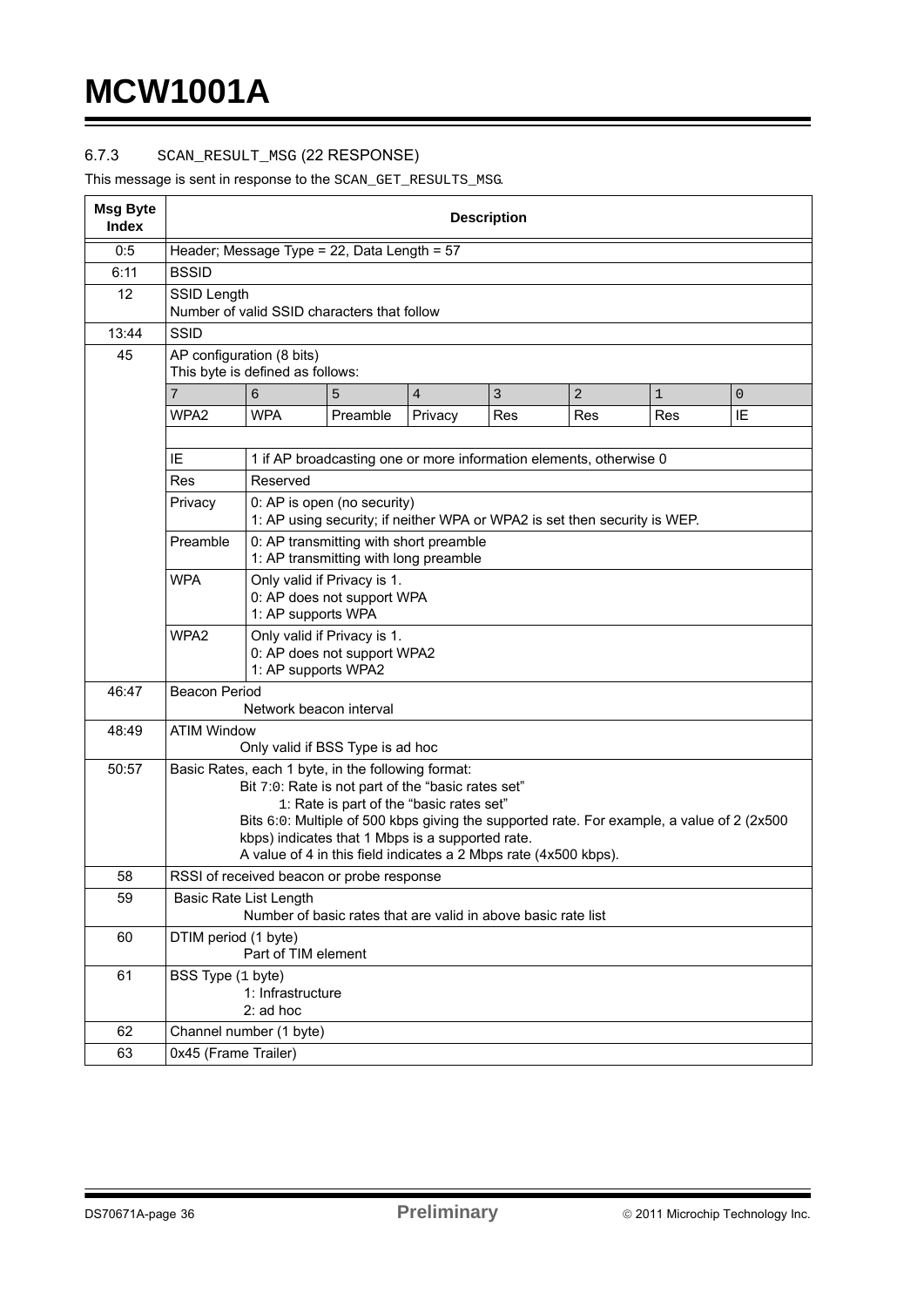#### **6.8 Wi-Fi Connection Messages**

The messages in this section are used to initiate the connection to a Wi-Fi network, or to disconnect an existing connection.

#### 6.8.1 Wi-Fi\_CONNECT\_MSG (90 COMMAND)

This message directs WiComm-Socket to initiate a Wi-Fi connection process as defined in the specified CP. WiComm-Socket will send an ACK\_MSG in response to this message. After the connection succeeds or fails, an EVENT\_MSG will asynchronously be sent from WiComm-Socket to the CPU host.

| <b>Msg Byte Index</b> | <b>Description</b>                                        |  |  |
|-----------------------|-----------------------------------------------------------|--|--|
| 0:5                   | Header; Message Type = 90, Data Length = $2 \overline{ }$ |  |  |
| 6                     | Connection Profile ID to connect to<br>Range: 1 or 2      |  |  |
|                       | Reserved                                                  |  |  |
| 8                     | 0x45 (Frame Trailer)                                      |  |  |

Response Message: ACK\_MSG

#### 6.8.2 Wi-Fi\_DISCONNECT\_MSG (91 COMMAND)

This message will cause WiComm-Socket to close its existing Wi-Fi connection. WiCom-Socket will send an ACK\_MSG in response to this message. After the connection has been closed an EVENT\_MSG will be sent to notify the host CPU.

| Msg Byte Index | <b>Description</b>                           |
|----------------|----------------------------------------------|
| 0:5            | Header; Message Type = 91, Data Length = $0$ |
| 6              | 0x45 (Frame Trailer)                         |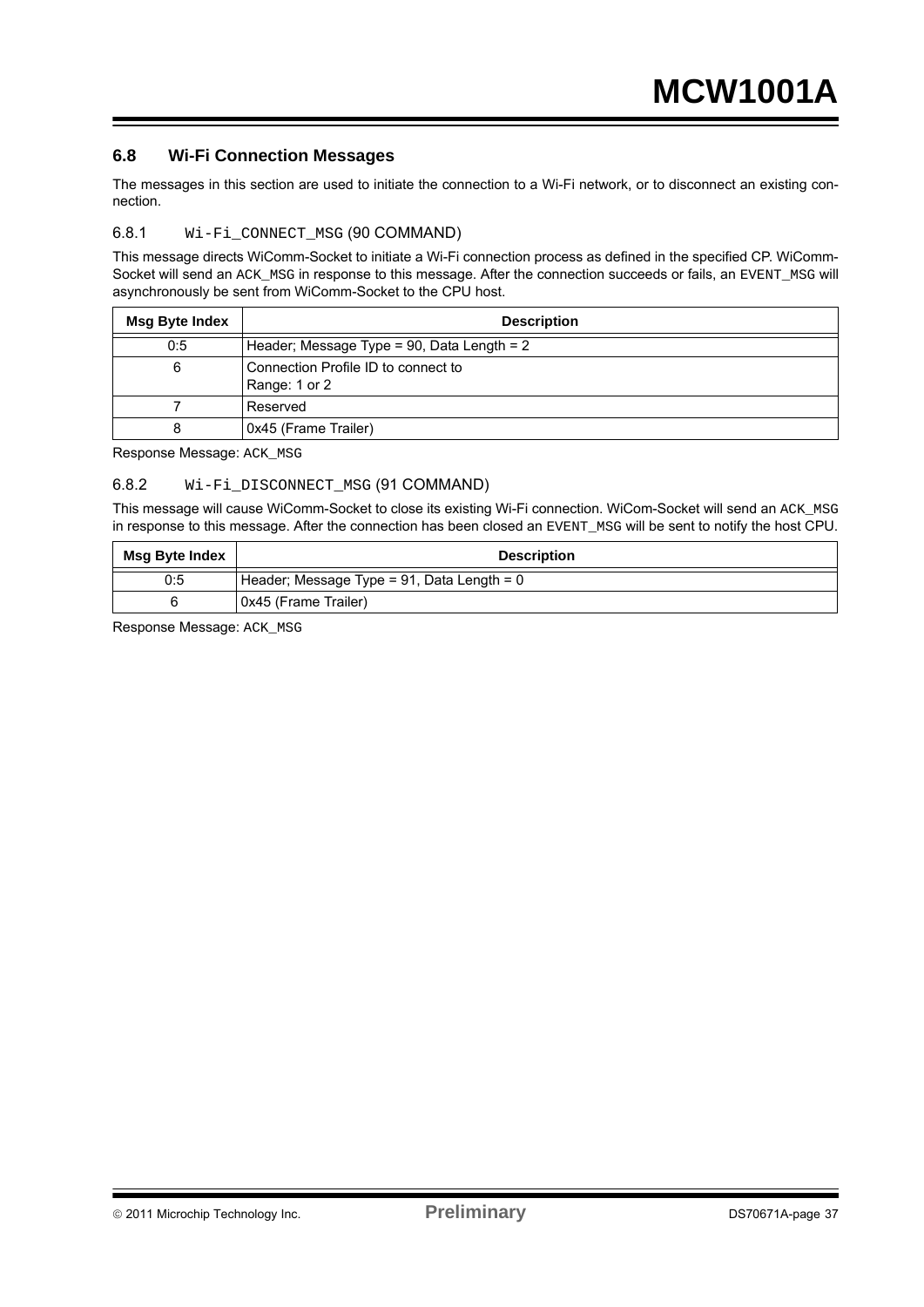#### **6.9 Wi-Fi Power Management Messages**

The messages in this section are used to set the power mode for WiComm-Socket. Note that PSPOLL modes are only applicable to Infrastructure networks.

#### 6.9.1 SET\_POWER\_SAVE\_MODE\_MSG (102 COMMAND)

This message sets Power Save mode for WiComm-Socket. Options include full power, an AP polling mode with self set wake up times, an AP polling method using the DTIM period set by the AP, and a Hibernate (radio module off) mode. By default, Power Save mode of the module is 4 (Power Save mode Off).

#### IMPORTANT:

1)Hibernate mode can only be exited through a WiComm Reset. This can be performed through the API, or by using the physical reset pin. After exiting reset, the device must be reinitialized including any connection profile information to reestablish a connection.

2)When using the Power Save mode of 3, the self set wake up period is used only after it is negotiated with the AP. In practice it is suggested that the DTIM listen interval be set while disconnected so that it is applied during the connection process. The AP may choose not to allow association with the radio if the DTIM listen interval is too long.

| <b>Msg Byte Index</b> | <b>Description</b>                                                                                                                                             |
|-----------------------|----------------------------------------------------------------------------------------------------------------------------------------------------------------|
| 0:5                   | Header; Message Type = 102, Data Length = 4                                                                                                                    |
| 6                     | Power Save mode:                                                                                                                                               |
|                       | 1 – Power Save mode Hibernate (radio module off)                                                                                                               |
|                       | 2 – Power Save mode PSPOLL with AP suggested DTIM period                                                                                                       |
|                       | 3 – Power Save mode PSPOLL with self set wake up period                                                                                                        |
|                       | 4 – Power Save mode Off - Module fully powered                                                                                                                 |
|                       | Reserved                                                                                                                                                       |
| 8:9                   | DTIM Listen Interval in PSPOLL mode (self-set wake up time in Power Save<br>mode 3). Actual time is this interval multiplied by 100msec, e.g. $10 = 1$ second. |
| 10                    | 0x45 (Frame Trailer)                                                                                                                                           |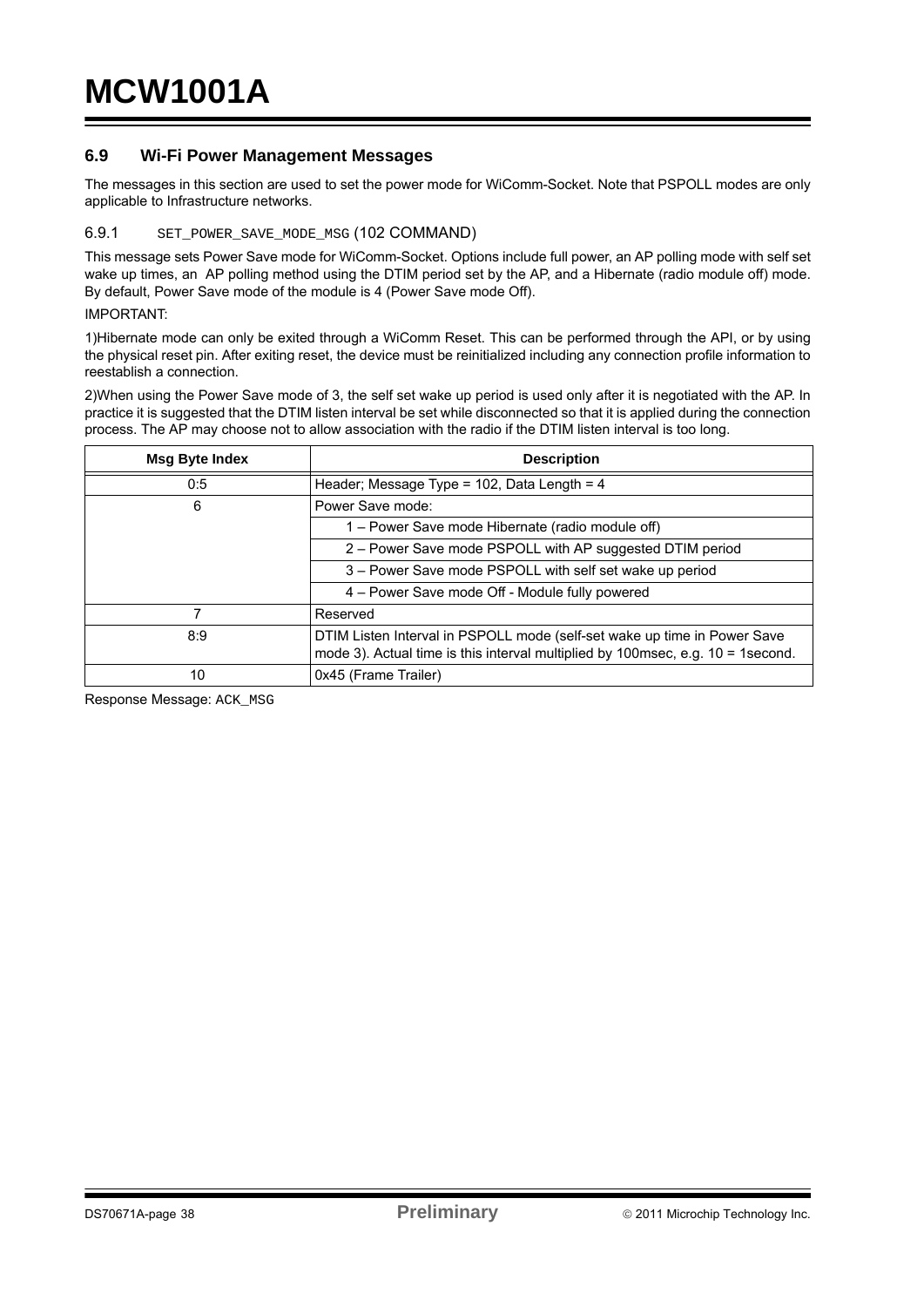#### **6.10 ICMP (Ping) Messages**

#### 6.10.1 PING\_SEND\_MSG (121 COMMAND)

This message sends a ping to a remote host. The immediate response to this message is an ACK\_MSG. When WiComm-Socket receives a ping response, or times out waiting for a ping response, it will send the EVENT\_MSG – Ping Response Event (see Section 6.12.2.4, EVENT\_MSG – Ping Response Event (1-26 Async) to the host. In the current version of WiComm-Socket, the time-out value is fixed at 4 seconds.

| <b>Msg Byte Index</b> | <b>Description</b>                           |
|-----------------------|----------------------------------------------|
| 0:5                   | Header; Message Type = 121, Data Length = 16 |
| 6:21                  | Remote IP Address to ping                    |
| 22                    | 0x45 (Frame Trailer)                         |

Response Message: ACK\_MSG (followed later by EVENT\_MSG – Ping Response Event)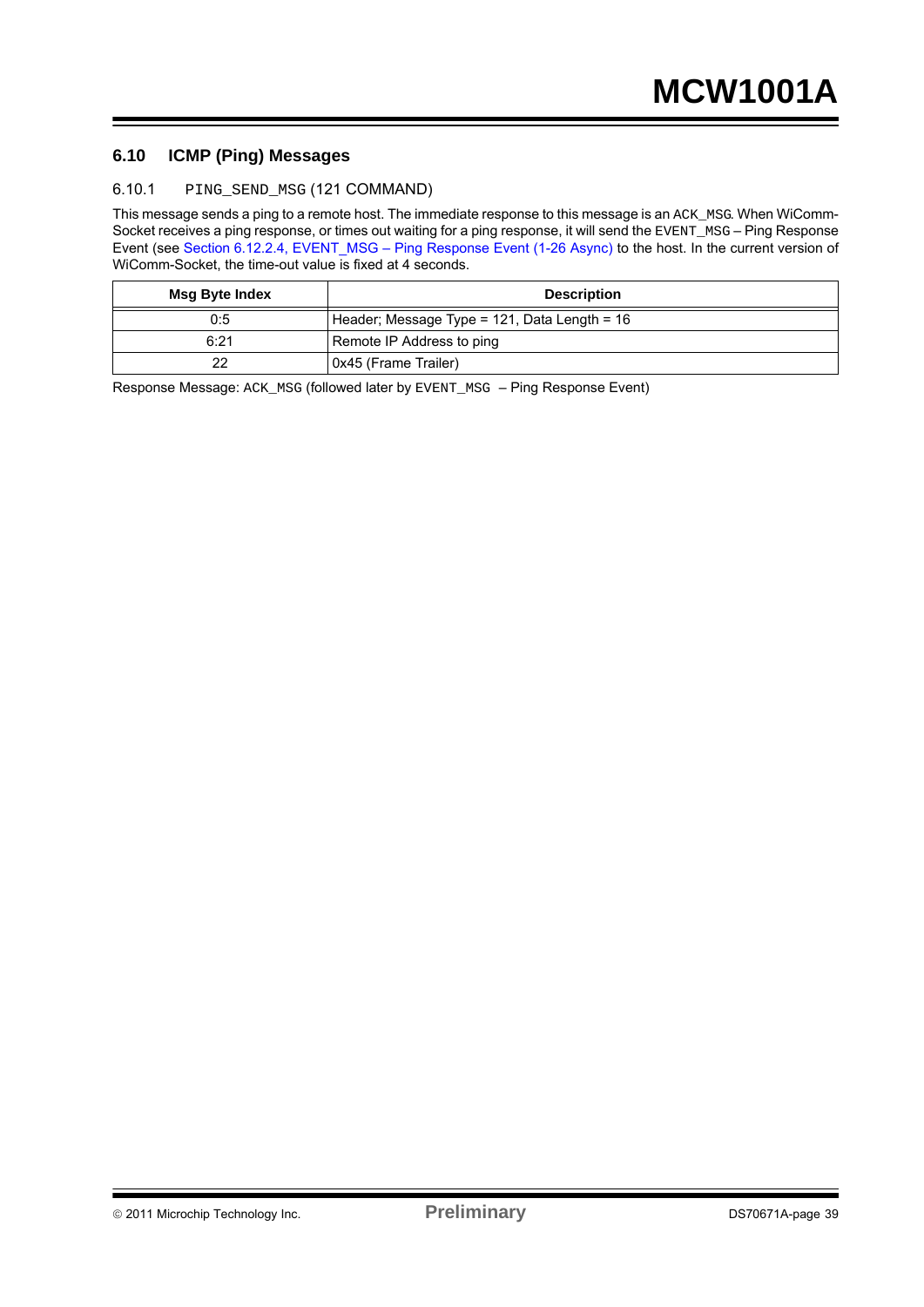#### **6.11 Socket Messages**

#### 6.11.1 SOCKET\_CREATE\_MSG (110 COMMAND)

This message attempts to create a TCP or UDP socket.

| <b>Msg Byte Index</b> | <b>Description</b>                                         |
|-----------------------|------------------------------------------------------------|
| 0:5                   | Header; Message Type = 110, Data Length = $2 \overline{ }$ |
| 6                     | Socket Type:<br>$\cdot$ 0 - UDP<br>$\cdot$ 1 – TCP         |
|                       | Reserved                                                   |
| 8                     | 0x45 (Frame Trailer)                                       |

Response Message: SOCKET\_CREATE\_RESPONSE\_MSG

#### 6.11.2 SOCKET\_CREATE\_RESPONSE\_MSG (23 RESPONSE)

This message indicates the result of the attempted socket created by returning a "handle" to the socket. If a socket is not created, WiComm-Socket will return 0xFE as the handle or 0xFF if the socket type was unknown (not 0 or 1 in above message).

| <b>Msg Byte Index</b> | <b>Description</b>                                                                                 |
|-----------------------|----------------------------------------------------------------------------------------------------|
| 0:5                   | Header; Message Type = 23, Data Length = $2 \overline{ }$                                          |
| 6                     | Socket Handle:<br>0-253 - Valid Socket handle<br>254 – Invalid Socket<br>255 - Unknown Socket Type |
|                       | Reserved                                                                                           |
|                       | 0x45 (Frame Trailer)                                                                               |

#### 6.11.3 SOCKET\_CLOSE\_MSG (111 COMMAND)

This message attempts to close a previously created TCP or UDP socket.

| <b>Msg Byte Index</b> | <b>Description</b>                          |
|-----------------------|---------------------------------------------|
| 0:5                   | Header; Message Type = 111, Data Length = 2 |
|                       | Socket Handle                               |
|                       | Reserved                                    |
|                       | 0x45 (Frame Trailer)                        |

Response Message: ACK\_MSG (may generate an asynchronous Error Event if socket close failed)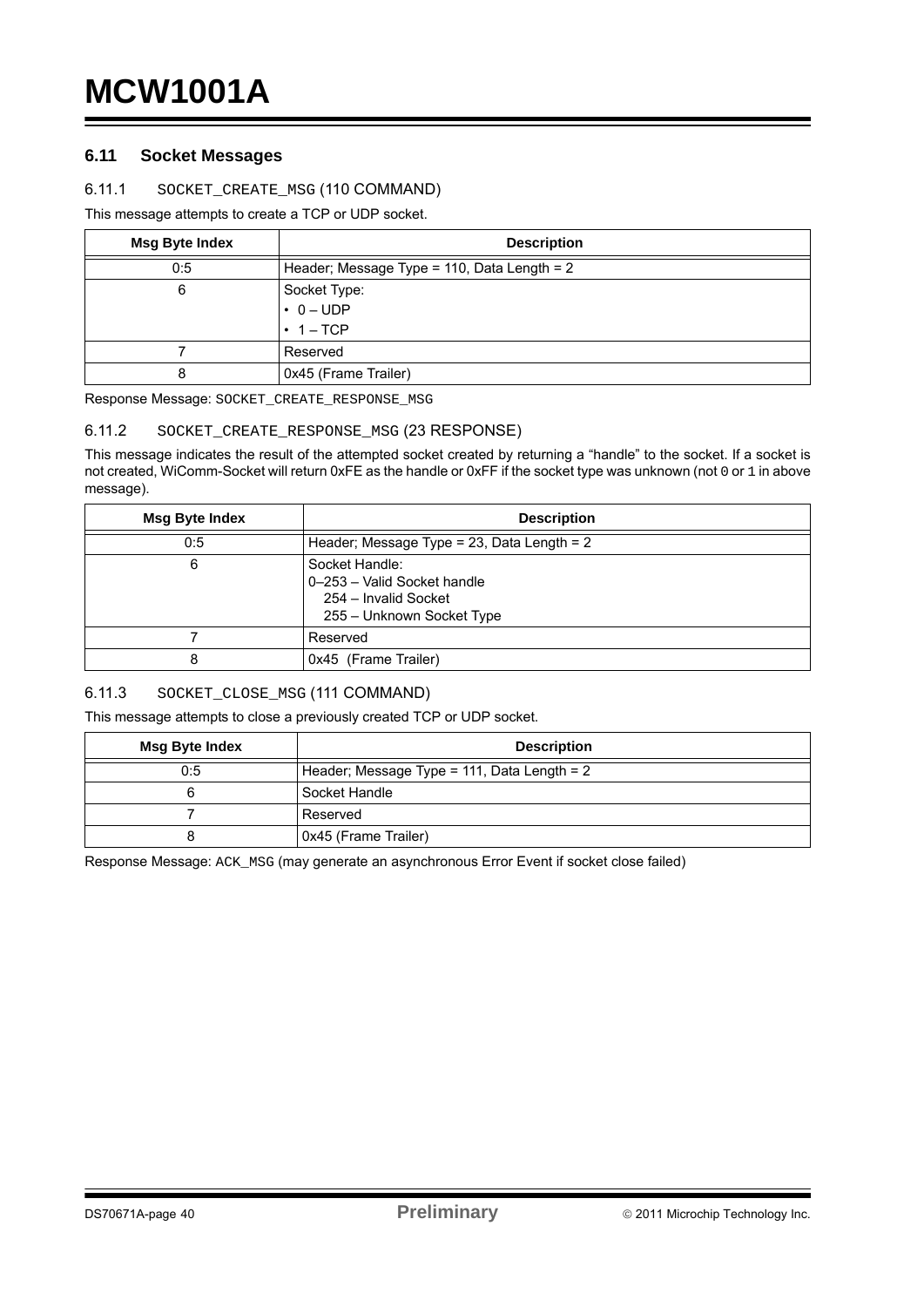#### 6.11.4 SOCKET\_BIND\_MSG (112 Command)

The Bind command associates a local IP address and port with a socket. This information allows the socket to advertise its presence. As WiComm-Socket is always associated with only one local IP address, it is not required to supply the local IP address in the Bind command. If the object of the bind process is a UDP socket, WiComm-Socket will attempt to open the UDP port to remote connections. In this mode, the UDP socket can function as a server to accept client messages which can be subsequently read from the socket. If this open process for the UDP port fails, the bind response will return unsuccessful. It is not required to bind a UDP socket if its only purpose is to transmit as a client, or if it will transmit before receiving from a remote connection. If the local port number is specified as zero, WiComm-Socket will assign a non-zero value to the port beginning with 1024.

| <b>Msq Byte Index</b> | <b>Description</b>                                        |
|-----------------------|-----------------------------------------------------------|
| 0:5                   | Header; Message Type = 112, Data Length = $4$             |
| 6:7                   | Local Port Number to be associated with this socket       |
|                       | Socket Handle (previously created with SOCKET_CREATE_MSG) |
|                       | Reserved                                                  |
| 10                    | 0x45 (Frame Trailer)                                      |

Response Message: SOCKET\_BIND\_RESPONSE\_MSG

#### 6.11.5 SOCKET BIND RESPONSE MSG (24 Response)

This message indicates the result of the attempted socket bind as either successful (0) or not (0xFF).

| <b>Msg Byte Index</b> | <b>Description</b>                                         |
|-----------------------|------------------------------------------------------------|
| 0:5                   | Header; Message Type = 24, Data Length = $4$               |
| 6:7                   | Local Port Number bound to                                 |
| 8                     | Bind Result:<br>$0 -$ Success<br>1-255 - Unsuccessful Bind |
| 9                     | Reserved                                                   |
| 10                    | 0x45 (Frame Trailer)                                       |

#### 6.11.6 SOCKET\_CONNECT\_MSG (113 Command)

For TCP sockets, the Connect command attempts to establish a connection between two sockets. For UDP sockets, the Connect command specifies the peer or remote endpoint for the socket. The socket parameter specifies the local socket to be used, and the remote address and port specify the peer or remote socket to connect. The Connect command will perform an implicit bind for UDP sockets if not done previously. The Connect command is non-blocking and will return immediately with a result of either Success (0), Connection In Process (0xFE), or Error (0xFF).

| <b>Msg Byte Index</b> | <b>Description</b>                                                |
|-----------------------|-------------------------------------------------------------------|
| 0:5                   | Header; Message Type = 113, Data Length = 20                      |
| 6                     | Socket Handle (previously created with SOCKET_CREATE_MSG)         |
|                       | Reserved                                                          |
| 8:9                   | Remote Port Number to connect to                                  |
| 10:25                 | Remote IP address - for IPv4 the first 4 bytes are the IP address |
| 26                    | 0x45 (Frame Trailer)                                              |

Response Message: SOCKET\_CONNECT\_RESPONSE\_MSG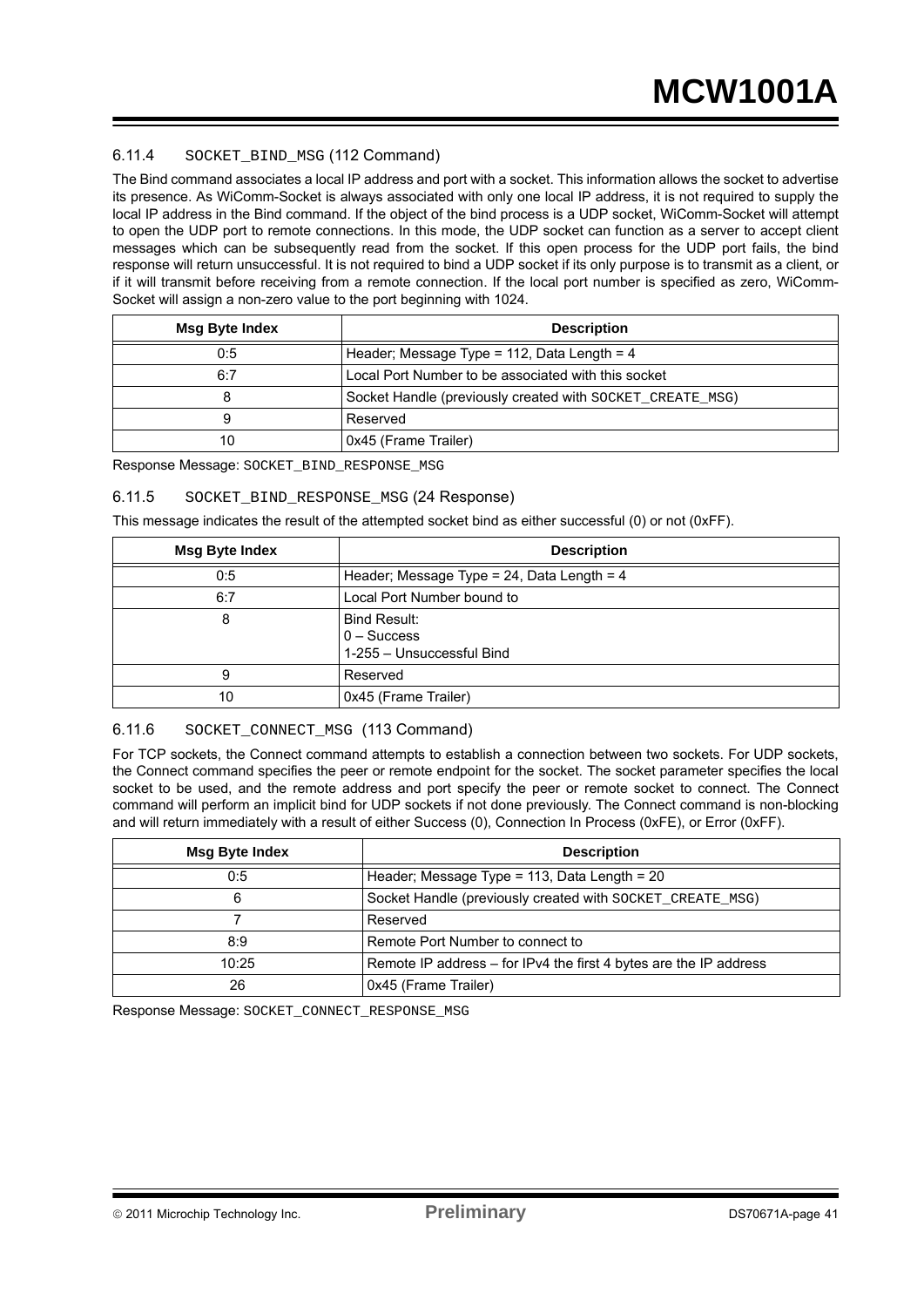#### 6.11.7 SOCKET\_CONNECT\_RESPONSE\_MSG (25 Response)

This message indicates the result of the attempted socket connect.

| <b>Msg Byte Index</b> | <b>Description</b>                                                                                        |
|-----------------------|-----------------------------------------------------------------------------------------------------------|
| 0:5                   | Header; Message Type = 25, Data Length = $2$                                                              |
| 6                     | Socket connect result:<br>$0 -$ Success<br>254 – Socket connect in process<br>255 - Socket connect failed |
|                       | Reserved                                                                                                  |
|                       | 0x45 (Frame Trailer)                                                                                      |

#### 6.11.8 SOCKET\_LISTEN\_MSG (114 Command)

For TCP sockets, the Listen command makes the socket passive. After the socket becomes passive, it cannot be used to initiate connection requests to remote servers (connect cannot be used on a listening socket). For UDP sockets, this function has no meaning. The socket handle parameter specifies the local socket to be used for listening that has been previously created and bound with the SOCKET\_CREATE\_MSG and the SOCKET\_BIND\_MSG. The backlog parameter specifies the number of connections to make available to remote clients. Each of these uses a limited number of WiComm-Socket server socket. The return value will indicate how many server sockets were actually allocated by returning the modified backlog count. For instance, if a socket is set into Listen mode with a backlog parameter of 5, and the backlog return value in the response is 3, there were 2 server sockets allocated. This command may be issued to a socket that is already listening, and if it is possible for more sockets to be opened based on the current socket backlog, the allocations will be performed.

| <b>Msg Byte Index</b> | <b>Description</b>                                        |
|-----------------------|-----------------------------------------------------------|
| 0:5                   | Header; Message Type = 114, Data Length = 2               |
|                       | Socket Handle (previously created with SOCKET_CREATE_MSG) |
|                       | Server socket count (backlog)                             |
|                       | Ox45 (Frame Trailer)                                      |

Response Message: SOCKET\_LISTEN\_RESPONSE\_MSG

#### 6.11.9 SOCKET\_LISTEN\_RESPONSE\_MSG (26 RESPONSE)

This message indicates the result of the attempted socket Listen command.

| <b>Msg Byte Index</b> | <b>Description</b>                                                                                     |
|-----------------------|--------------------------------------------------------------------------------------------------------|
| 0:5                   | Header; Message Type = 26, Data Length = $2 \overline{ }$                                              |
| 6                     | Socket connect result:<br>IO-Success<br>254 - Socket connect in process<br>255 - Socket connect failed |
|                       | New Unassigned backlog count                                                                           |
| 8                     | 0x45 (Frame Trailer)                                                                                   |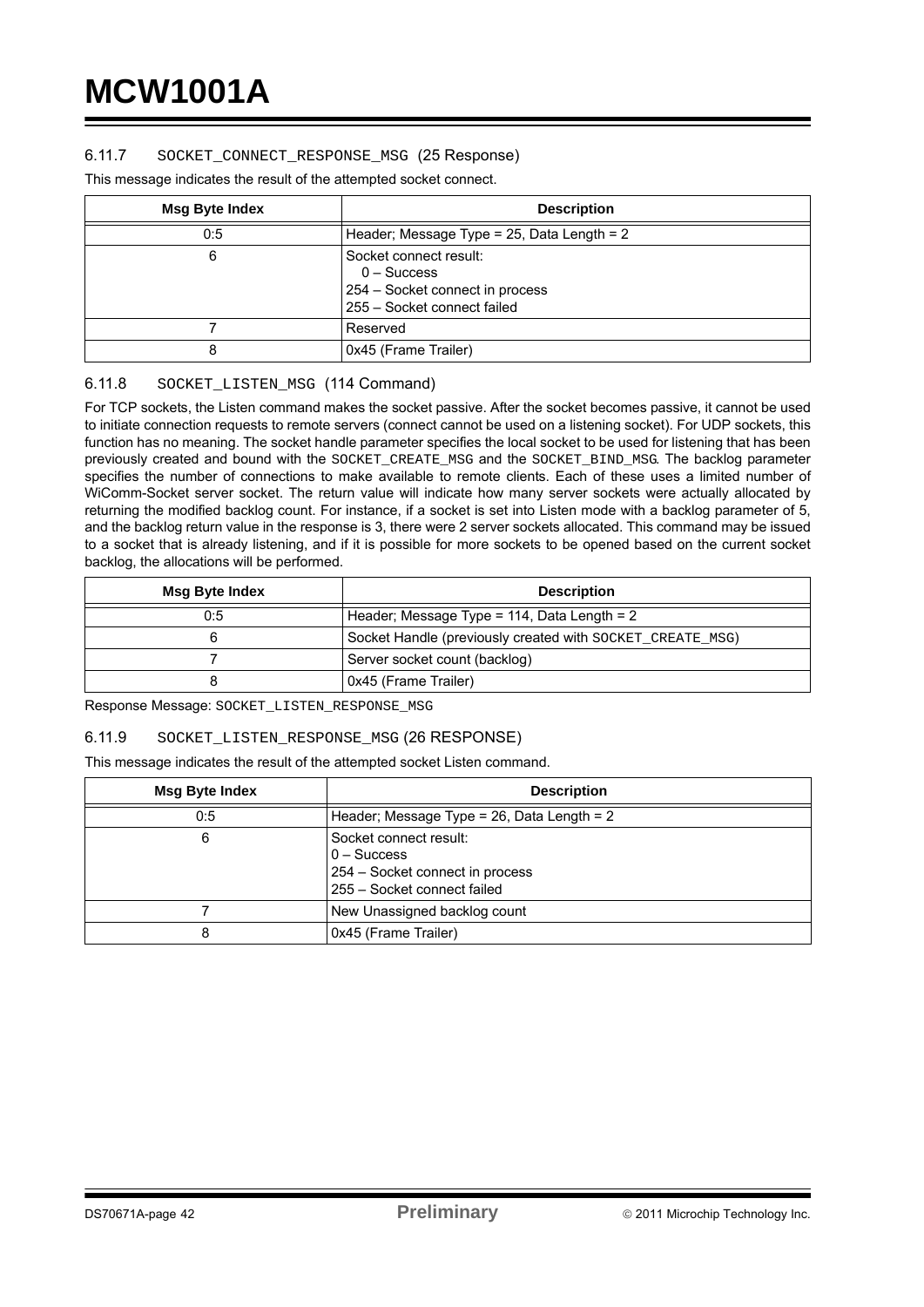#### 6.11.10 SOCKET\_ACCEPT\_MSG (115 COMMAND)

For TCP sockets, the Accept command will indicate a connected server socket by returning the local server socket number of a remote client connection.

| <b>Msq Byte Index</b> | <b>Description</b>                                        |
|-----------------------|-----------------------------------------------------------|
| 0:5                   | Header; Message Type = 115, Data Length = 2               |
|                       | Socket Handle (previously created with SOCKET_CREATE_MSG) |
|                       | Reserved                                                  |
|                       | 0x45 (Frame Trailer)                                      |

Response Message: SOCKET\_ACCEPT\_RESPONSE\_MSG

#### 6.11.11 SOCKET\_ACCEPT\_RESPONSE\_MSG (27 RESPONSE)

This message indicates the result of the attempted socket Accept command.

| <b>Msg Byte Index</b> | <b>Description</b>                                                               |
|-----------------------|----------------------------------------------------------------------------------|
| 0:5                   | Header; Message Type = $27$ , Data Length = $4$                                  |
| 6                     | Socket Handle value returned - If the value is 0xFF, the connection is not valid |
|                       | Reserved                                                                         |
| 8:9                   | Remote Port Number                                                               |
| 10:25                 | Remote IP address - for IPv4 the first 4 bytes are the IP address                |
| 26                    | 0x45 (Frame Trailer)                                                             |

#### 6.11.12 SOCKET\_SEND\_MSG (116 COMMAND)

The Send command sends data on the target socket. The remote connection is not defined in the call to this function, but instead it relies on the socket having been connected prior to the send. In the case of a memory limited WiComm-Socket, the host may need to limit the size of the data sent in each command. A facility will be provided to allow messages to be fragmented by the host and reassembled in WiComm-Socket to create a complete packet.

| <b>Msg Byte Index</b> | <b>Description</b>                                                      |
|-----------------------|-------------------------------------------------------------------------|
| 0:5                   | Header; Message Type = 116, Data Length = $4 + N$ Data Bytes            |
| 6                     | Socket Handle (previously created with SOCKET_CREATE_MSG and connected) |
|                       | Reserved                                                                |
| 8:9                   | Data byte count (N)                                                     |
| $10: N + 9$           | N bytes of data to be sent                                              |
| $N+10$                | 0x45 (Frame Trailer)                                                    |

Response Message: SOCKET\_SEND\_RESPONSE\_MSG

#### 6.11.13 SOCKET\_SEND\_RESPONSE\_MSG (28 RESPONSE)

This message indicates the result of the attempted socket Sendto command.

| <b>Msg Byte Index</b> | <b>Description</b>                         |
|-----------------------|--------------------------------------------|
| 0:5                   | Header; Message Type = 28, Data Length = 2 |
| 6:7                   | Socket byte count sent                     |
|                       | 0x45 (Frame Trailer)                       |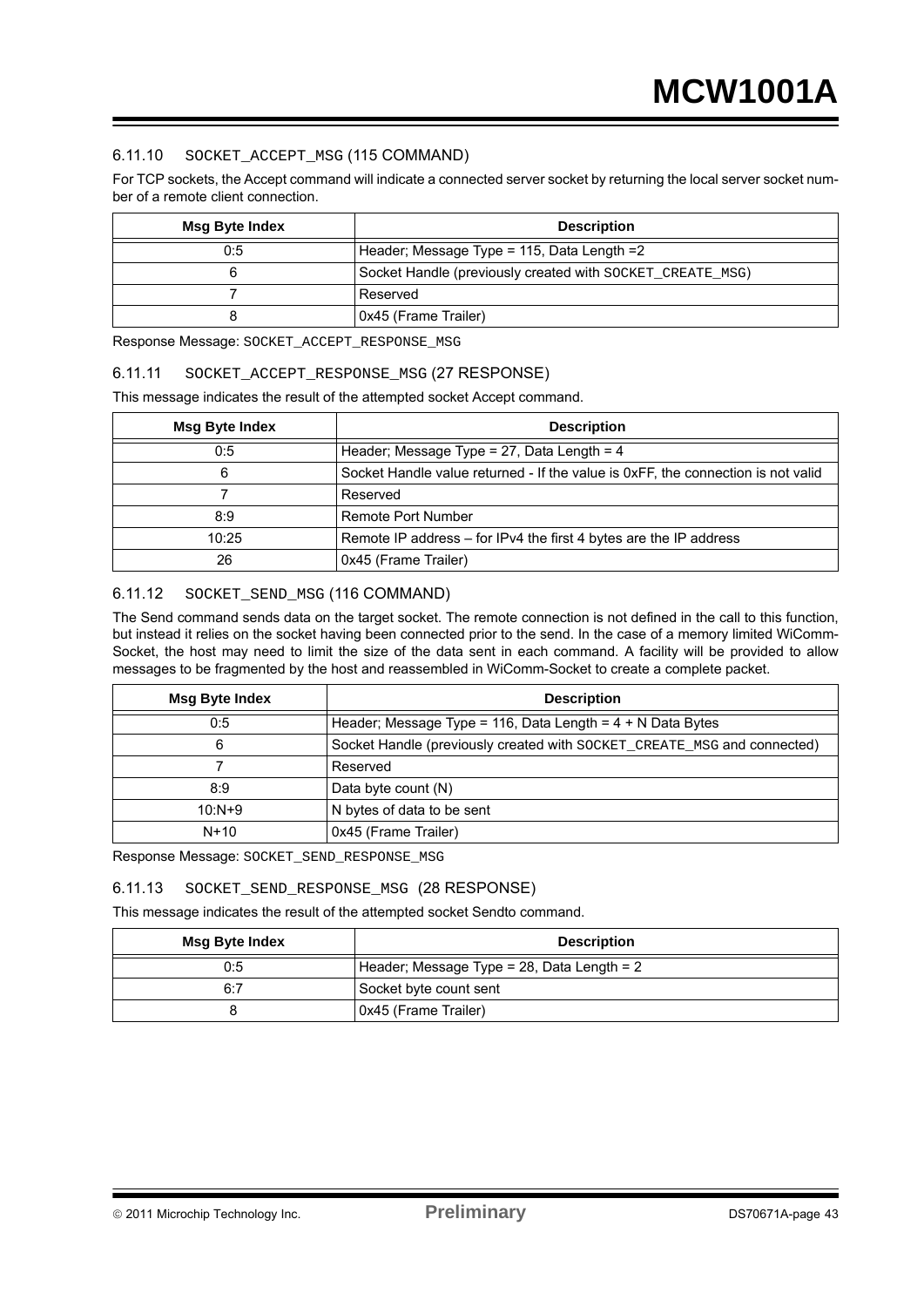#### 6.11.14 SOCKET\_RECV\_MSG (117 COMMAND)

The Recv command attempts to read data from an open socket. In this version of WiComm-Socket, the Recv command is always non-blocking, but UDP received data is not buffered in WiComm-Socket. If data is available to be read from the socket, the amount of data available will be returned (not to exceed the specified buffer size in the call). If no data is available, the RECV response will return 0 as the received count. As a result of non-buffered approach to UDP receive buffers, WiComm-Socket uses an asynchronous SOCKET\_RECV\_FROM\_RESPONSE\_MSG to report any data received on a bound UDP listener socket. In this way, the SOCKET\_RECV\_MSG is not typically used to poll for UDP socket received data and by design, a call to this function on a UDP socket will return 0 bytes read.

| <b>Msg Byte Index</b> | <b>Description</b>                                        |
|-----------------------|-----------------------------------------------------------|
| 0:5                   | Header; Message Type = 117, Data Length = $4$             |
| 6                     | Socket Handle (previously created with SOCKET CREATE MSG) |
|                       | Reserved                                                  |
| 8:9                   | Amount of data to be read                                 |
| 10                    | 0x45 (Frame Trailer)                                      |

Response Message: SOCKET\_RECV\_RESPONSE\_MSG

#### 6.11.15 SOCKET\_RECV\_RESPONSE\_MSG (29 RESPONSE)

This message indicates the result of the attempted socket receive message.

| Msg Byte Index | <b>Description</b>                                          |
|----------------|-------------------------------------------------------------|
| 0:5            | Header; Message Type = 29, Data Length = $4 + N$ Data Bytes |
| 6              | Socket Handle (used when data was read)                     |
|                | Reserved                                                    |
| 8:9            | Byte count received (N)                                     |
| $10:N + 9$     | N bytes of data read                                        |
| $N + 10$       | 0x45 (Frame Trailer)                                        |

#### 6.11.16 SOCKET\_SEND\_TO\_MSG (118 COMMAND)

The Sendto command sends data on the target socket. Unlike the socket Send command, the remote connection is defined in the call to this function. By specifying the remote address and port, the connection can be created if it does not exist. In the case of a memory limited WiComm-Socket, the host may need to limit the size of the data sent in each command. A facility will be provided to allow messages to be fragmented by the host and reassembled in WiComm-Socket to create a complete packet.

| <b>Msg Byte Index</b> | <b>Description</b>                                                |
|-----------------------|-------------------------------------------------------------------|
| 0:5                   | Header; Message Type = 118, Data Length = 22 + N Data Bytes       |
| 6                     | Socket Handle (previously created with SOCKET_CREATE_MSG)         |
|                       | Reserved                                                          |
| 8:9                   | Remote Port Number to send the data to                            |
| 10:25                 | Remote IP address – for IPv4 the first 4 bytes are the IP address |
| 26:27                 | Data byte count (N)                                               |
| $28:N + 27$           | N bytes of data to be sent                                        |
| $N + 28$              | 0x45 (Frame Trailer)                                              |

Response Message: SOCKET\_SEND\_TO\_RESPONSE\_MSG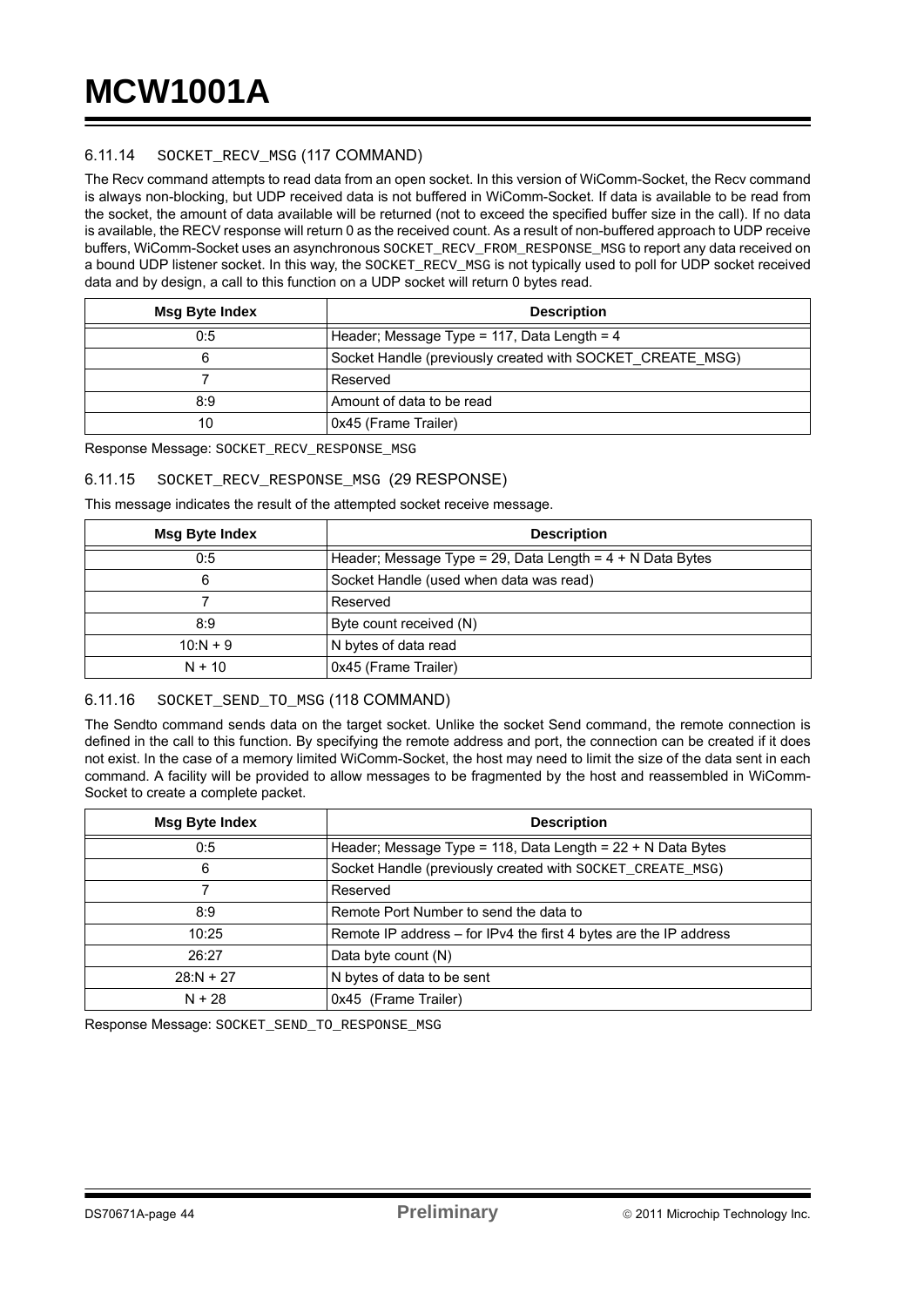#### 6.11.17 SOCKET\_SEND\_TO\_RESPONSE\_MSG (30 RESPONSE)

This message indicates the result of the attempted socket Sendto command. If successful, the number of bytes transferred will be returned. If unsuccessful, an ACK\_MSG will be returned with a subsequent asynchronous Error event message.

| <b>Msg Byte Index</b> | <b>Description</b>                         |
|-----------------------|--------------------------------------------|
| 0:5                   | Header; Message Type = 30, Data Length = 2 |
| 6:7                   | Byte count sent                            |
|                       | 0x45 (Frame Trailer)                       |

#### 6.11.18 SOCKET\_RECV\_FROM\_MSG (119 COMMAND)

The RecvFrom command attempts to read data from an open socket. It is normally used with UDP sockets as the return values include the source address of the received data. In this version of WiComm-Socket, the RecvFrom command is always non-blocking, but UDP received data is not buffered in WiComm-Socket. If data is available to be read from the socket, the amount of data available will be returned (not to exceed the specified buffer size in the call). If no data is available, the RecvFrom response will return 0 as the received count. As a result of the non-buffered approach to UDP receive buffers, WiComm-Socket uses an asynchronous SOCKET\_RECV\_FROM\_RESPONSE\_MSG to report any data received on a bound UDP listener socket. In this way, the SOCKET\_RECV\_FROM\_MSG is not typically used to poll for UDP socket received data and by design, a call to this function on a UDP socket will return 0 bytes read.

| <b>Msg Byte Index</b> | <b>Description</b>                                        |
|-----------------------|-----------------------------------------------------------|
| 0:5                   | Header; Message Type = 119, Data Length = $4$             |
| 6                     | Socket Handle (previously created with SOCKET_CREATE_MSG) |
|                       | Reserved                                                  |
| 8:9                   | Amount of data to be read                                 |
| 10                    | 0x45 (Frame Trailer)                                      |

Response Message: SOCKET\_RECV\_FROM\_RESPONSE\_MSG

#### 6.11.19 SOCKET\_RECV\_FROM\_RESPONSE\_MSG (31 RESPONSE)

This message indicates the result of the attempted socket RecvFrom command. The number of bytes transferred will be returned (can be zero).

| <b>Msg Byte Index</b> | <b>Description</b>                                         |
|-----------------------|------------------------------------------------------------|
| 0:5                   | Header; Message Type = 31, Data Length = 22 + N Data Bytes |
| 6                     | Socket Handle (used when data was read)                    |
|                       | Reserved                                                   |
| 8:9                   | Port number of sender                                      |
| 10:25                 | IP Address of sender                                       |
| 26:27                 | Byte count received (N)                                    |
| $28:N + 27$           | N bytes of data read                                       |
| $N + 28$              | 0x45 (Frame Trailer)                                       |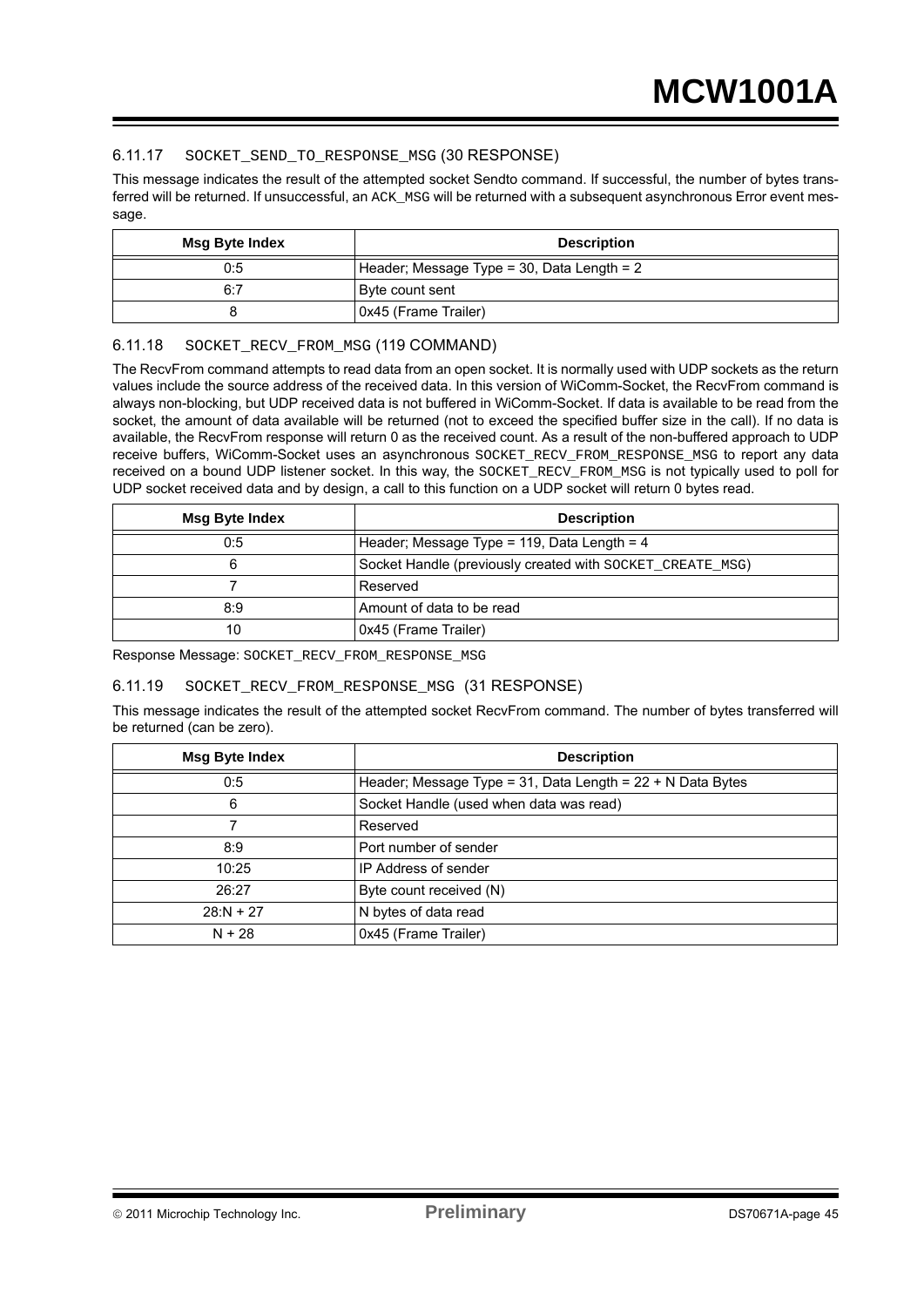#### 6.11.20 SOCKET\_ALLOCATE\_MSG (122 COMMAND)

WiComm-Socket has a limited amount of buffer space available for TCP sockets. The current total memory space available to all TCP sockets is 8192 bytes. Each TCP socket can be used in a client or server configuration, and every socket must have a receive buffer and a transmit buffer. By default, there are 8 TCP sockets defined. 6 of them are predefined as server sockets, and 2 of them are predefined as client sockets. The available 8K of memory is split evenly between the 8 sockets and split evenly again between the transmit and receive buffers so that every buffer is allocated a total of 512 bytes. The host may customize the allocation of socket memory, not to exceed 8 total TCP sockets. However, the allocation must be the same for all server sockets and all client sockets. The SOCKET\_ALLOCATE\_MSG allows the size of the transmit and receive buffers to be set for server sockets and client sockets, and the count for each socket type to be defined. The total socket count (server+client) must not exceed 8, and the total buffer allocation must not exceed 8192 bytes. This command should be executed shortly after initialization prior to establishing a Wi-Fi connection as it will reinitialize the TCP stack.

| Msg Byte Index | <b>Description</b>                             |
|----------------|------------------------------------------------|
| 0:5            | Header; Message Type = 122, Data Length = 10   |
| 6              | <b>TCP Server Socket Count</b>                 |
|                | <b>TCP Client Socket Count</b>                 |
| 8:9            | TCP Server Socket Receive Buffer Size (bytes)  |
| 10:11          | TCP Server Socket Transmit Buffer Size (bytes) |
| 12:13          | TCP Client Socket Receive Buffer Size (bytes)  |
| 14:15          | TCP Client Socket Transmit Buffer Size (bytes) |
| 16             | 0x45 (Frame Trailer)                           |

Response Message: SOCKET\_ALLOCATE\_RESPONSE\_MSG

#### 6.11.21 SOCKET\_ALLOCATE\_RESPONSE\_MSG (32 RESPONSE)

This message indicates the result of the attempted socket allocation command. If successful, the result field returned will be 0. If the result is 0xFF, the maximum number of sockets was exceeded, and if the result is 0xFE, the total buffer allocation size was exceeded.

| <b>Msg Byte Index</b> | <b>Description</b>                         |
|-----------------------|--------------------------------------------|
| 0:5                   | Header; Message Type = 32, Data Length = 2 |
|                       | Result (see description)                   |
|                       | I Allocated Socket Count                   |
|                       | 0x45 (Frame Trailer)                       |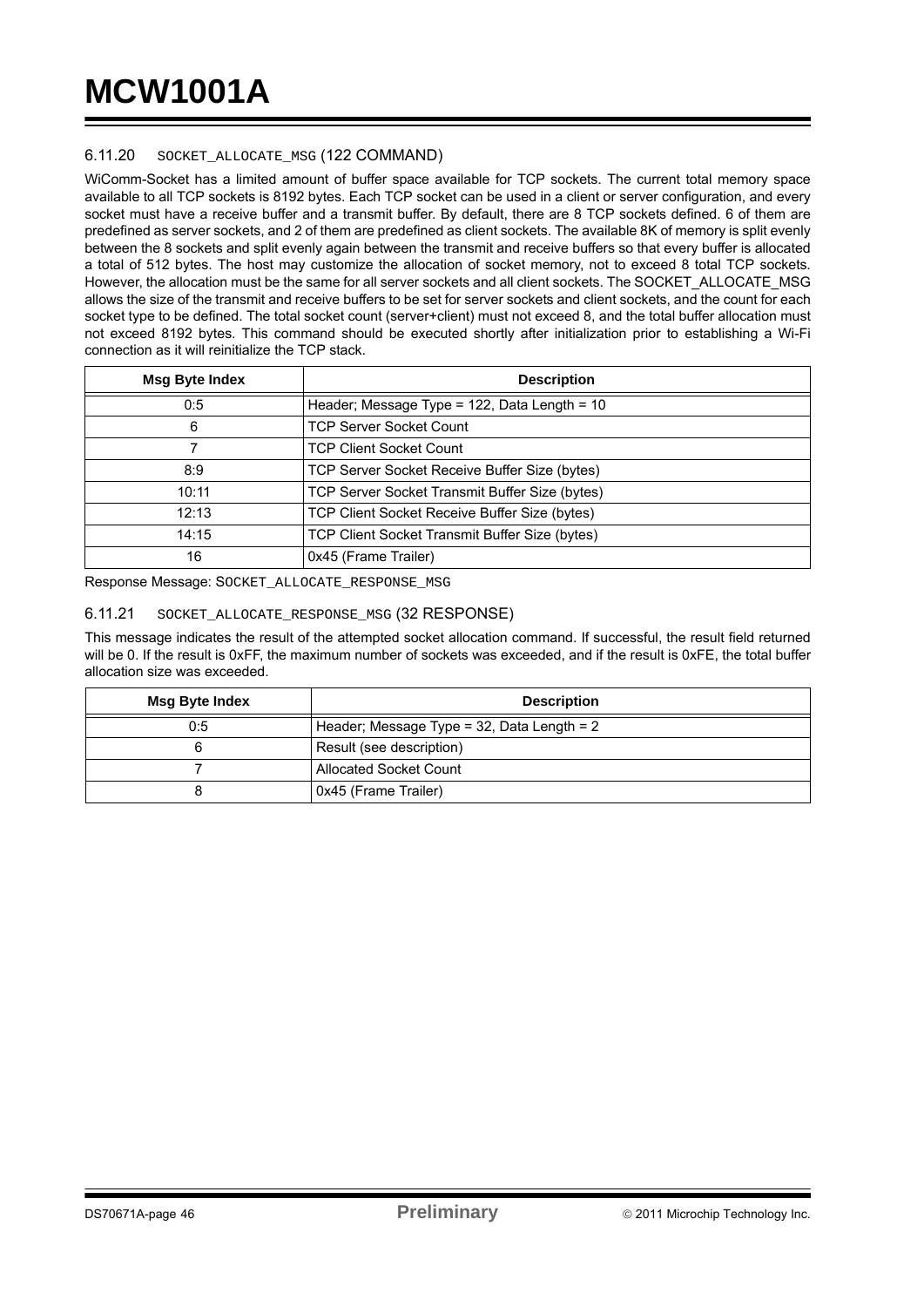#### **6.12 Messages Sent From WiComm-Socket to Host**

Messages are sent from the WiComm-Socket to the host to respond to messages from the host, or to indicate an asynchronous event. All messages from the host are acknowledged. This can be done either with a specific message (ACK\_MSG) or with a PIGGYBACKACK if data is going to be sent by the WiComm-Socket in response to the host message.

All messages sent from WiComm-Socket to the host contain a PIGGYBACKACK bit. The most significant bit of the 16 bit message type field is reserved for the PIGGYBACKACK. If a reply is sent from WiComm-Socket in response to a message sent by the host, the PIGGYBACKACK bit will be set (i.e. message type 0x8000) in the message type to indicate that the previous message was received correctly.

#### 6.12.1 ACK MSG (0 RESPONSE)

This message is an acknowledge to the message sent from the host.

| Msg Byte Index | <b>Description</b>                          |
|----------------|---------------------------------------------|
| ነ• 5<br>∪.⊾    | l Header; Message Type = 0, Data Length = 0 |

#### 6.12.2 EVENT\_MSG

The EVENT MSG is sent to the host CPU asynchronously whenever an event has occurred that the host CPU needs to be aware of.

#### 6.12.2.1 EVENT\_MSG – IP Address Assigned (1-16 Async)

This event message signifies that the DHCP client has been assigned an IP address.

| Msg Byte Index | <b>Description</b>                             |  |  |  |
|----------------|------------------------------------------------|--|--|--|
| 0:5            | Header; Message Type = $1$ , Data Length = $6$ |  |  |  |
| 6              | Event Type: IP Assigned Event = 16             |  |  |  |
|                | Reserved                                       |  |  |  |
| 8              | 1 <sup>st</sup> octet of IP address            |  |  |  |
| 9              | 2 <sup>nd</sup> octet of IP address            |  |  |  |
| 10             | 3 <sup>rd</sup> octet of IP address            |  |  |  |
| 11             | 4 <sup>th</sup> octet of IP address            |  |  |  |
| 12             | 0x45 (frame trailer)                           |  |  |  |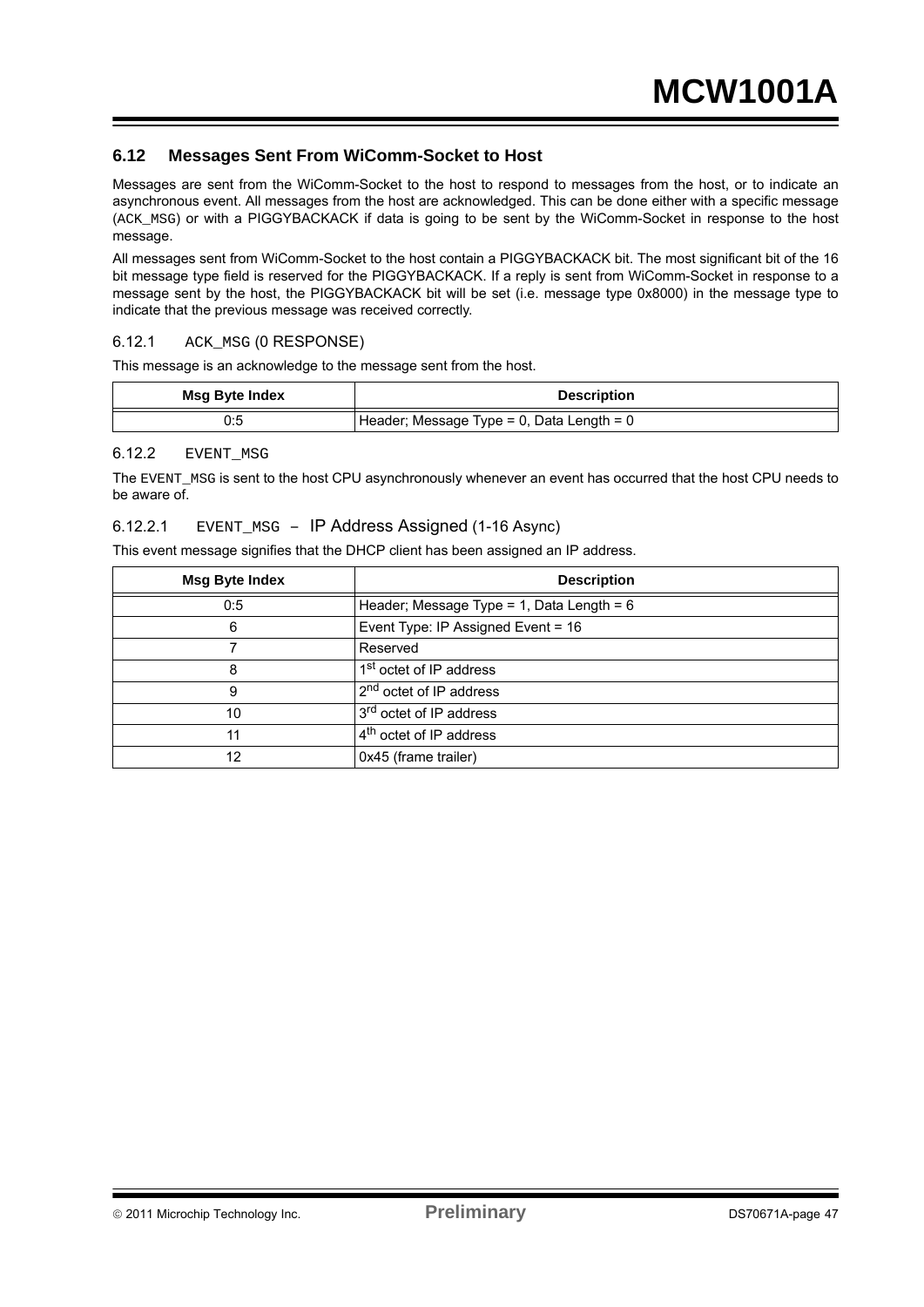#### 6.12.2.2 EVENT\_MSG – Wi-Fi Connection Status Changed (1-8 Async)

This event message signifies a change in the Wi-Fi connection status.

| <b>Msg Byte Index</b> | <b>Description</b>                                                                                                                                                                                                                                                      |                                                                              |    |  |  |  |  |
|-----------------------|-------------------------------------------------------------------------------------------------------------------------------------------------------------------------------------------------------------------------------------------------------------------------|------------------------------------------------------------------------------|----|--|--|--|--|
| 0:5                   |                                                                                                                                                                                                                                                                         | Header; Message Type = 1, Data Length = 4                                    |    |  |  |  |  |
| 6                     |                                                                                                                                                                                                                                                                         | Event Type: Wi-Fi Connection Status Event = 8                                |    |  |  |  |  |
| $\overline{7}$        | Event Status:<br>1: Connection attempt succeeded<br>2: Connection attempt failed<br>3: Connection temporarily lost, WiComm-Socket is retrying<br>4: Connection reestablished, WiComm-Socket reestablished the link<br>5: Connection permanently lost, retries exhausted |                                                                              |    |  |  |  |  |
| 8                     | Event Data (not always used)                                                                                                                                                                                                                                            |                                                                              |    |  |  |  |  |
|                       | If Status equals                                                                                                                                                                                                                                                        | The Optional Data signifies                                                  |    |  |  |  |  |
|                       | 1                                                                                                                                                                                                                                                                       | Optional data field not used                                                 |    |  |  |  |  |
|                       | $\overline{2}$                                                                                                                                                                                                                                                          | Reason that connection failed                                                |    |  |  |  |  |
|                       |                                                                                                                                                                                                                                                                         | Join failure                                                                 | 2  |  |  |  |  |
|                       | Authentication failure<br>3                                                                                                                                                                                                                                             |                                                                              |    |  |  |  |  |
|                       | Association failure<br>4                                                                                                                                                                                                                                                |                                                                              |    |  |  |  |  |
|                       | 5<br>WEP handshake failure                                                                                                                                                                                                                                              |                                                                              |    |  |  |  |  |
|                       |                                                                                                                                                                                                                                                                         | PSK calculation failure<br>6                                                 |    |  |  |  |  |
|                       | $\overline{7}$<br>PSK handshake failure                                                                                                                                                                                                                                 |                                                                              |    |  |  |  |  |
|                       | 8<br>ad hoc join failure                                                                                                                                                                                                                                                |                                                                              |    |  |  |  |  |
|                       |                                                                                                                                                                                                                                                                         | 9<br>Security mismatch failure                                               |    |  |  |  |  |
|                       |                                                                                                                                                                                                                                                                         | No suitable AP found failure                                                 | 10 |  |  |  |  |
|                       |                                                                                                                                                                                                                                                                         | Retry forever not supported failure                                          | 11 |  |  |  |  |
|                       | 3                                                                                                                                                                                                                                                                       | Reason that connection was temporarily lost                                  |    |  |  |  |  |
|                       |                                                                                                                                                                                                                                                                         | Beacon time out<br>1                                                         |    |  |  |  |  |
|                       |                                                                                                                                                                                                                                                                         | $\overline{2}$<br>Deauth ReceivedDE                                          |    |  |  |  |  |
|                       |                                                                                                                                                                                                                                                                         | 3<br>Disassociate received                                                   |    |  |  |  |  |
|                       | $\overline{\mathbf{4}}$<br>Optional data field not used                                                                                                                                                                                                                 |                                                                              |    |  |  |  |  |
|                       | 5                                                                                                                                                                                                                                                                       | Reason that connection was permanently lost:<br>Same as when status equals 3 |    |  |  |  |  |
| 9                     | Reserved                                                                                                                                                                                                                                                                |                                                                              |    |  |  |  |  |
| 10                    | 0x45 (frame trailer)                                                                                                                                                                                                                                                    |                                                                              |    |  |  |  |  |

#### 6.12.2.3 EVENT\_MSG – Wi-Fi Scan Results Ready (1-9 Async)

This event message signifies that the scan results are ready.

| <b>Msg Byte Index</b> | <b>Description</b>                             |  |  |  |  |
|-----------------------|------------------------------------------------|--|--|--|--|
| 0:5                   | Header; Message Type = 1, Data Length = $2$    |  |  |  |  |
| 6                     | Event Type: Wi-Fi Scan Results Ready Event = 9 |  |  |  |  |
|                       | Number of Scan Results                         |  |  |  |  |
|                       | The number of Scan Results                     |  |  |  |  |
|                       | 0x45 (frame trailer)                           |  |  |  |  |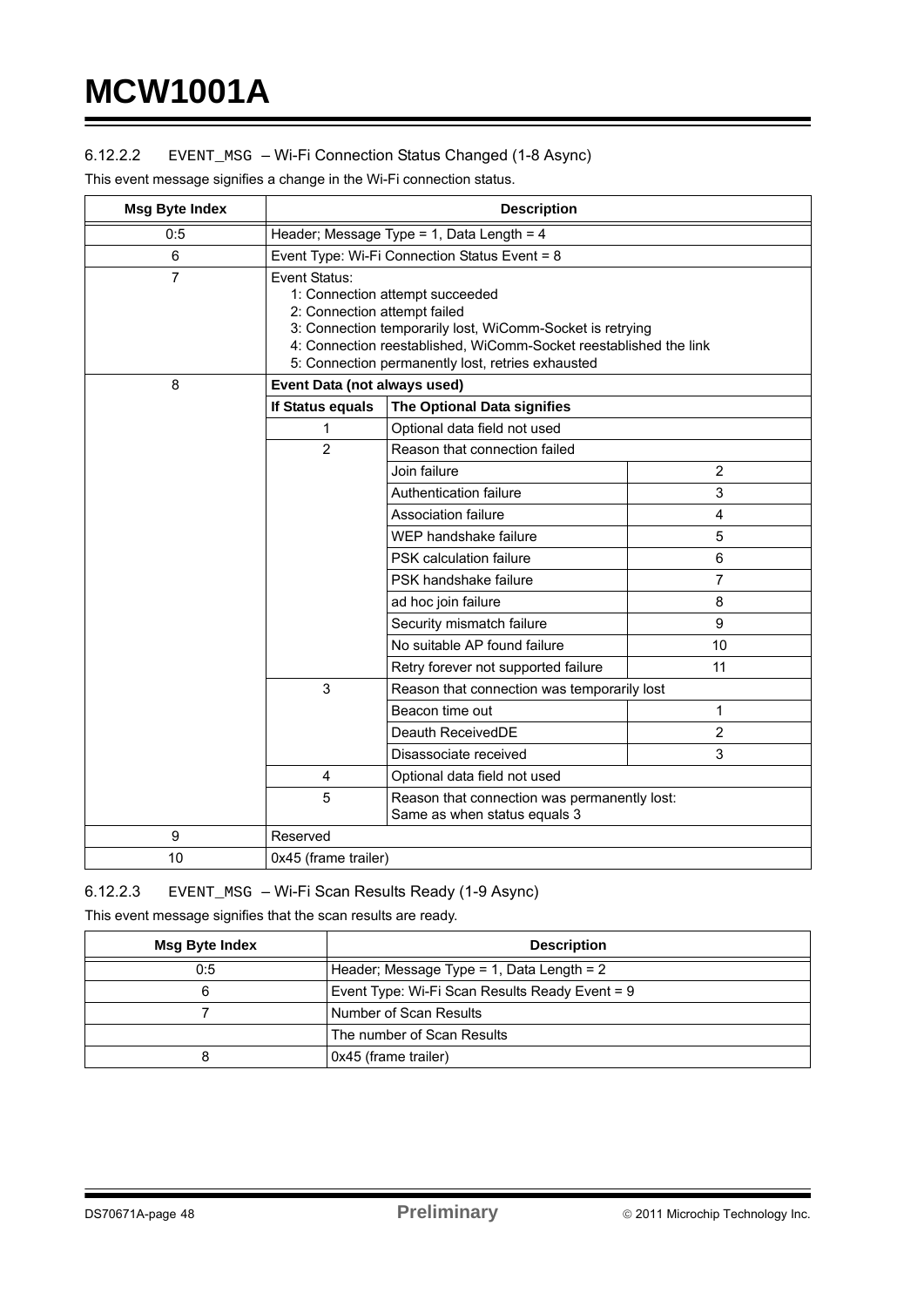#### 6.12.2.4 EVENT\_MSG – Ping Response Event (1-26 Async)

This event message is sent to the host when either a ping response is received, or WiComm-Socket has timed-out waiting for a ping response. See Section 6.10.1, PING\_SEND\_MSG (121 Command)

| <b>Msg Byte Index</b> | <b>Description</b>                                                                        |  |  |  |
|-----------------------|-------------------------------------------------------------------------------------------|--|--|--|
| 0:5                   | Header; Message Type = 1, Data Length = $4$                                               |  |  |  |
| 6                     | Event Type: Ping Response Event = 26                                                      |  |  |  |
|                       | Ping Response Status:<br>0 - valid ping response was received<br>- ping response time out |  |  |  |
| 8:9                   | Response time in milliseconds                                                             |  |  |  |
| 10                    | 0x45 (frame trailer)                                                                      |  |  |  |

#### 6.12.2.5 EVENT\_MSG – Error Event (1-255 Async)

This event is sent to the host to report an error condition.

| <b>Msg Byte Index</b> | <b>Description</b>                                                                                                                                                                                                                                                                                                                                                                                                                                                                                                                                                                       |  |  |  |  |  |
|-----------------------|------------------------------------------------------------------------------------------------------------------------------------------------------------------------------------------------------------------------------------------------------------------------------------------------------------------------------------------------------------------------------------------------------------------------------------------------------------------------------------------------------------------------------------------------------------------------------------------|--|--|--|--|--|
| 0:5                   | Header; Message Type = 1, Data Length = $8$                                                                                                                                                                                                                                                                                                                                                                                                                                                                                                                                              |  |  |  |  |  |
| 6                     | Event Type: Error Event = 255                                                                                                                                                                                                                                                                                                                                                                                                                                                                                                                                                            |  |  |  |  |  |
| 7                     | Reserved                                                                                                                                                                                                                                                                                                                                                                                                                                                                                                                                                                                 |  |  |  |  |  |
| 8:9                   | Error Type:<br>60 - Baud rate generator error<br>61 - Invalid Connection Profile ID<br>62 - Wi-Fi already connected error<br>63 - Wi-Fi already disconnected error<br>64 – Close socket failed error<br>65 - Socket Sendto Time out Error (ARP request Timed Out)<br>66 – Scan Index Out of Range Error<br>67 - ICMP Ping Flood Error<br>68 - ICMP Ping In Use Error<br>69 - Socket RecvFrom Failed<br>71 - Serial Transmit Buffer Allocation Error<br>72 - General Assert Error<br>73 - Invalid Powersave Mode Error<br>74 - Busy (Hibernate Mode) Error<br>75 - Busy (Scan Mode) Error |  |  |  |  |  |
| 10:13                 | Error Data:<br>Error details if applicable                                                                                                                                                                                                                                                                                                                                                                                                                                                                                                                                               |  |  |  |  |  |
| 14                    | 0x45 (frame trailer)                                                                                                                                                                                                                                                                                                                                                                                                                                                                                                                                                                     |  |  |  |  |  |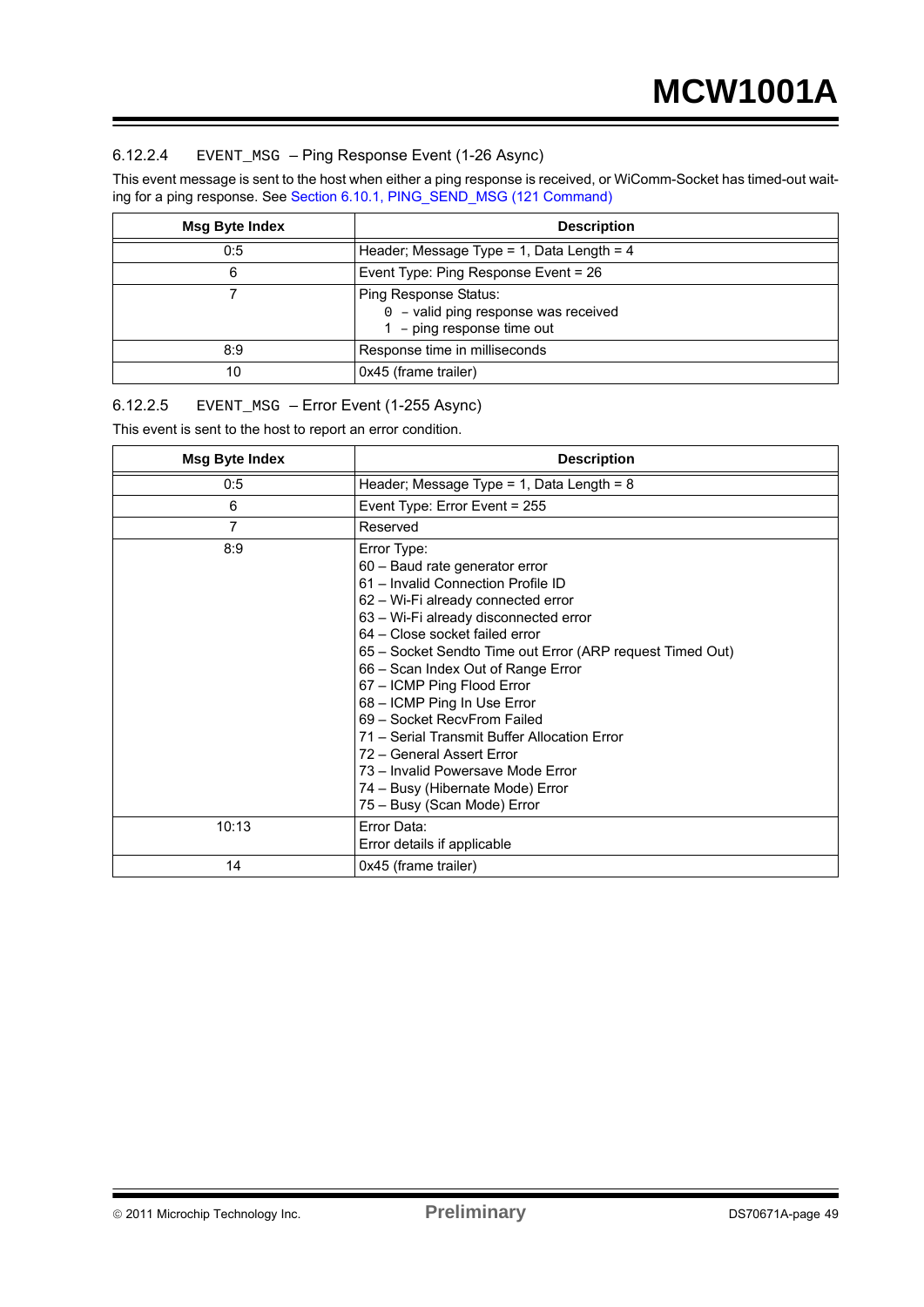#### 6.12.3 EVENT\_MSG – STARTUP EVENT (1-27 ASYNC)

This event is sent to the host to indicate that WiComm-Socket has started.

| <b>Msg Byte Index</b> | <b>Description</b>                          |  |  |  |
|-----------------------|---------------------------------------------|--|--|--|
| 0:5                   | Header; Message Type = 1, Data Length = $6$ |  |  |  |
| 6                     | Event Type: Startup Event = 27              |  |  |  |
| 7                     | <b>Startup Condition BitMask:</b>           |  |  |  |
|                       | 0x01 - Power On Reset                       |  |  |  |
|                       | 0x02 - Brown Out Reset                      |  |  |  |
|                       | $0x04 -$ Idle Reset                         |  |  |  |
|                       | $0x08 - Sleep$ Reset                        |  |  |  |
|                       | 0x10 - Watchdog Reset                       |  |  |  |
|                       | 0x40 - Software Reset                       |  |  |  |
|                       | 0x80 - External Reset                       |  |  |  |
|                       | e.g. 0x11 = Power on and Watchdog Reset     |  |  |  |
| 8:9                   | WiComm-Socket Version                       |  |  |  |
| 10:11                 | Radio Version                               |  |  |  |
| 12                    | 0x45 (frame trailer)                        |  |  |  |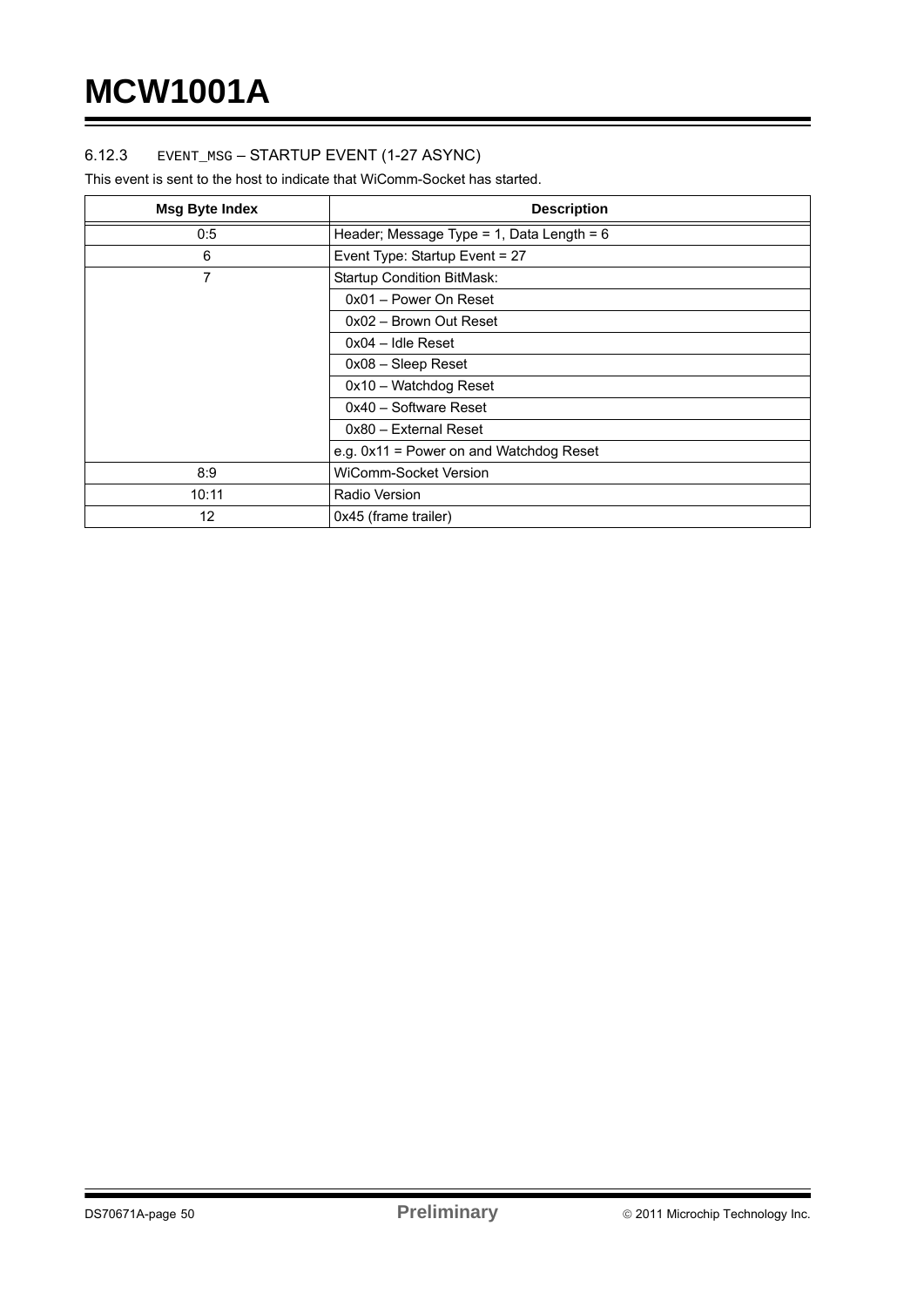#### <span id="page-50-1"></span><span id="page-50-0"></span>**7.0 ELECTRICAL CHARACTERISTICS**

This section provides an overview of the MCW1001A electrical characteristics. Additional information will be provided in future revisions of this document as it becomes available.

Absolute maximum ratings for the MCW1001A devices are listed below. Exposure to these maximum rating conditions for extended periods may affect device reliability. Functional operation of the device at these or any other conditions, above the parameters indicated in the operation listings of this specification, is not implied.

#### **Absolute Maximum Ratings(†)**

**Note 1:** Power dissipation is calculated as follows: PDIS=VDDx {IDD–ΣIOH} + Σ {(VDD–VOH) x IOH} + Σ (VOLxIOL).

† **NOTICE:** Stresses above those listed under "Absolute Maximum Ratings" may cause permanent damage to the device. This is a stress rating only and functional operation of the device at those or any other conditions above those indicated in the operation listings of this specification is not implied. Exposure above maximum rating conditions for extended periods may affect device reliability.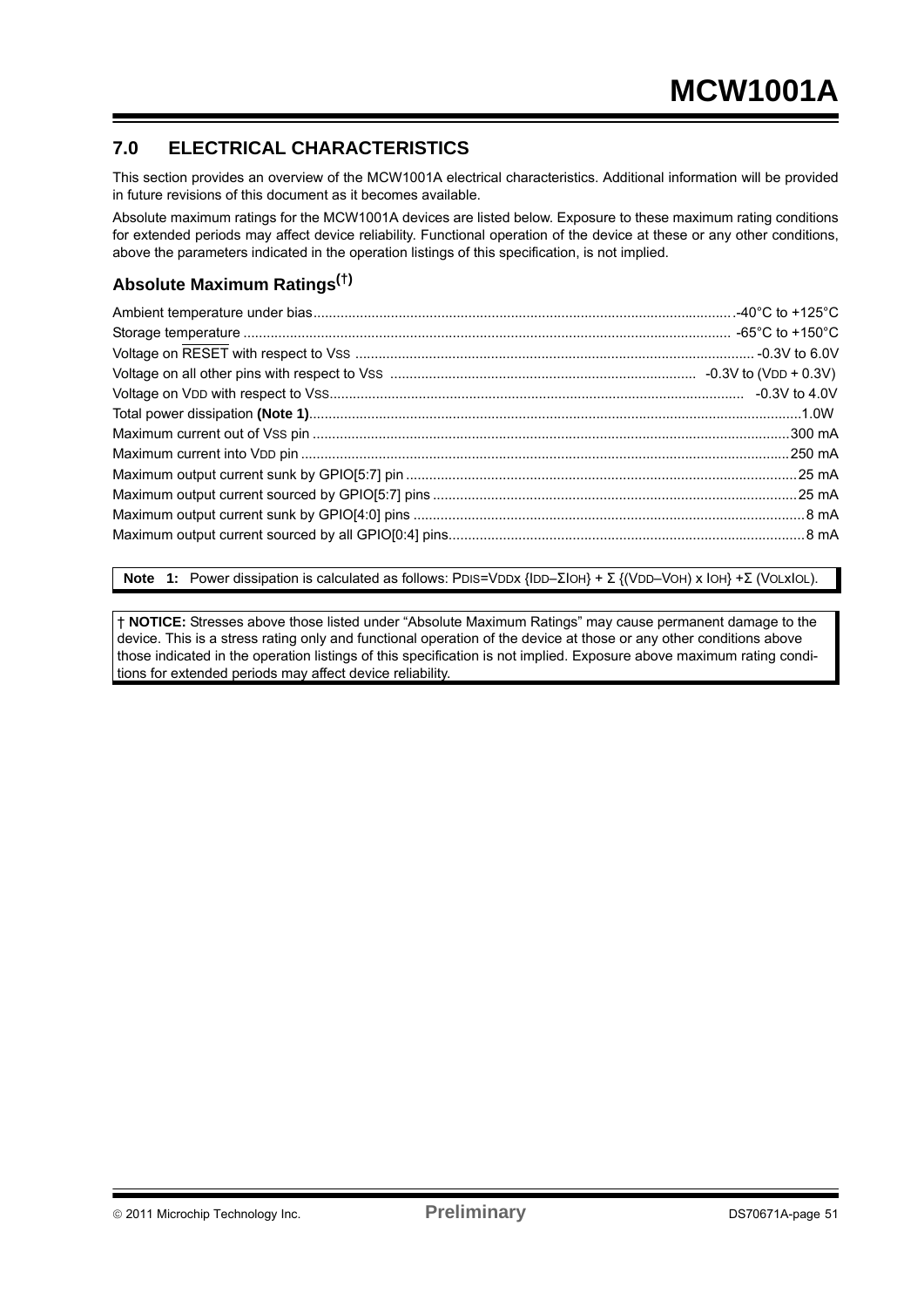#### **7.1 DC Characteristics**

#### **TABLE 7-1: DC TEMPERATURE AND VOLTAGE SPECIFICATIONS**

|                            | <b>DC CHARACTERISTICS</b>                                         | <b>Operating Conditions (unless otherwise indicated):</b><br>$3.0V \leq VDD \leq 5.5V$ at -40°C $\leq TA \leq +85$ °C (I-Temp) |                       |                                                 |                       |                               |                                    |  |
|----------------------------|-------------------------------------------------------------------|--------------------------------------------------------------------------------------------------------------------------------|-----------------------|-------------------------------------------------|-----------------------|-------------------------------|------------------------------------|--|
| Param.<br>No.              | <b>Characteristics</b>                                            | Symbol                                                                                                                         | Min.                  | <b>Typical</b>                                  | Max.                  | Units                         | <b>Conditions</b>                  |  |
| D001                       | Supply voltage                                                    | <b>V<sub>DD</sub></b>                                                                                                          | 2.15                  |                                                 | 3.6                   | $\vee$                        |                                    |  |
|                            | VDD start voltage to<br>ensure internal Power-<br>on reset signal | <b>VPOR</b>                                                                                                                    |                       |                                                 | 0.7                   | $\vee$                        |                                    |  |
|                            |                                                                   |                                                                                                                                |                       |                                                 |                       |                               |                                    |  |
| D003                       | VDD Rise rate to ensure<br>Power-on reset                         | <b>SV<sub>DD</sub></b>                                                                                                         | 0.05                  |                                                 |                       | V/ms                          | Design guidance only not<br>tested |  |
| D004                       | Supply current                                                    | <b>IDD</b>                                                                                                                     |                       |                                                 |                       |                               |                                    |  |
|                            | $VDD = 3.0V$                                                      |                                                                                                                                |                       | 10                                              | 12                    | mA                            | $Fosc = 12 MHz$                    |  |
|                            | $VDD = 5.0V$                                                      |                                                                                                                                |                       | 13                                              | 15                    | mA                            | (330 nF on VUSB)                   |  |
|                            |                                                                   |                                                                                                                                |                       | <b>Input Low-Voltage</b>                        |                       |                               |                                    |  |
| D031                       | Schmitt Trigger (GPIO)                                            | <b>VIL</b>                                                                                                                     |                       |                                                 | $0.2$ VDD             | V                             | $3.0V \leq VDD \leq 5.5V$          |  |
|                            | TTL (UCTS pin)                                                    |                                                                                                                                |                       |                                                 | 0.8                   |                               | $4.5V \leq VDD \leq 5.5V$          |  |
|                            |                                                                   |                                                                                                                                |                       | Input High-Voltage                              |                       |                               |                                    |  |
| D041                       | Schmitt Trigger (GPIO)                                            | <b>VIH</b>                                                                                                                     | $0.8$ V <sub>DD</sub> |                                                 | <b>V<sub>DD</sub></b> | V                             | $3.0V \leq VDD \leq 5.5V$          |  |
|                            | TTL (URTS pin)                                                    |                                                                                                                                | 2.0                   |                                                 | <b>VDD</b>            |                               | $4.5V \leq VDD \leq 5.5V$          |  |
|                            |                                                                   |                                                                                                                                |                       | <b>Input Leakage current</b>                    |                       |                               |                                    |  |
| D060                       | GPIO, UCTS                                                        | IIL                                                                                                                            |                       | ±50                                             | ±100                  | nA                            | Vss ≤ VPIN ≤ VDD, pin at Hi-Z      |  |
|                            | <b>URTS</b>                                                       |                                                                                                                                |                       | ±50                                             | ±200                  |                               |                                    |  |
|                            | OSC <sub>1</sub>                                                  |                                                                                                                                |                       | ±50                                             | ±100                  |                               |                                    |  |
|                            |                                                                   |                                                                                                                                |                       | <b>Output Low-Voltage</b>                       |                       |                               |                                    |  |
| D080                       | <b>GPIO</b>                                                       | VOL                                                                                                                            |                       |                                                 | 0.6                   | V                             | $IoL = 8.0$ mA, $VDD = 0.5V$       |  |
|                            |                                                                   |                                                                                                                                |                       |                                                 | 0.6                   |                               | $IoL = -6.0$ mA, $VDD = 3.3V$      |  |
| <b>Output High-Voltage</b> |                                                                   |                                                                                                                                |                       |                                                 |                       |                               |                                    |  |
| D090                       | <b>GPIO</b>                                                       | <b>VOH</b>                                                                                                                     | $VDD - 0.7$           |                                                 |                       | V                             | $IOL = -3.5$ mA, $VDD = 5.0V$      |  |
|                            |                                                                   | $VDD - 0.7$                                                                                                                    |                       |                                                 |                       | $IOL = -3.0$ mA, $VDD = 3.3V$ |                                    |  |
|                            |                                                                   |                                                                                                                                |                       | <b>Capacitance Loading Specs on Output Pins</b> |                       |                               |                                    |  |
| D <sub>101</sub>           | OSC <sub>2</sub>                                                  | Cosc <sub>2</sub>                                                                                                              |                       |                                                 | 15                    | pF                            | Note 1                             |  |
| D102                       | <b>GPIO</b>                                                       | CIO                                                                                                                            |                       |                                                 | 50                    | pF                            | Note 1                             |  |

**Note 1:** This parameter is characterized, but not tested.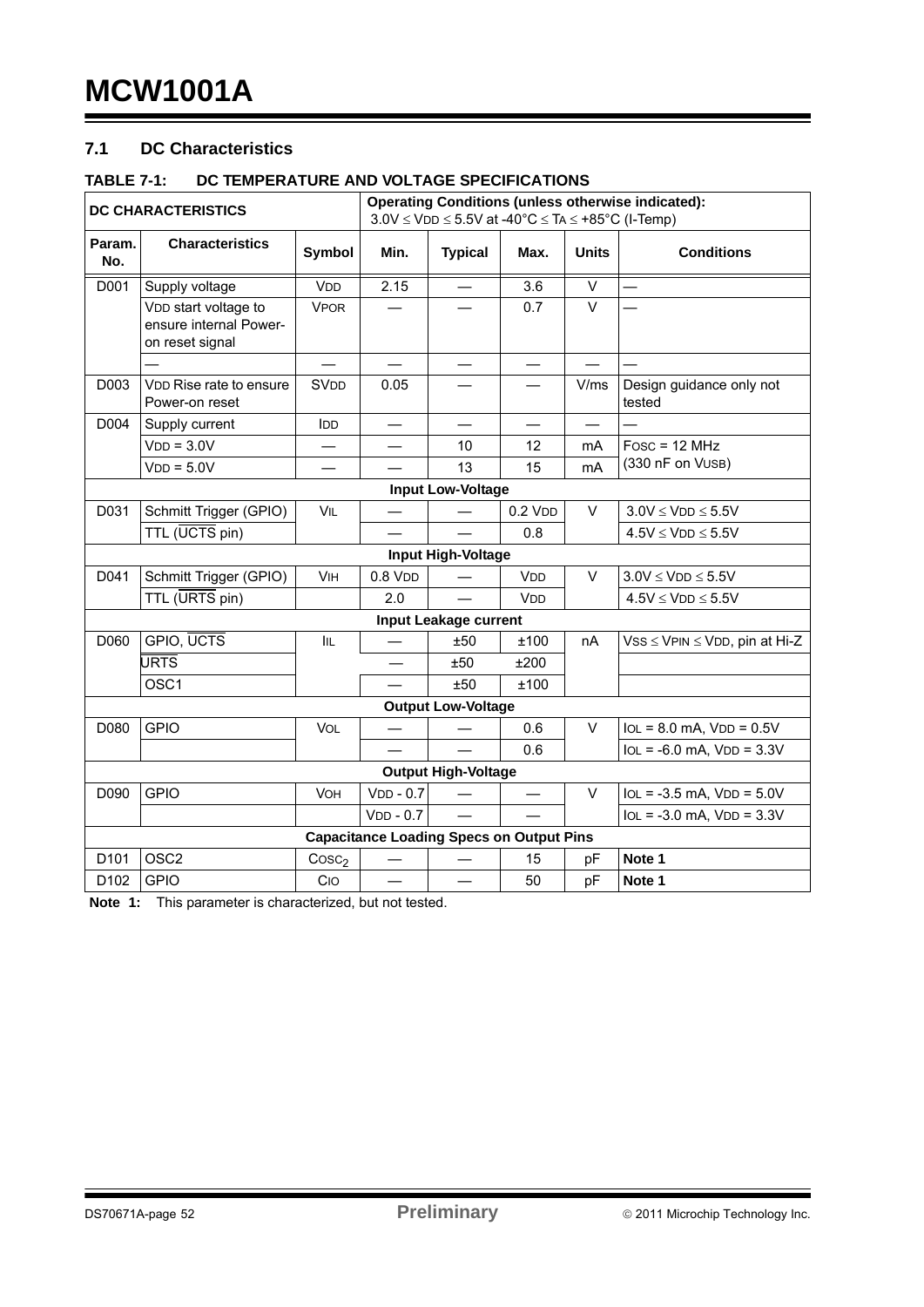| <b>Operating Conditions:</b> -40°C < TA < $+85^{\circ}$ C (unless otherwise stated) |               |                                  |      |                |      |              |                                                         |  |
|-------------------------------------------------------------------------------------|---------------|----------------------------------|------|----------------|------|--------------|---------------------------------------------------------|--|
| Param.<br>No.                                                                       | <b>Symbol</b> | <b>Characteristics</b>           | Min. | <b>Typical</b> | Max. | <b>Units</b> | <b>Conditions</b>                                       |  |
|                                                                                     | <b>VRGOUT</b> | <b>Regulator Output Voltage</b>  | 2.35 | 2.5            | 2.7  | V            | Requiator enabled, VDD = 3.0V                           |  |
| ົ                                                                                   | <b>CEFC</b>   | <b>External filter Capacitor</b> | 5.4  | 10             | 18   | μF           | $ESR < 3\Omega$ recommended<br>$ESR < 5\Omega$ required |  |

#### **TABLE 7-2: INTERNAL VOLTAGE REGULATOR SPECIFICATIONS**

#### **7.2 AC Characteristics**

#### 7.2.1 TIMING CONDITIONS

The operating temperature and voltage specified in [Table](#page-52-0) 7-3 apply to all timing specifications unless otherwise noted. [Figure](#page-52-1) 7-1specifies the load conditions for the timing specifications.

#### <span id="page-52-0"></span>**TABLE 7-3: TEMPERATURE AND VOLTAGE SPECIFICATIONS – AC**

|                           | <b>Standard Operating Conditions (unless otherwise stated)</b>                |
|---------------------------|-------------------------------------------------------------------------------|
| <b>AC Characteristics</b> | Operating temperature: -40°C $\leq$ TA $\leq$ +85°C (unless otherwise stated) |
|                           | Operating Voltage VDD range as described in DC spec section 3.1 DC.           |

<span id="page-52-1"></span>**FIGURE 7-1: LOAD CONDITIONS FOR DEVICE TIMING SPECIFICATIONS** 50 pF (15 pF for OSC2) Pin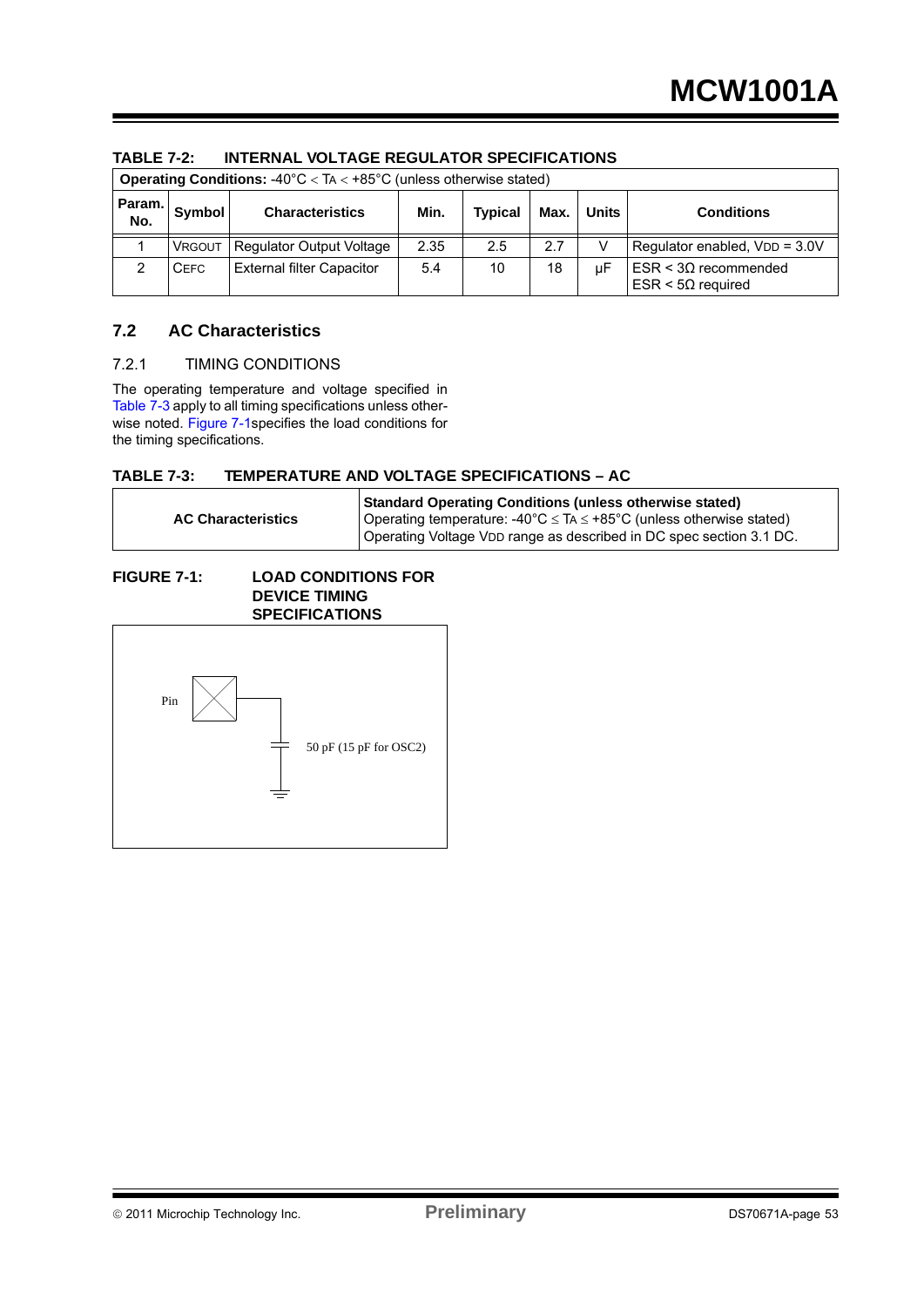#### 7.2.2 TIMING DIAGRAMS AND SPECIFICATIONS

#### **TABLE 7-4: RESET, OSCILLATOR START-UP TIMER AND POWER UP TIMER PARAMETERS**

|               | <b>Standard Operating Conditions (unless otherwise stated)</b><br>Operating Temperature -40 $^{\circ}$ C < TA < +85 $^{\circ}$ C |                                |      |                       |      |              |                   |  |
|---------------|----------------------------------------------------------------------------------------------------------------------------------|--------------------------------|------|-----------------------|------|--------------|-------------------|--|
| Param.<br>No. | Symbol                                                                                                                           | <b>Characteristics</b>         | Min. | Typical <sup>(†</sup> | Max. | <b>Units</b> | <b>Conditions</b> |  |
| 30            | <b>TRST</b>                                                                                                                      | <b>RESET Pulse Width (low)</b> | 2    |                       |      | μs           |                   |  |
| 31            | TPWRT                                                                                                                            | Power up timer                 | 40   | 65                    | 140  | ms           |                   |  |
| 32            | Tost                                                                                                                             | Oscillator startup time        |      | 1024                  |      | Tost         |                   |  |

\* These parameters are characterized but not tested.

† Data in "Typ" column is at 5V, 25°C unless otherwise stated. These parameters are for design guidance only and are not tested.

#### **FIGURE 7-2: SPI INPUT TIMING**





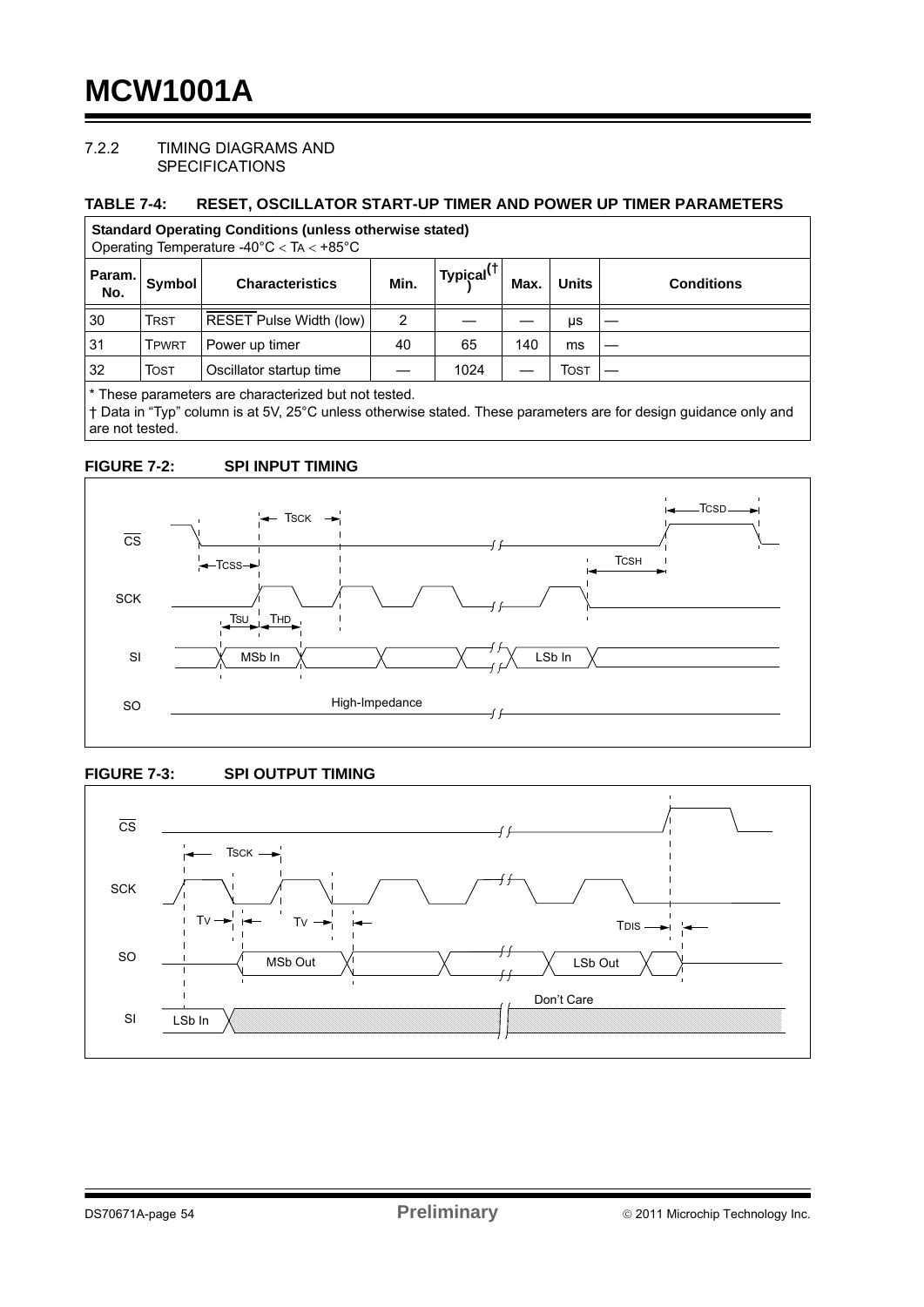| <b>TABLE 7-5:</b> | <b>SPI INTERFACE AC CHARACTERISTICS</b> |
|-------------------|-----------------------------------------|
|-------------------|-----------------------------------------|

| Symbol      | <b>Parameters</b> | Min. | Max. | <b>Units</b> |
|-------------|-------------------|------|------|--------------|
| <b>TSCK</b> | <b>SCK Period</b> | 40   |      | nS           |
| <b>TCSD</b> | CS High Time      | 50   |      | nS           |
| <b>TCSS</b> | CS Setup Time     | 50   |      | nS           |
| <b>TCSH</b> | CS Hold Time      | 50   |      | nS           |
| Tsu         | SDI Setup Time    | 10   |      | nS           |
| THD         | SDI Hold Time     | 10   |      | nS           |
| Tv          | SDO Valid time    |      | 15   | nS           |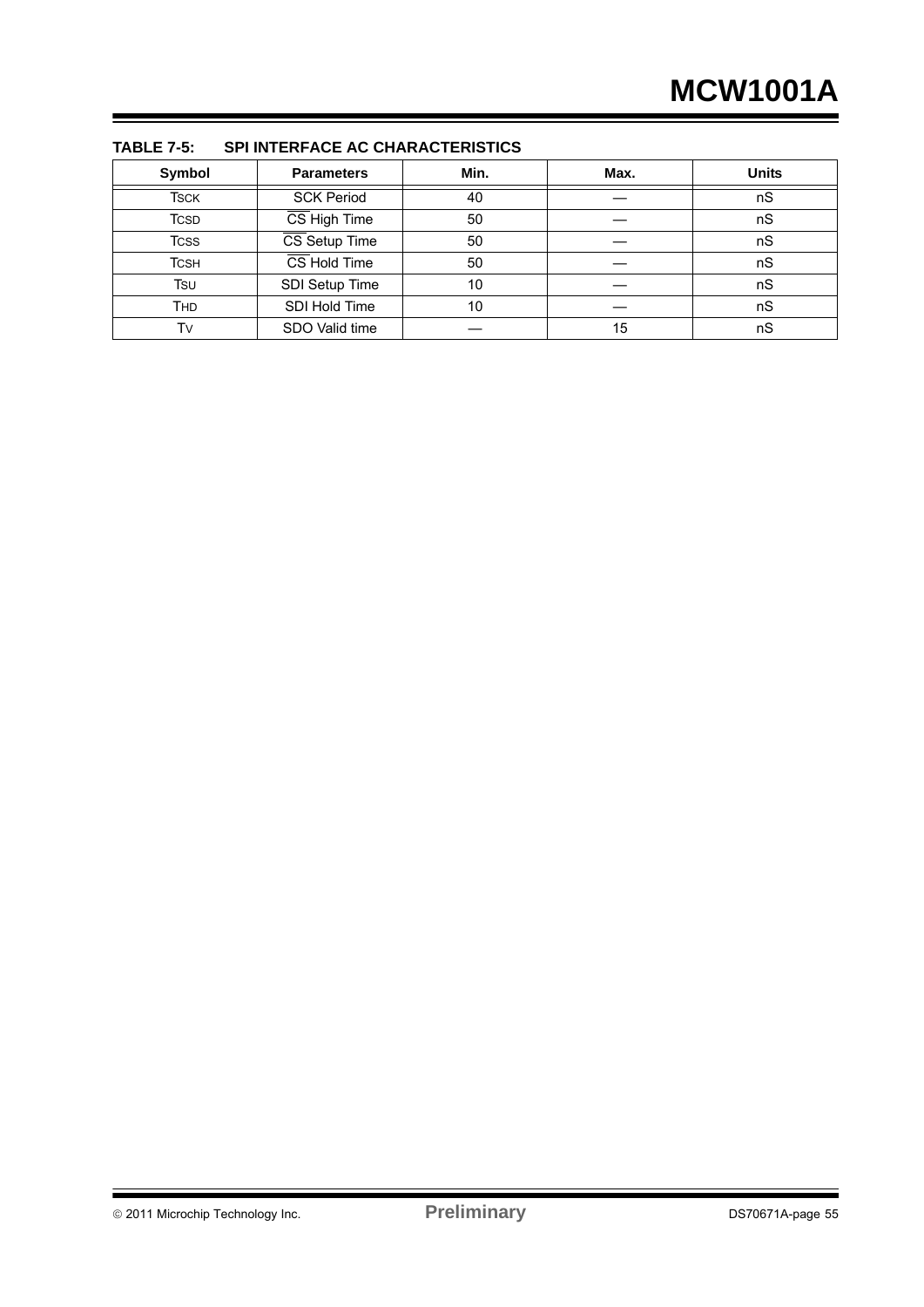**NOTES:**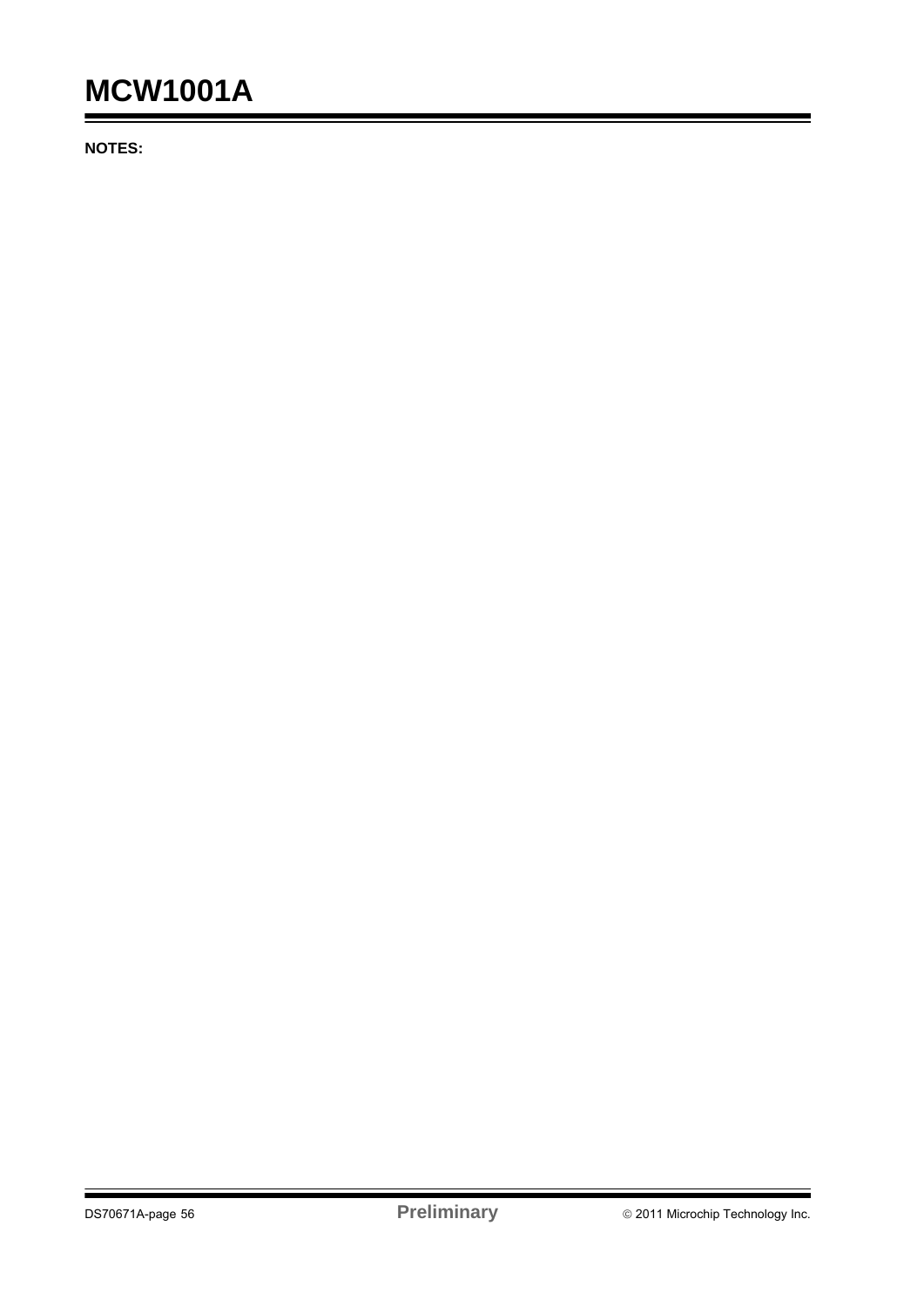#### <span id="page-56-0"></span>**8.0 PACKAGING INFORMATION**

#### **8.1 Package Marking Information**



|       |                                                                                                                                                                                             | <b>Legend:</b> XXX Customer-specific information            |
|-------|---------------------------------------------------------------------------------------------------------------------------------------------------------------------------------------------|-------------------------------------------------------------|
|       |                                                                                                                                                                                             | Year code (last digit of calendar year)                     |
|       | YY.                                                                                                                                                                                         | Year code (last 2 digits of calendar year)                  |
|       | <b>WW</b>                                                                                                                                                                                   | Week code (week of January 1 is week '01')                  |
|       | <b>NNN</b>                                                                                                                                                                                  | Alphanumeric traceability code                              |
|       |                                                                                                                                                                                             | Pb-free JEDEC designator for Matte Tin (Sn)                 |
|       | $\star$                                                                                                                                                                                     | This package is Pb-free. The Pb-free JEDEC designator ((e3) |
|       |                                                                                                                                                                                             | can be found on the outer packaging for this package.       |
|       | <b>VVV</b>                                                                                                                                                                                  | Revision                                                    |
| Note: | If the full Microchip part number cannot be marked on one line, it is carried over to the next<br>line, thus limiting the number of available characters for customer-specific information. |                                                             |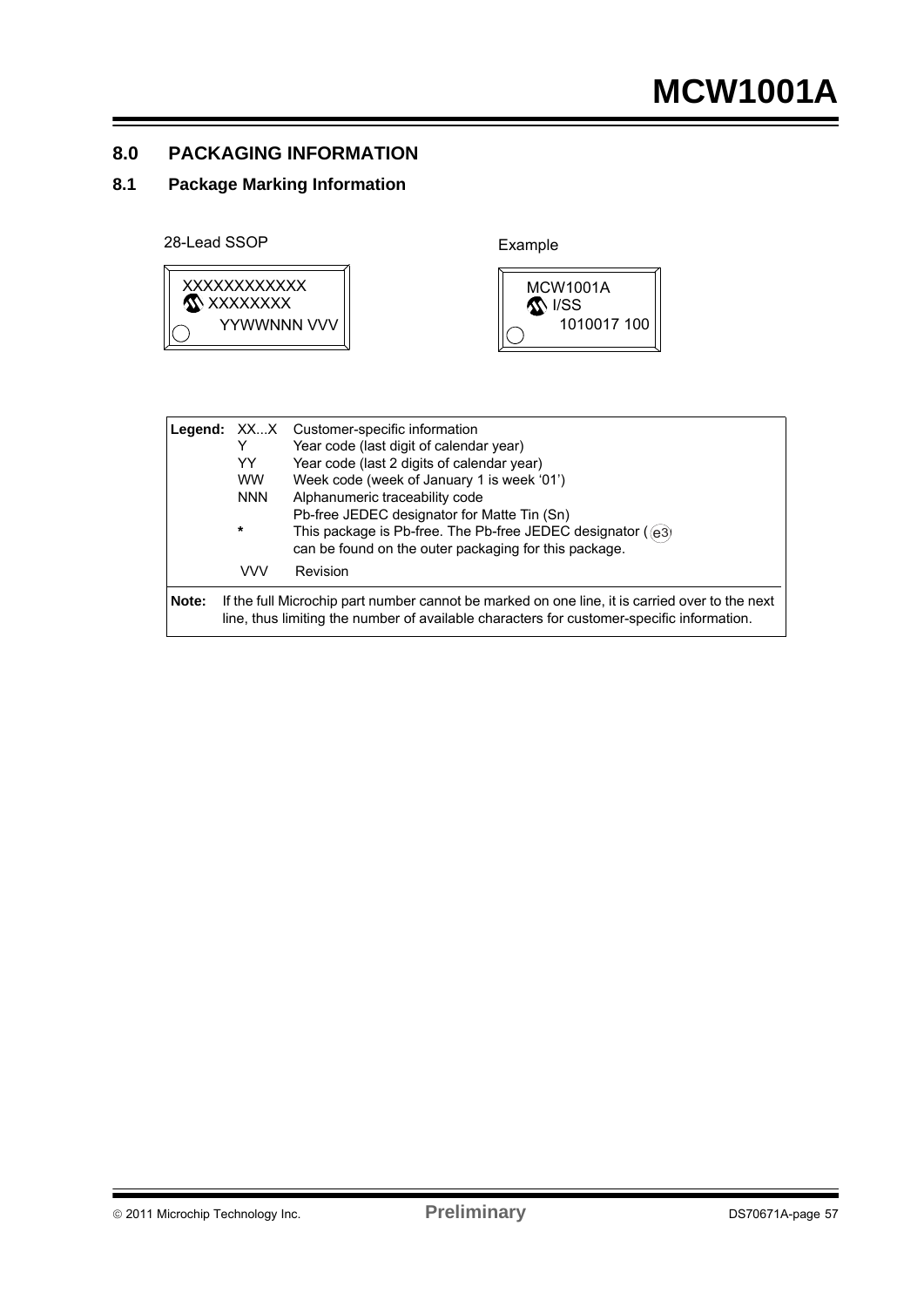#### **8.2 Package Details**

This section provides the technical details of the packages.

#### 28-Lead Plastic Shrink Small Outline (SS) – 5.30 mm Body [SSOP]

Note: For the most current package drawings, please see the Microchip Packaging Specification located at http://www.microchip.com/packaging



|                                 | Units          |             | <b>MILLIMETERS</b> |             |  |
|---------------------------------|----------------|-------------|--------------------|-------------|--|
| <b>Dimension Limits</b>         |                | <b>MIN</b>  | <b>NOM</b>         | <b>MAX</b>  |  |
| Number of Pins                  | N              | 28          |                    |             |  |
| Pitch                           | e              |             | 0.65 BSC           |             |  |
| <b>Overall Height</b>           | A              |             |                    | 2.00        |  |
| <b>Molded Package Thickness</b> | A2             | 1.65        | 1.75               | 1.85        |  |
| Standoff                        | A1             | 0.05        |                    |             |  |
| Overall Width                   | Е              | 7.40        | 7.80               | 8.20        |  |
| Molded Package Width            | E <sub>1</sub> | 5.00        | 5.30               | 5.60        |  |
| Overall Length                  | D              | 9.90        | 10.20              | 10.50       |  |
| Foot Length                     |                | 0.55        | 0.75               | 0.95        |  |
| Footprint                       | L1             | 1.25 REF    |                    |             |  |
| <b>Lead Thickness</b>           | C              | 0.09        |                    | 0.25        |  |
| Foot Angle                      | φ              | $0^{\circ}$ | $4^{\circ}$        | $8^{\circ}$ |  |
| <b>Lead Width</b>               | b              | 0.22        |                    | 0.38        |  |

#### Notes:

1. Pin 1 visual index feature may vary, but must be located within the hatched area.

2. Dimensions D and E1 do not include mold flash or protrusions. Mold flash or protrusions shall not exceed 0.20 mm per side. 3. Dimensioning and tolerancing per ASME Y14.5M.

BSC: Basic Dimension. Theoretically exact value shown without tolerances.

REF: Reference Dimension, usually without tolerance, for information purposes only.

Microchip Technology Drawing C04-073B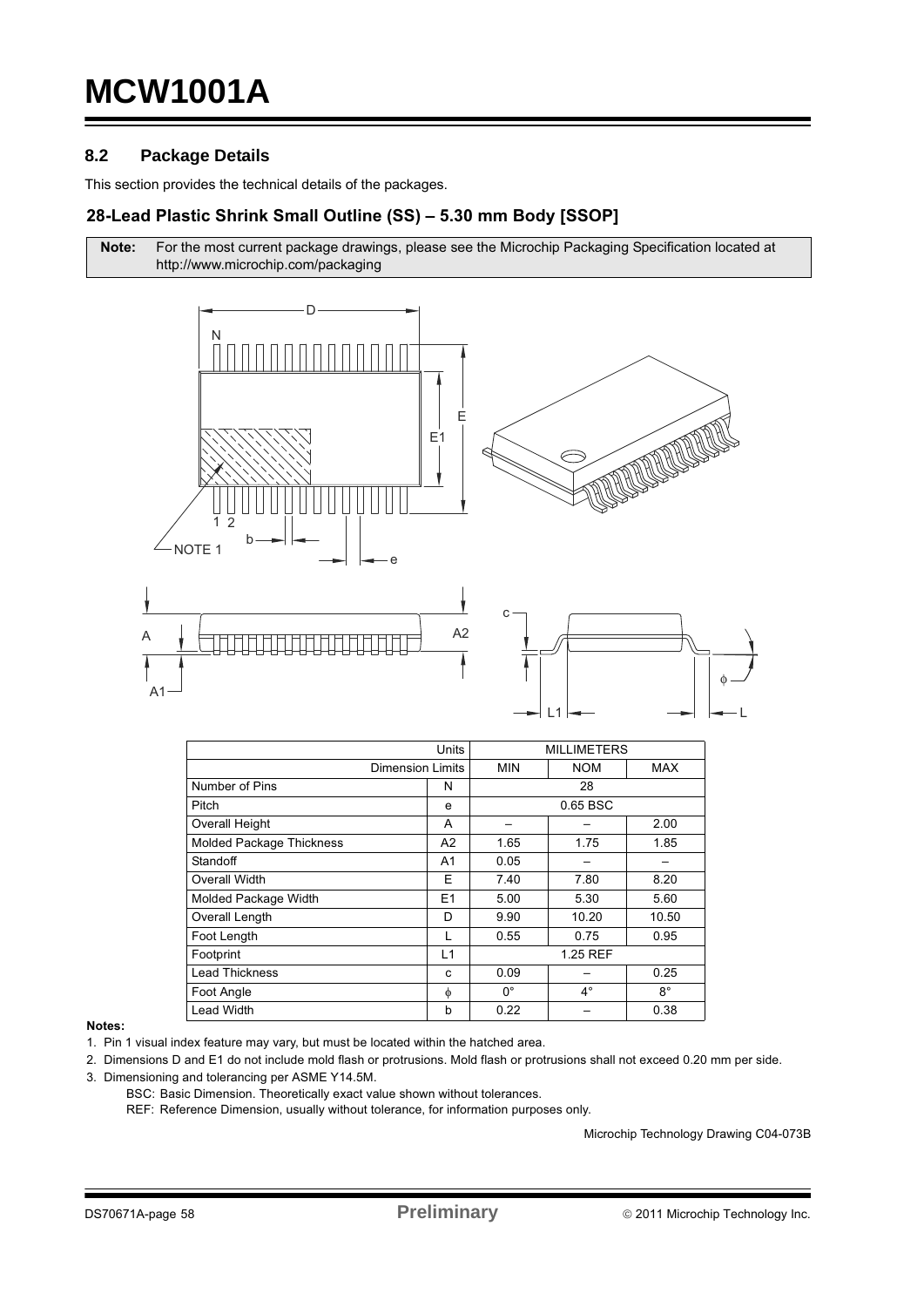#### 28-Lead Plastic Shrink Small Outline (SS) - 5.30 mm Body [SSOP]

**Note:** For the most current package drawings, please see the Microchip Packaging Specification located at http://www.microchip.com/packaging



#### RECOMMENDED LAND PATTERN

| Units                      |    | <b>MILLIMETERS</b> |            |            |
|----------------------------|----|--------------------|------------|------------|
| Dimension Limits           |    | MIN                | <b>NOM</b> | <b>MAX</b> |
| <b>Contact Pitch</b>       | ⊢  |                    | 0.65 BSC   |            |
| <b>Contact Pad Spacing</b> |    |                    | 7.20       |            |
| Contact Pad Width (X28)    | Х1 |                    |            | 0.45       |
| Contact Pad Length (X28)   | ۷1 |                    |            | 1.75       |
| Distance Between Pads      |    | 0.20               |            |            |

Notes:

1. Dimensioning and tolerancing per ASME Y14.5M

BSC: Basic Dimension. Theoretically exact value shown without tolerances.

Microchip Technology Drawing No. C04-2073A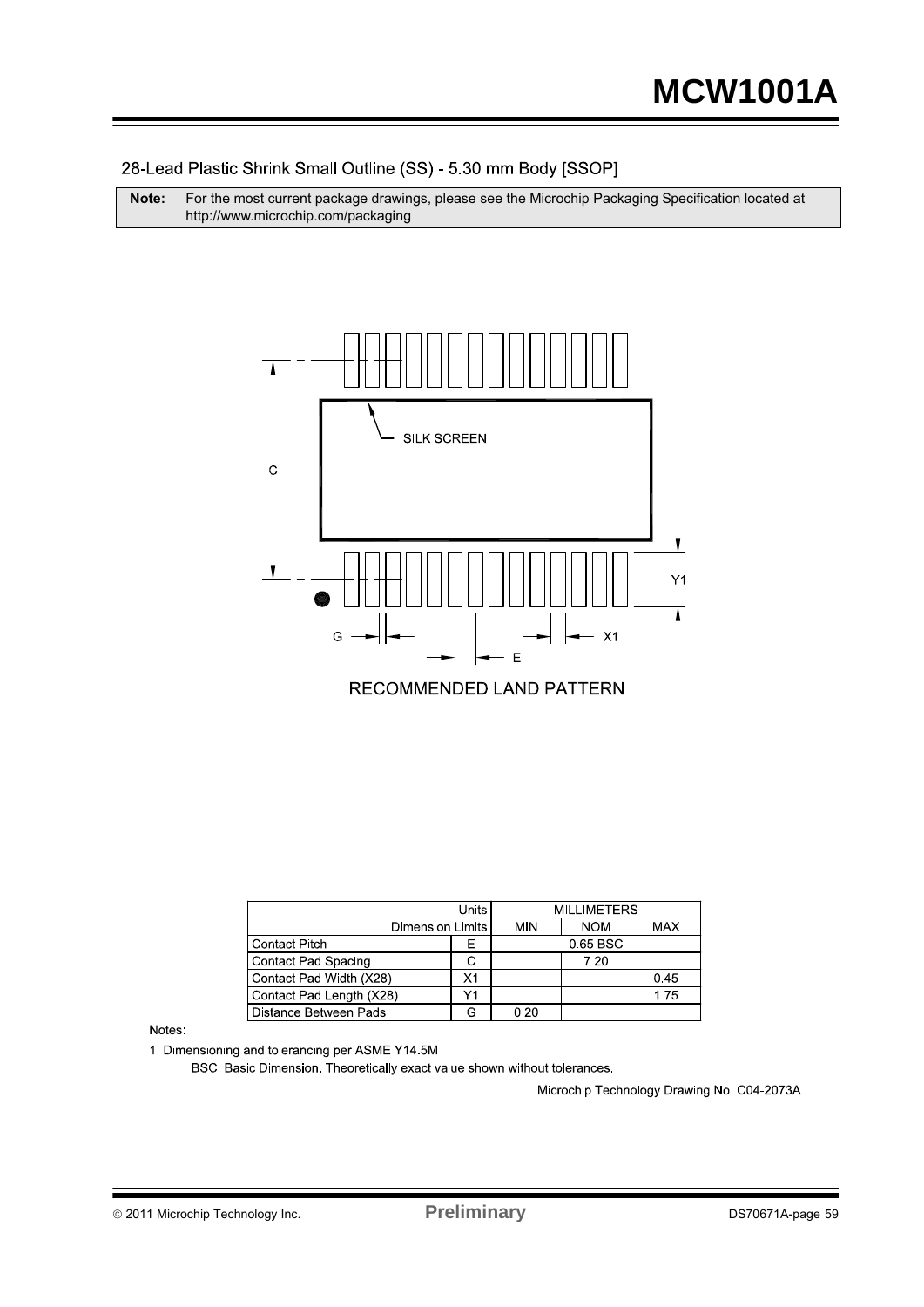## **MCW1001A**

**NOTES:**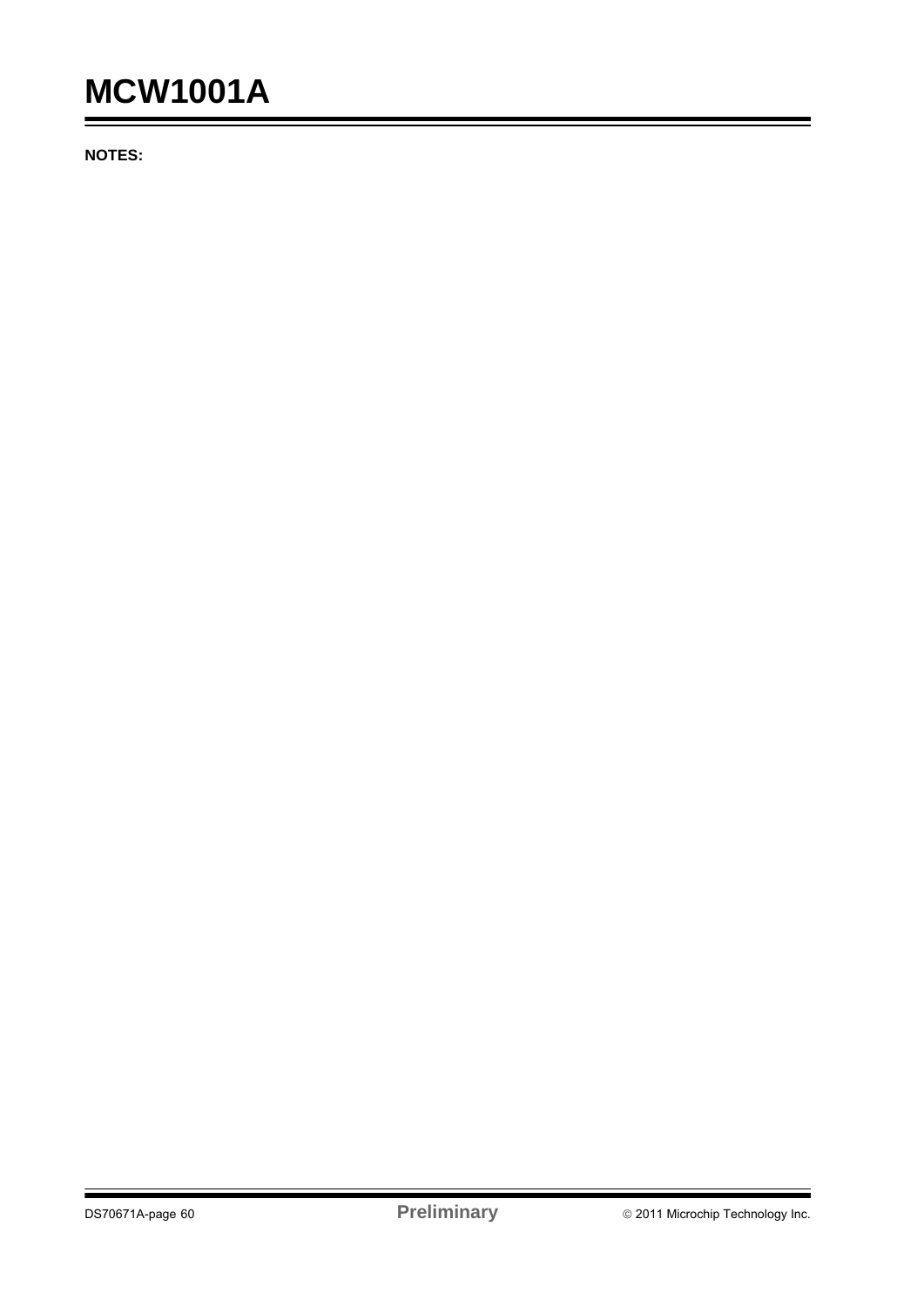#### <span id="page-60-0"></span>**APPENDIX A: REVISION HISTORY**

#### **Revision A (October 2011)**

This is the initial release of the document.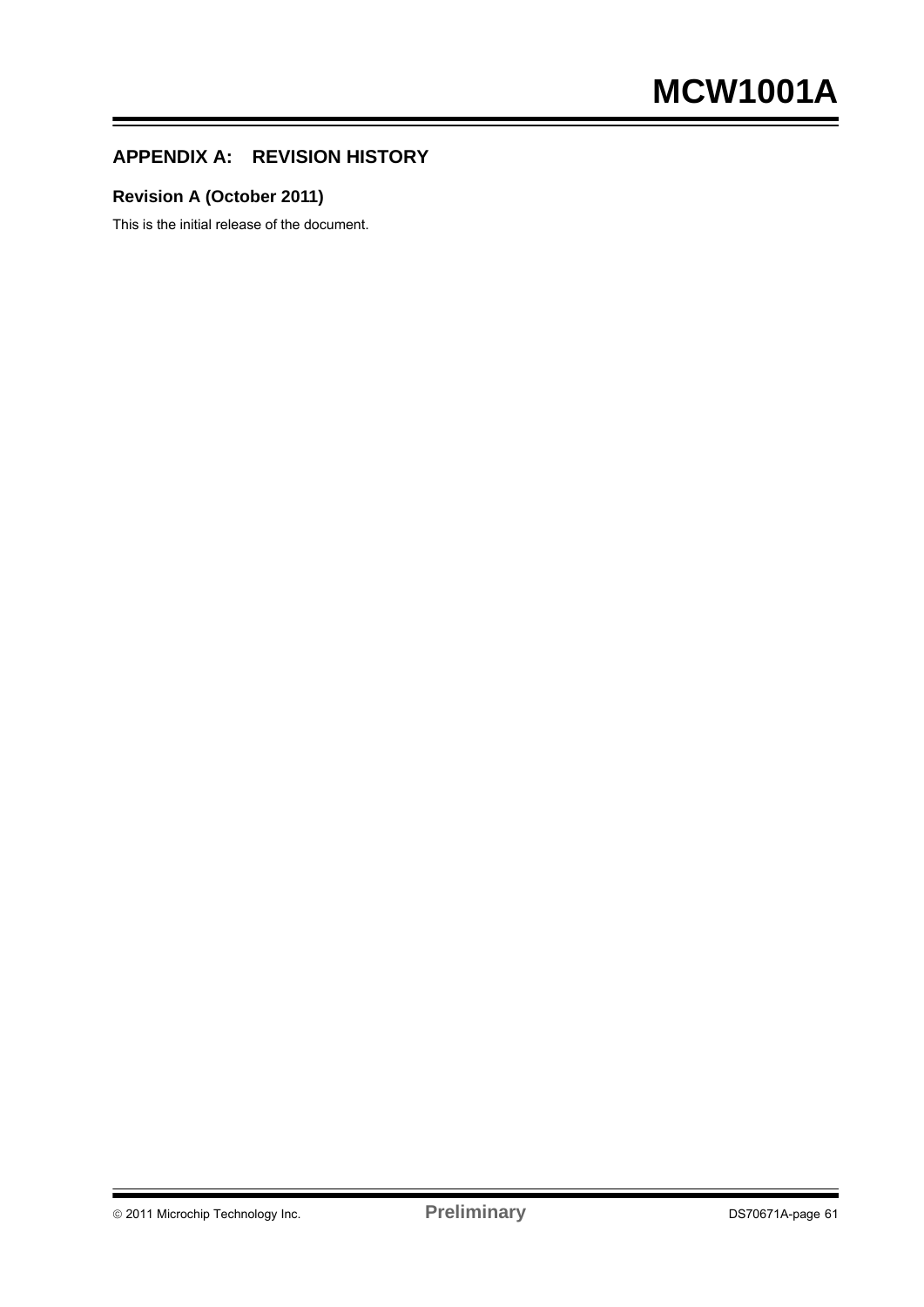## **MCW1001A**

**NOTES:**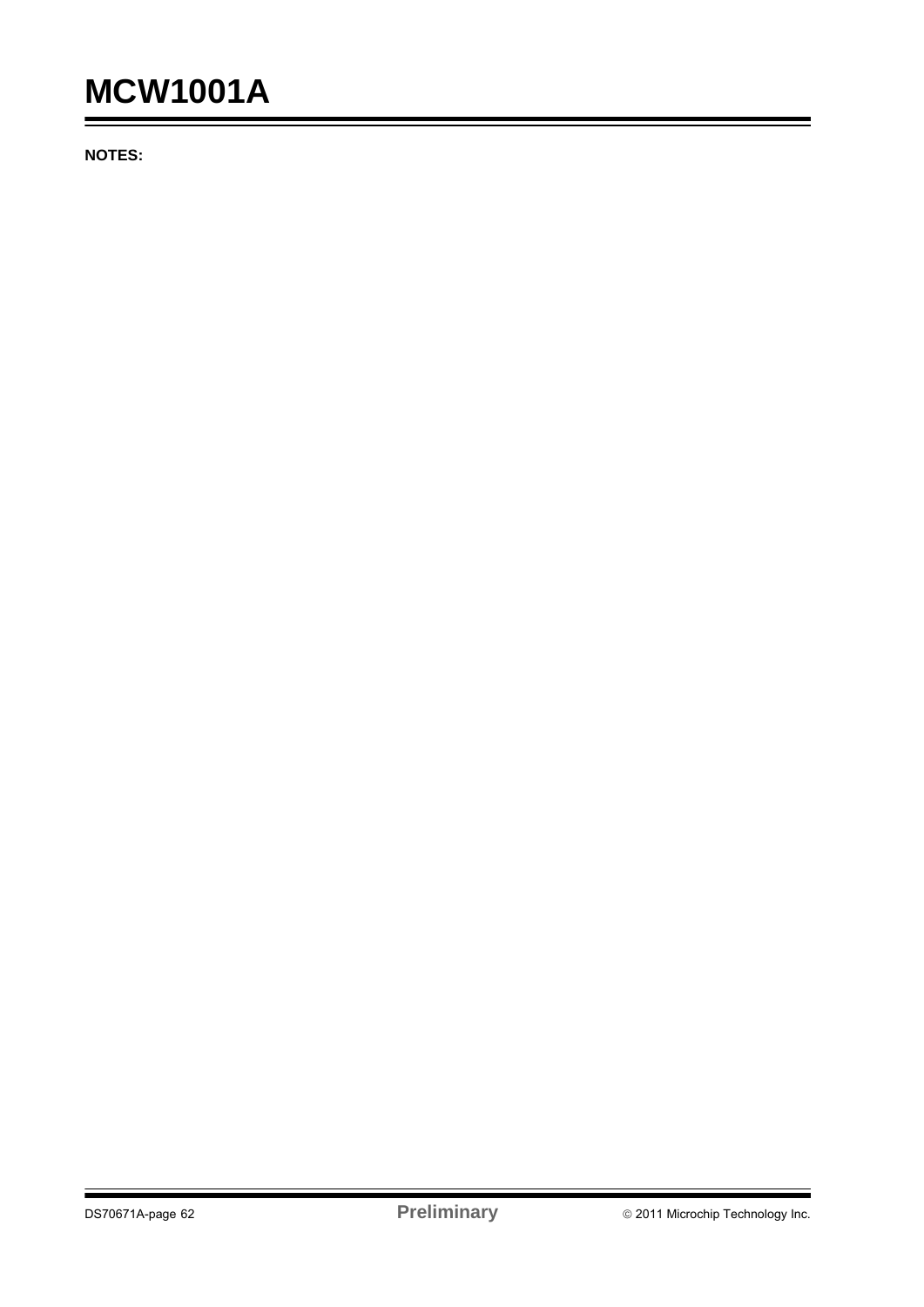#### <span id="page-62-0"></span>**THE MICROCHIP WEB SITE**

[Microchip provides online support via our WWW site at](http://www.microchip.com)  www.microchip.com. This web site is used as a means to make files and information easily available to customers. Accessible by using your favorite Internet browser, the web site contains the following information:

- **Product Support** Data sheets and errata, application notes and sample programs, design resources, user's guides and hardware support documents, latest software releases and archived software
- **General Technical Support** Frequently Asked Questions (FAQ), technical support requests, online discussion groups, Microchip consultant program member listing
- **Business of Microchip** Product selector and ordering guides, latest Microchip press releases, listing of seminars and events, listings of Microchip sales offices, distributors and factory representatives

#### <span id="page-62-1"></span>**CUSTOMER CHANGE NOTIFICATION SERVICE**

Microchip's customer notification service helps keep customers current on Microchip products. Subscribers will receive e-mail notification whenever there are changes, updates, revisions or errata related to a specified product family or development tool of interest.

[To register, access the Microchip web site at](http://www.microchip.com)  www.microchip.com. Under "Support", click on "Customer Change Notification" and follow the registration instructions.

#### <span id="page-62-2"></span>**CUSTOMER SUPPORT**

Users of Microchip products can receive assistance through several channels:

- Distributor or Representative
- Local Sales Office
- Field Application Engineer (FAE)
- Technical Support
- Development Systems Information Line

Customers should contact their distributor, representative or field application engineer (FAE) for support. Local sales offices are also available to help customers. A listing of sales offices and locations is included in the back of this document.

**[Technical support is available through the web site](http://www.microchip.com)  [at:](http://www.microchip.com) http://microchip.com/support**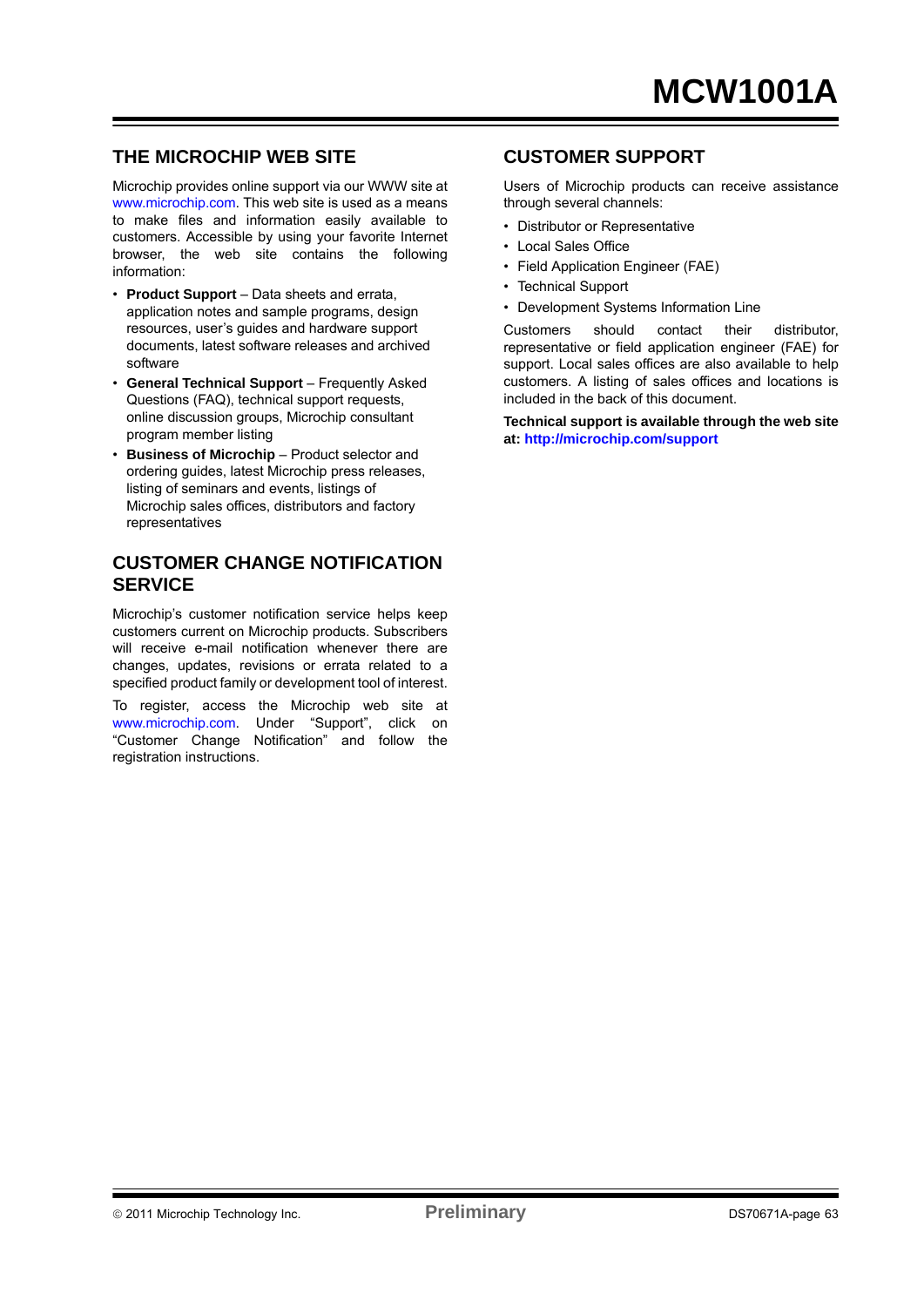#### <span id="page-63-0"></span>**READER RESPONSE**

It is our intention to provide you with the best documentation possible to ensure successful use of your Microchip product. If you wish to provide your comments on organization, clarity, subject matter, and ways in which our documentation can better serve you, please FAX your comments to the Technical Publications Manager at (480) 792-4150.

Please list the following information, and use this outline to provide us with your comments about this document.

| TO:<br>RE: | <b>Technical Publications Manager</b><br>Reader Response                                                                                                                                                                       |  | Total Pages Sent ________   |  |  |  |
|------------|--------------------------------------------------------------------------------------------------------------------------------------------------------------------------------------------------------------------------------|--|-----------------------------|--|--|--|
|            |                                                                                                                                                                                                                                |  |                             |  |  |  |
|            | Address and the contract of the contract of the contract of the contract of the contract of the contract of the contract of the contract of the contract of the contract of the contract of the contract of the contract of th |  |                             |  |  |  |
|            |                                                                                                                                                                                                                                |  |                             |  |  |  |
|            | Application (optional):                                                                                                                                                                                                        |  |                             |  |  |  |
|            | Would you like a reply? $Y \_ N$                                                                                                                                                                                               |  |                             |  |  |  |
|            | Device: MCW1001A                                                                                                                                                                                                               |  | Literature Number: DS70671A |  |  |  |
| Questions: |                                                                                                                                                                                                                                |  |                             |  |  |  |
|            | 1. What are the best features of this document?                                                                                                                                                                                |  |                             |  |  |  |
|            |                                                                                                                                                                                                                                |  |                             |  |  |  |
| 2.         | How does this document meet your hardware and software development needs?                                                                                                                                                      |  |                             |  |  |  |
| 3.         | Do you find the organization of this document easy to follow? If not, why?                                                                                                                                                     |  |                             |  |  |  |
|            |                                                                                                                                                                                                                                |  |                             |  |  |  |
| 4.         | What additions to the document do you think would enhance the structure and subject?                                                                                                                                           |  |                             |  |  |  |
|            |                                                                                                                                                                                                                                |  |                             |  |  |  |
| 5.         | What deletions from the document could be made without affecting the overall usefulness?                                                                                                                                       |  |                             |  |  |  |
|            |                                                                                                                                                                                                                                |  |                             |  |  |  |
|            | 6. Is there any incorrect or misleading information (what and where)?                                                                                                                                                          |  |                             |  |  |  |
|            |                                                                                                                                                                                                                                |  |                             |  |  |  |
| 7.         | How would you improve this document?                                                                                                                                                                                           |  |                             |  |  |  |
|            |                                                                                                                                                                                                                                |  |                             |  |  |  |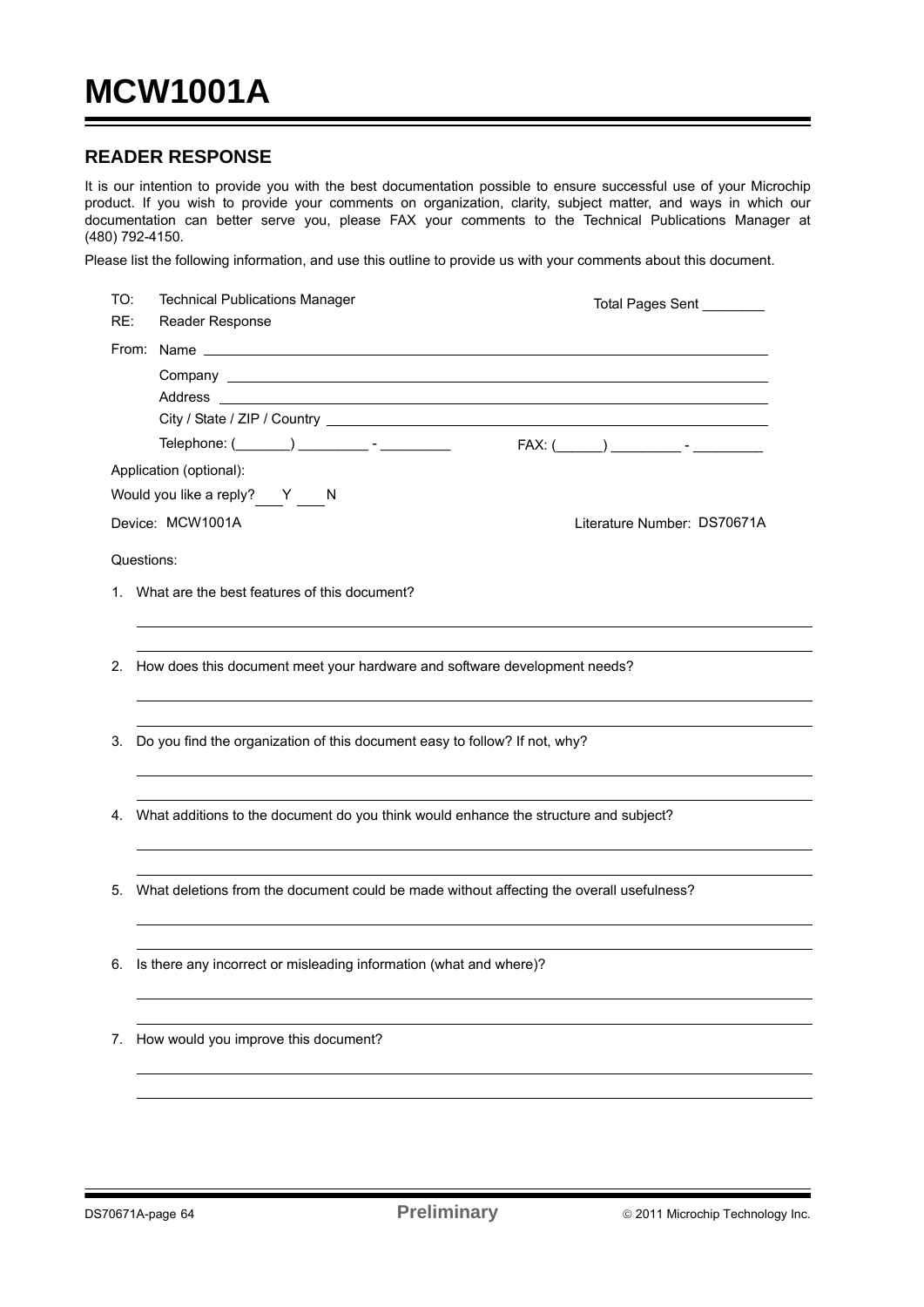#### <span id="page-64-0"></span>**PRODUCT IDENTIFICATION SYSTEM**

To order or obtain information, e.g., on pricing or delivery, refer to the factory or the listed sales office.

| PART NO.<br>Device | Χ<br><b>IXX</b><br>Temperature<br>Package<br>Range                  | Examples:<br>a)<br>MCW1001A-I/SS100: = Industrial temperature,<br>28LD SSOP Package. |
|--------------------|---------------------------------------------------------------------|--------------------------------------------------------------------------------------|
| Device             | MCW1001A TCP/IP Socket to UART                                      |                                                                                      |
|                    | Temperature Range $1 = -40^{\circ}C$ to $+85^{\circ}C$ (Industrial) |                                                                                      |
| Package            | SS = Plastic Shrink Small Outline - 5.30 mm body (SS)<br>28-Lead    |                                                                                      |